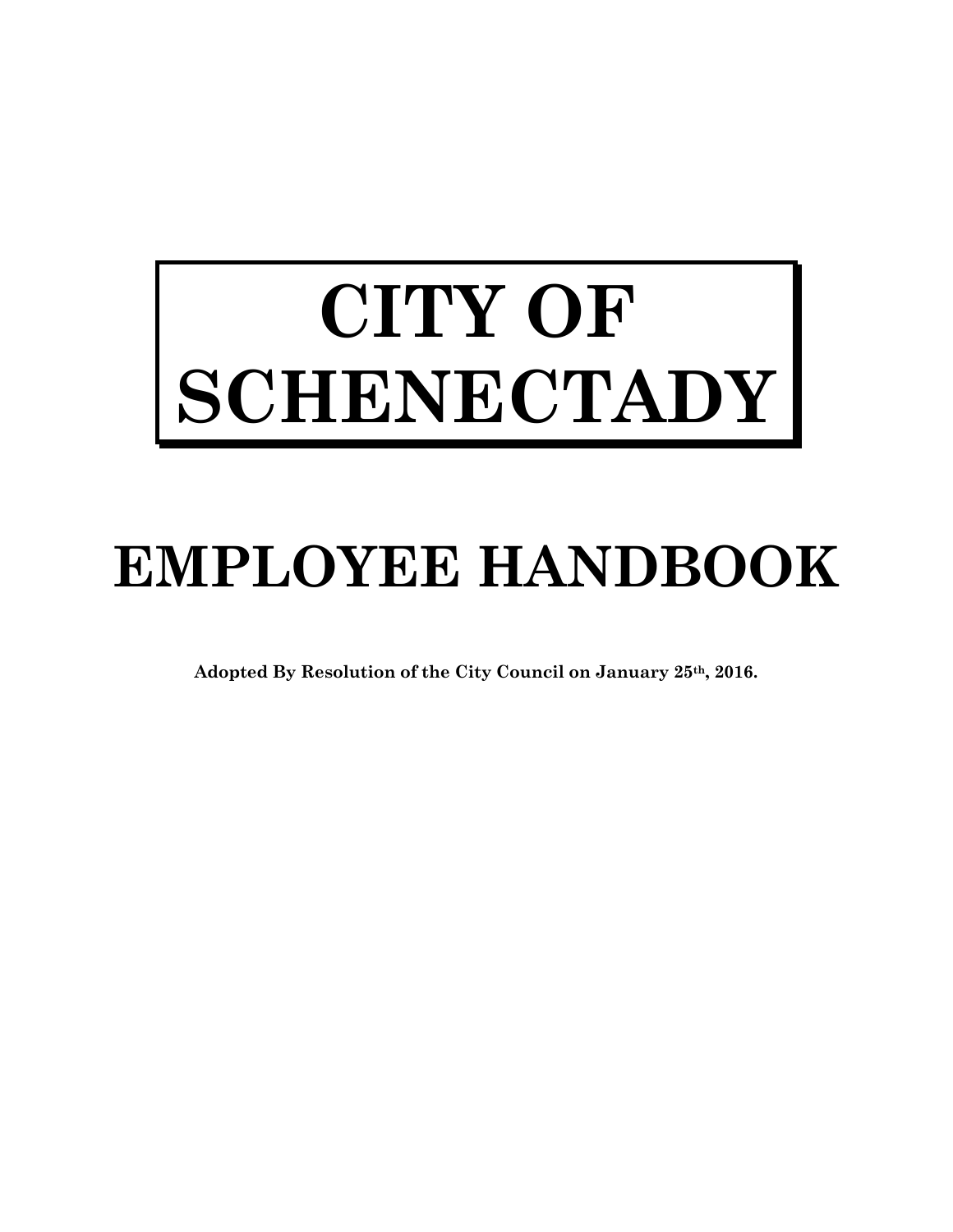# **City of Schenectady Employee Handbook**

#### **Table Of Contents**

| 100 |                        |     |
|-----|------------------------|-----|
| 101 |                        |     |
| 102 |                        |     |
| 103 | <b>Our Heritage</b> 22 |     |
| 104 |                        |     |
| 105 |                        |     |
| 106 |                        |     |
| 200 |                        | 6   |
| 201 |                        |     |
| 202 |                        |     |
| 203 |                        |     |
| 204 |                        |     |
| 205 |                        |     |
| 206 |                        |     |
| 207 |                        |     |
| 300 |                        | 7   |
| 301 |                        |     |
| 302 |                        |     |
| 303 |                        | - 8 |
| 304 |                        |     |
| 400 |                        | 9   |
| 401 |                        | 9   |
| 402 |                        | 9   |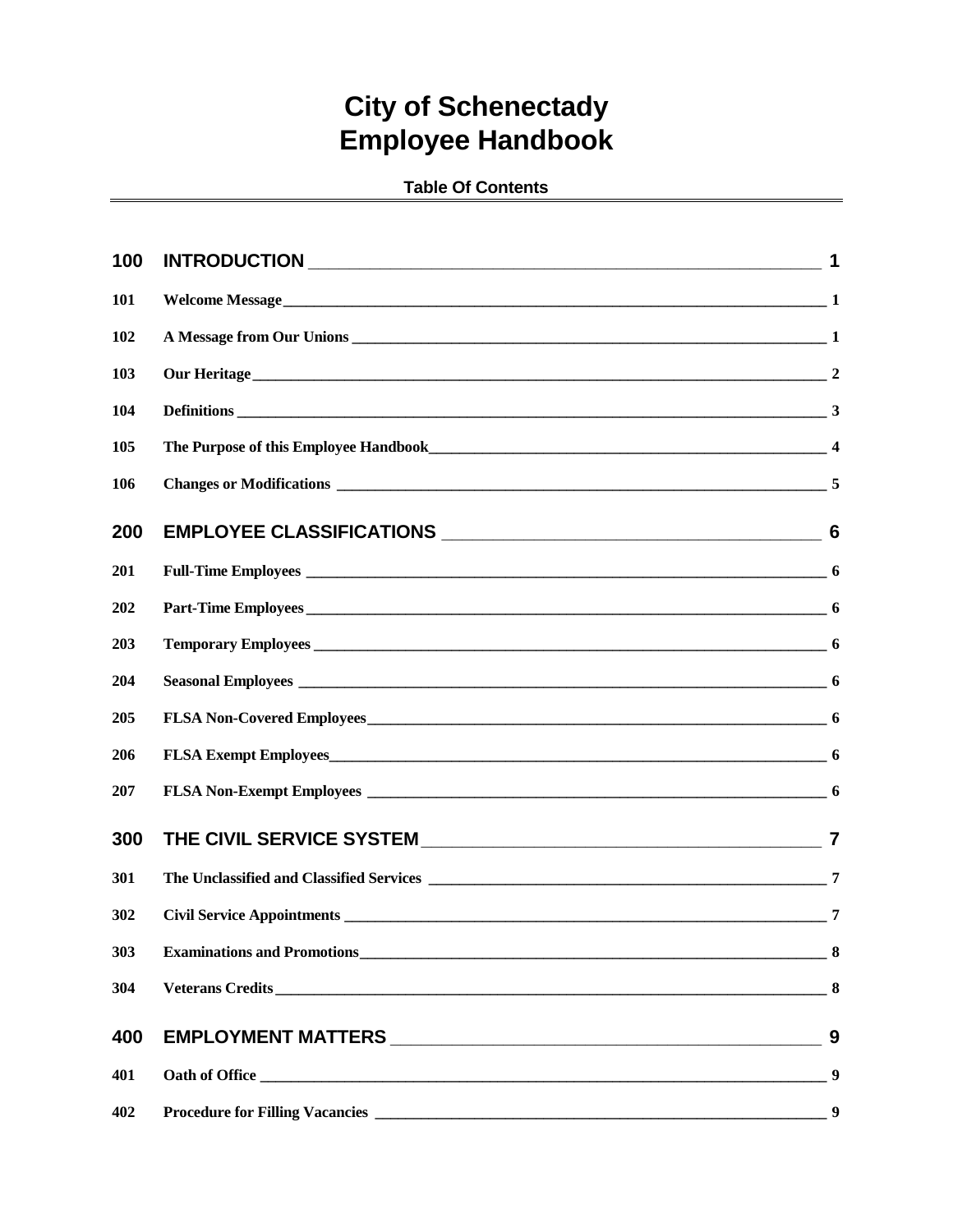| 403 |                                                                                                                 |           |
|-----|-----------------------------------------------------------------------------------------------------------------|-----------|
| 404 |                                                                                                                 |           |
| 405 | Corrective Action and Discipline 11 and 200 million 200 million 200 million 200 million 200 million 200 million |           |
| 406 |                                                                                                                 |           |
| 407 |                                                                                                                 |           |
| 408 |                                                                                                                 | 9         |
| 409 |                                                                                                                 |           |
| 500 |                                                                                                                 |           |
| 501 |                                                                                                                 |           |
| 502 |                                                                                                                 |           |
| 503 | Emergency Situations 33                                                                                         |           |
| 504 |                                                                                                                 |           |
| 505 |                                                                                                                 |           |
| 506 |                                                                                                                 |           |
| 507 |                                                                                                                 |           |
| 508 |                                                                                                                 |           |
| 509 |                                                                                                                 |           |
| 510 |                                                                                                                 |           |
| 511 |                                                                                                                 |           |
| 512 |                                                                                                                 |           |
| 513 |                                                                                                                 |           |
| 514 |                                                                                                                 |           |
| 515 | Purchasing 14                                                                                                   |           |
| 516 |                                                                                                                 |           |
| 517 |                                                                                                                 |           |
| 518 |                                                                                                                 |           |
| 519 |                                                                                                                 | <b>16</b> |
| 520 |                                                                                                                 |           |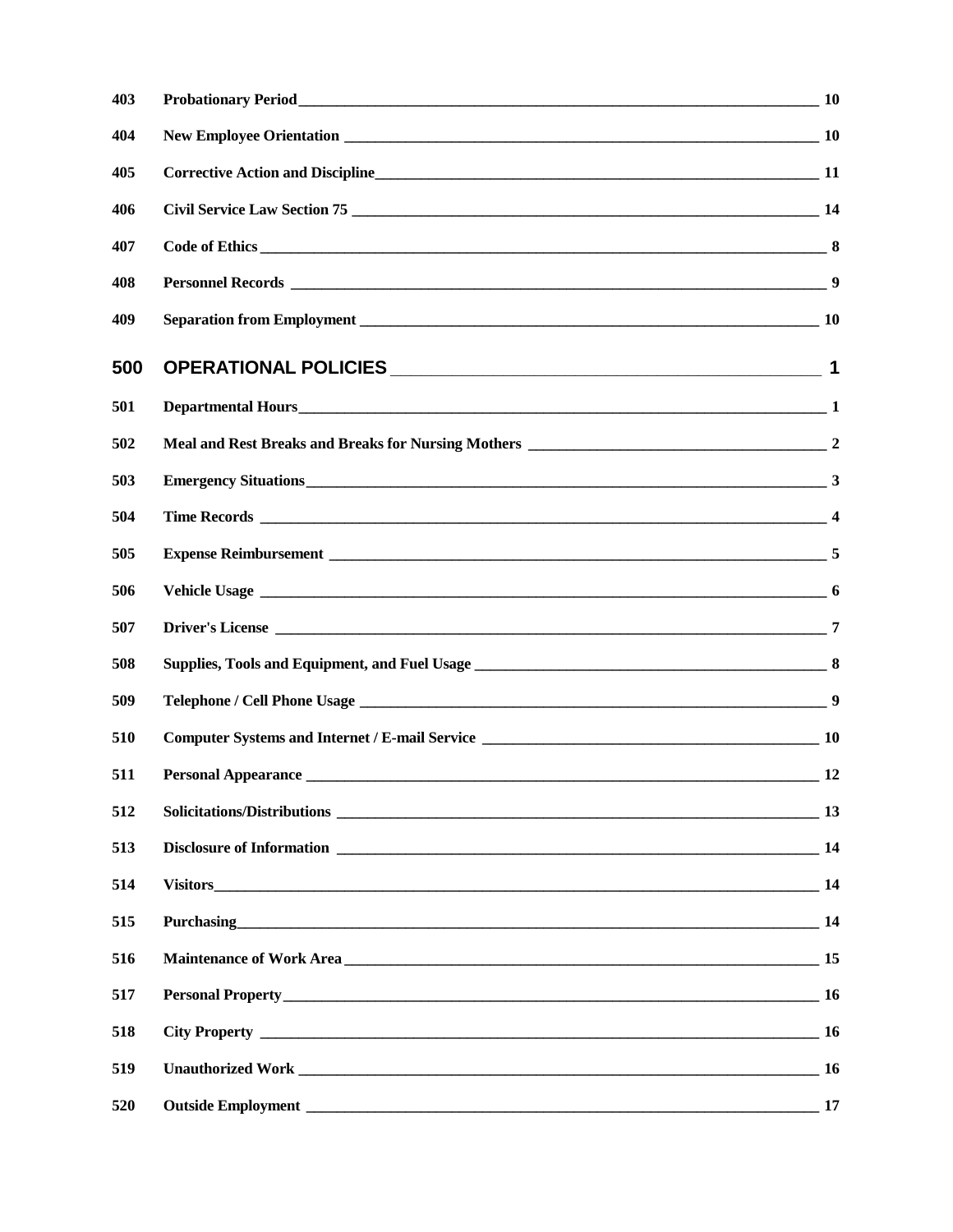| 600 |                                                                                                                                             | $\mathbf 1$  |
|-----|---------------------------------------------------------------------------------------------------------------------------------------------|--------------|
| 601 |                                                                                                                                             |              |
| 602 |                                                                                                                                             |              |
| 603 |                                                                                                                                             |              |
| 604 |                                                                                                                                             |              |
| 605 | Leave for Cancer Screening 4                                                                                                                |              |
| 606 | Leave for Blood Donations 5                                                                                                                 |              |
| 607 |                                                                                                                                             |              |
| 608 |                                                                                                                                             |              |
| 700 |                                                                                                                                             |              |
| 701 |                                                                                                                                             |              |
| 702 |                                                                                                                                             |              |
| 703 | Pay Period and Check Distribution<br><u>Error!</u> Bookmark not defined.                                                                    |              |
| 704 |                                                                                                                                             |              |
| 705 | Deferred Compensation Plan Error! Bookmark not defined.                                                                                     |              |
| 800 |                                                                                                                                             |              |
| 801 | $Holidays$ 1                                                                                                                                |              |
| 802 |                                                                                                                                             |              |
| 803 | <b>Sick Leave</b><br><u> 1989 - Johann Stoff, deutscher Stoffen und der Stoffen und der Stoffen und der Stoffen und der Stoffen und der</u> | $\mathbf{3}$ |
| 804 |                                                                                                                                             |              |
| 805 |                                                                                                                                             |              |
| 806 | Employee Assistance Program<br><u>6</u>                                                                                                     |              |
| 900 |                                                                                                                                             |              |
| 901 |                                                                                                                                             |              |
| 902 |                                                                                                                                             |              |
| 903 |                                                                                                                                             |              |
| 904 |                                                                                                                                             |              |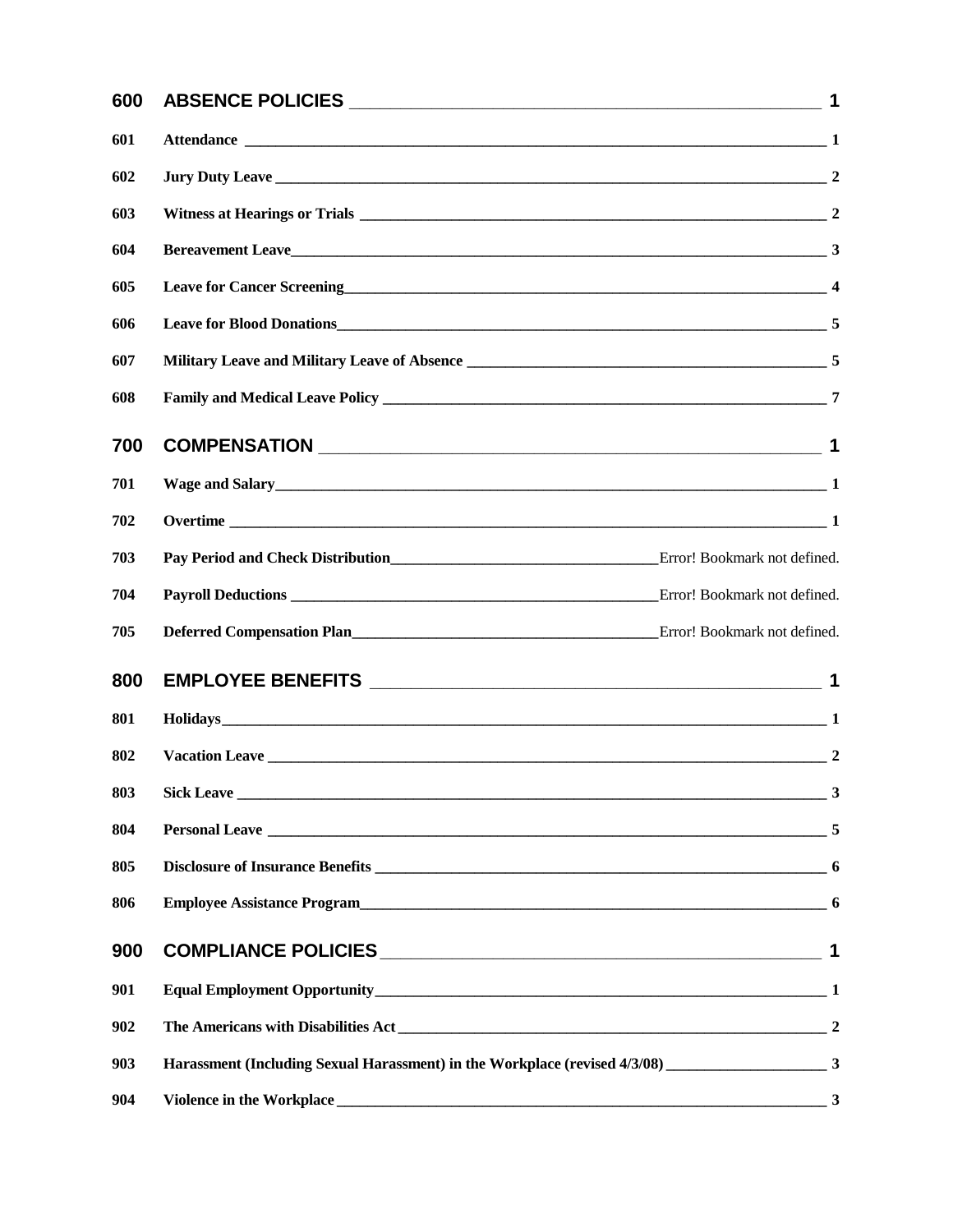| 905 |                                                       |  |
|-----|-------------------------------------------------------|--|
| 906 | Controlled Substance and Alcohol Testing<br><u>06</u> |  |
|     | 907 Smoking 6                                         |  |
|     |                                                       |  |
|     |                                                       |  |
|     | 1002 Hazard Communication Program 1002 12             |  |
|     |                                                       |  |
|     | 1101 Organizational Communications 1                  |  |
|     |                                                       |  |
|     |                                                       |  |
|     |                                                       |  |
|     |                                                       |  |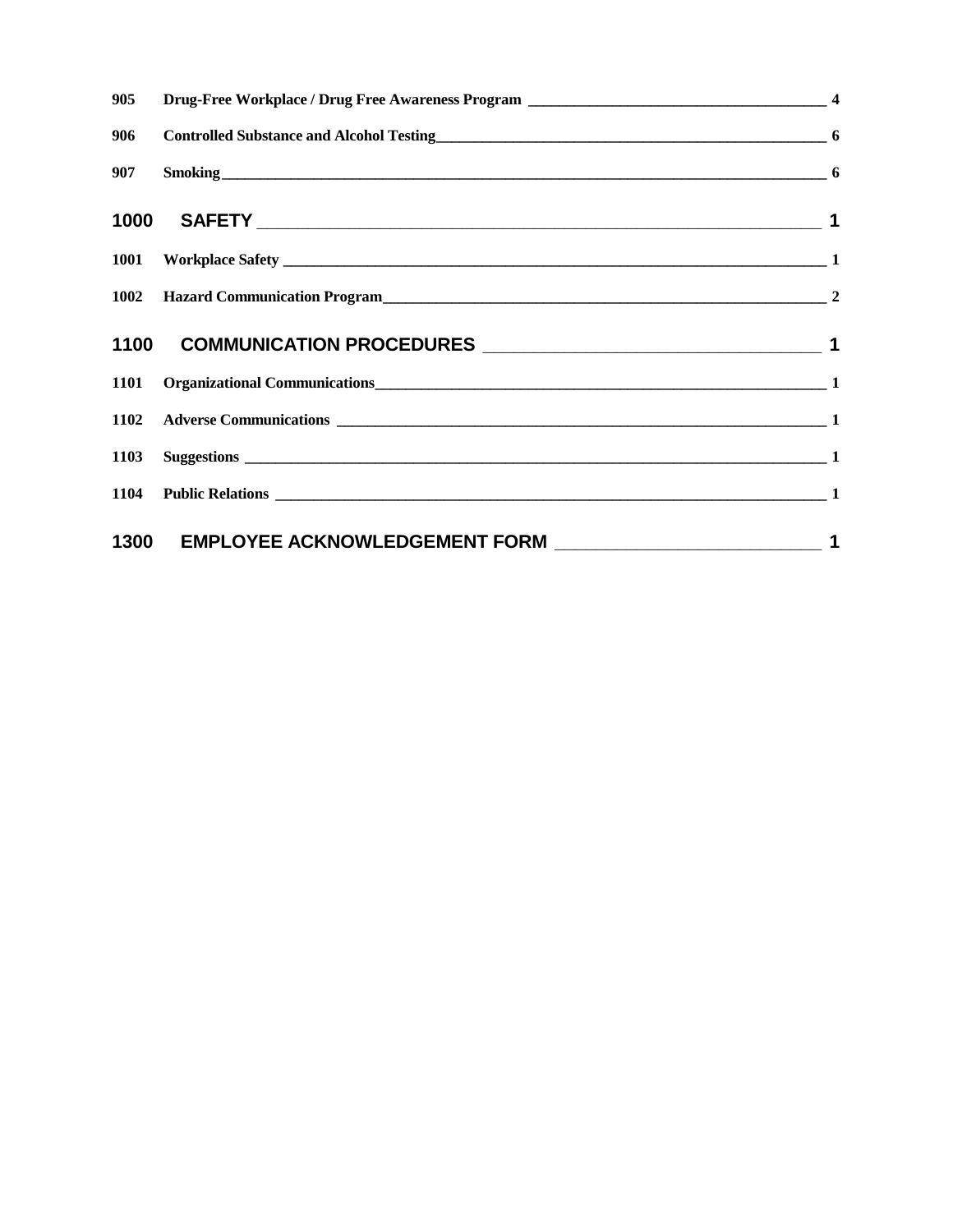# **100 INTRODUCTION**

#### *101 Welcome Message*

We would like to welcome you and congratulate you on your appointment to a position with the City of Schenectady. As a part of our team, you take on an extremely important role, that of serving the members of our community. Together, our mission is to provide cost-effective services that conform to the highest standards of quality.

This Employee Handbook is designed to familiarize you with your employment and to help ensure government compliance, foster positive employee relationships, and contribute to the overall success of the City in delivering services to the public effectively and efficiently.

Please keep in mind that this is only an overview of the City's policies and procedures, employee benefits, and the Civil Service System. Specific questions concerning employment matters should be addressed to your Department Head.

We trust that you will find service with the City of Schenectady rewarding both personally and professionally.

#### *102 A Message from Our Unions*

This Employee Handbook has been developed by the City of Schenectady to assist you in getting acquainted with your employment with the City. A cooperative labor-management relationship not only lends to a positive work environment but also helps ensure fair treatment in the workplace.

For union members, the collective bargaining agreement governs the terms and conditions of employment. You are encouraged to obtain a copy of your collective bargaining agreement from your union representative. Where that Agreement and this Handbook conflict, the Agreement controls. However, in certain instances where the Handbook covers an issue that is not the subject of bargaining, this Handbook controls. We have made every effort to acknowledge these situations. If you have any questions, you should contact your Department Head or union representative.

We hope that your career with the City of Schenectady will be an enjoyable experience.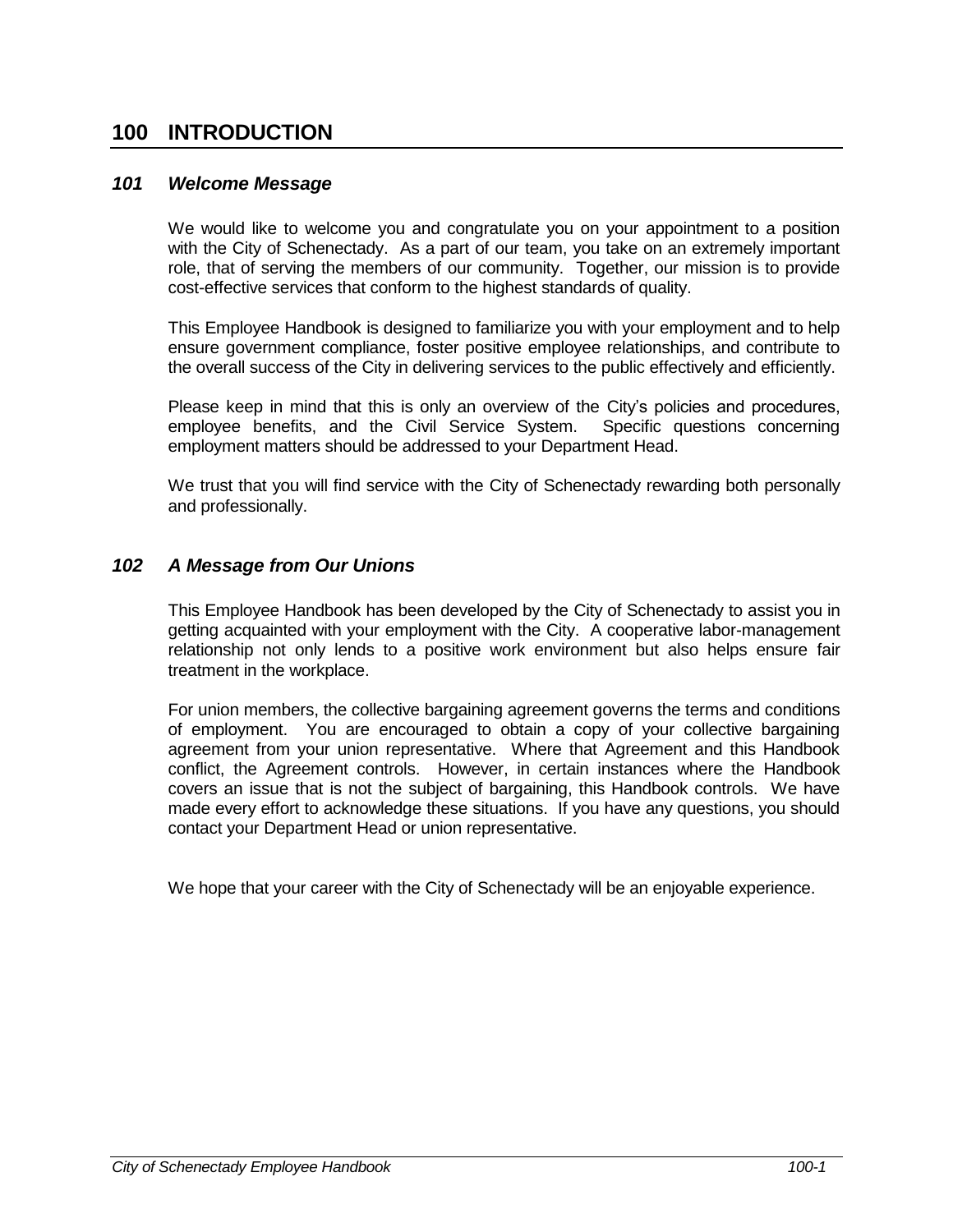#### *103 Our Heritage*

Schenectady was first settled in 1661 when the area was part of the Dutch colony of New Netherland. Settlement was led by Arent Van Curler of Nijkerk in the Netherlands, who was granted letters patent to Schenectady in 1684.

In 1765, Schenectady was incorporated as a borough. It was chartered as a city in 1798.

Union College, located adjacent to the GE Realty Plot, is the oldest planned college campus in the United States. The college was founded in 1795. The Union campus features Jackson's Garden, with eight acres of formal gardens and woodlands, and the unique 16-sided Nott Memorial building, built in 1875.

In 1887, Thomas Edison moved his Edison Machine Works to Schenectady. In 1892, Schenectady became the headquarters of the General Electric Company.

Schenectady is home to WGY-AM, one of the first commercial radio stations in the United States. The station was named after its owner, General Electric (the G), and the city of Schenectady (the Y). General Electric also generated the first regular television broadcasts in the United States in 1928, when experimental station W2XB began regular broadcasts on Tuesday, Thursday and Friday afternoons. This television station is now WRGB, for years, the Capital District's NBC affiliate, but more recently, its CBS affiliate.

The city was once known as "The City that Lights and Hauls the World"--a dual reference to two prominent businesses located in the city, the Edison Electric Company (now known as General Electric), and the American Locomotive Company (ALCO).

Schenectady County Community College is located in downtown Schenectady and was established in 1967. The school was started in the former Hotel Van Curler and is known for its technical, culinary, and music programs.

The United States Census Bureau claims that the city is 11.0 square miles in area.

Historic population of Schenectady: 13,655 in 1880; 31,682 in 1900; 92,061 in 1950; 61,821 in 2000; and 66,175 in the 2010 census.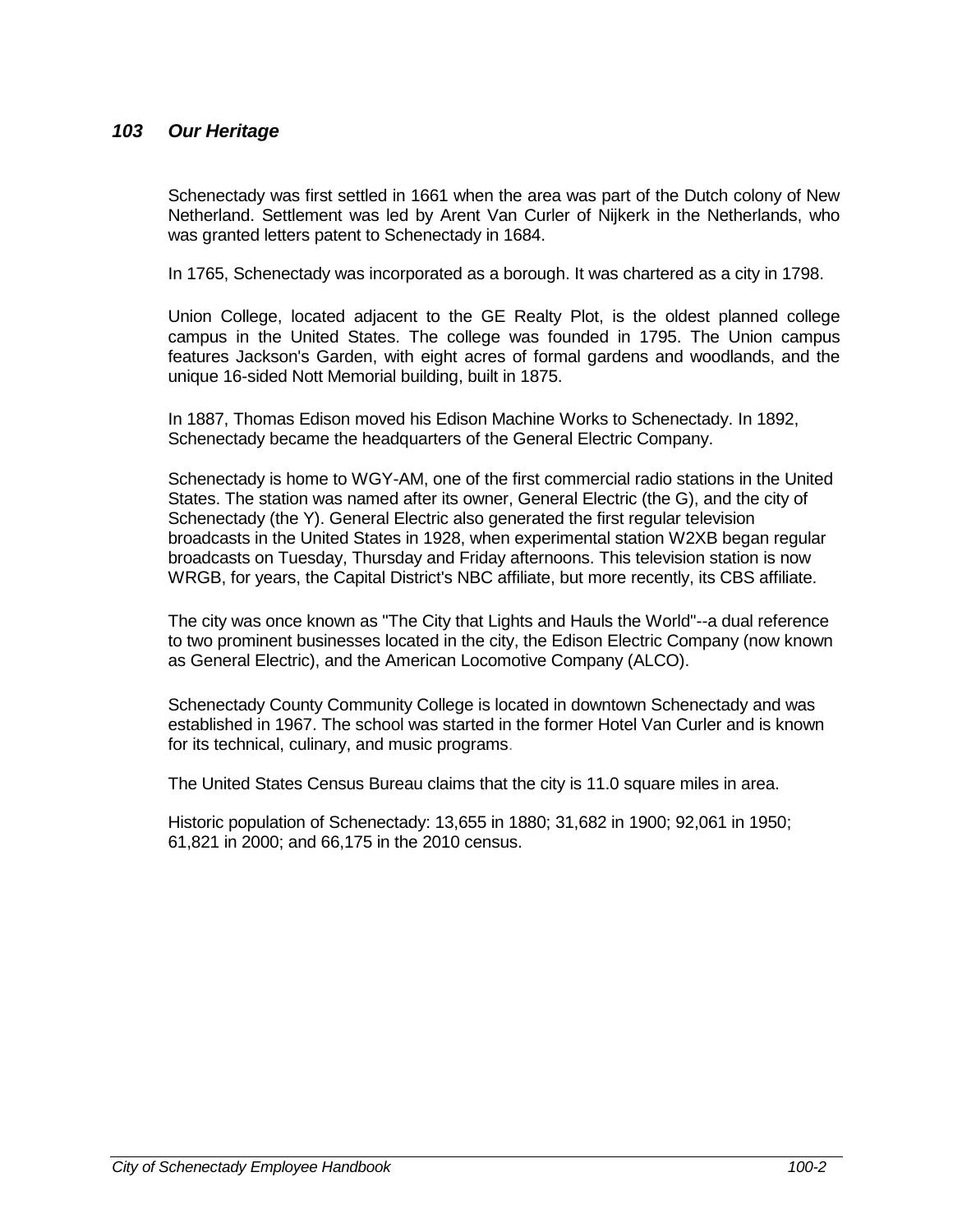#### *104 Definitions*

**City of Schenectady** *–* For purposes of this Employee Handbook, the City of Schenectady may be referred to as the "City".

**City Council** – For purposes of this Employee Handbook, "City Council" will mean the City Council of the City of Schenectady.

**Elected Official** – For the purposes of this Employee Handbook, "Elected Official" will mean and refer to any of the following elected officials of the City of Schenectady:

- Mayor
- City Council Members

**Mayor** – For purposes of this Employee Handbook, "Mayor" will mean the Mayor of the City of Schenectady. When referenced in this Employee Handbook, Mayor shall also mean an individual acting with the Mayor's properly designated authority.

**Department Head** – For purposes of this Employee Handbook, "Department Head" will mean the person in charge of any department, agency, bureau, unit, or subdivision of the City of Schenectady. This definition will be applicable in the event such person is serving in an acting, temporary, or provisional status in the position of Department Head. This term may also include the Mayor, where an individual otherwise designated as Department Head or any other individual must report to the Mayor.

**Supervisor** – For purposes of this Employee Handbook, "supervisor" will mean the individual so designated to direct and inspect the performance of employees.

**Employee** – For the purposes of this Employee Handbook, "employee" will mean a person employed by the City, including, but not limited to, an appointed official, an appointed member of a board or commission, Department Head, managerial employee, confidential employee, supervisory employee, provisional employee, probationary employee, temporary employee, seasonal employee, trainee, or student intern, but not an independent contractor.

**Civil Service Law** – For purposes of this Employee Handbook, "Civil Service Law" shall mean the New York State Civil Service Law and shall include the Schenectady County Civil Service Rules.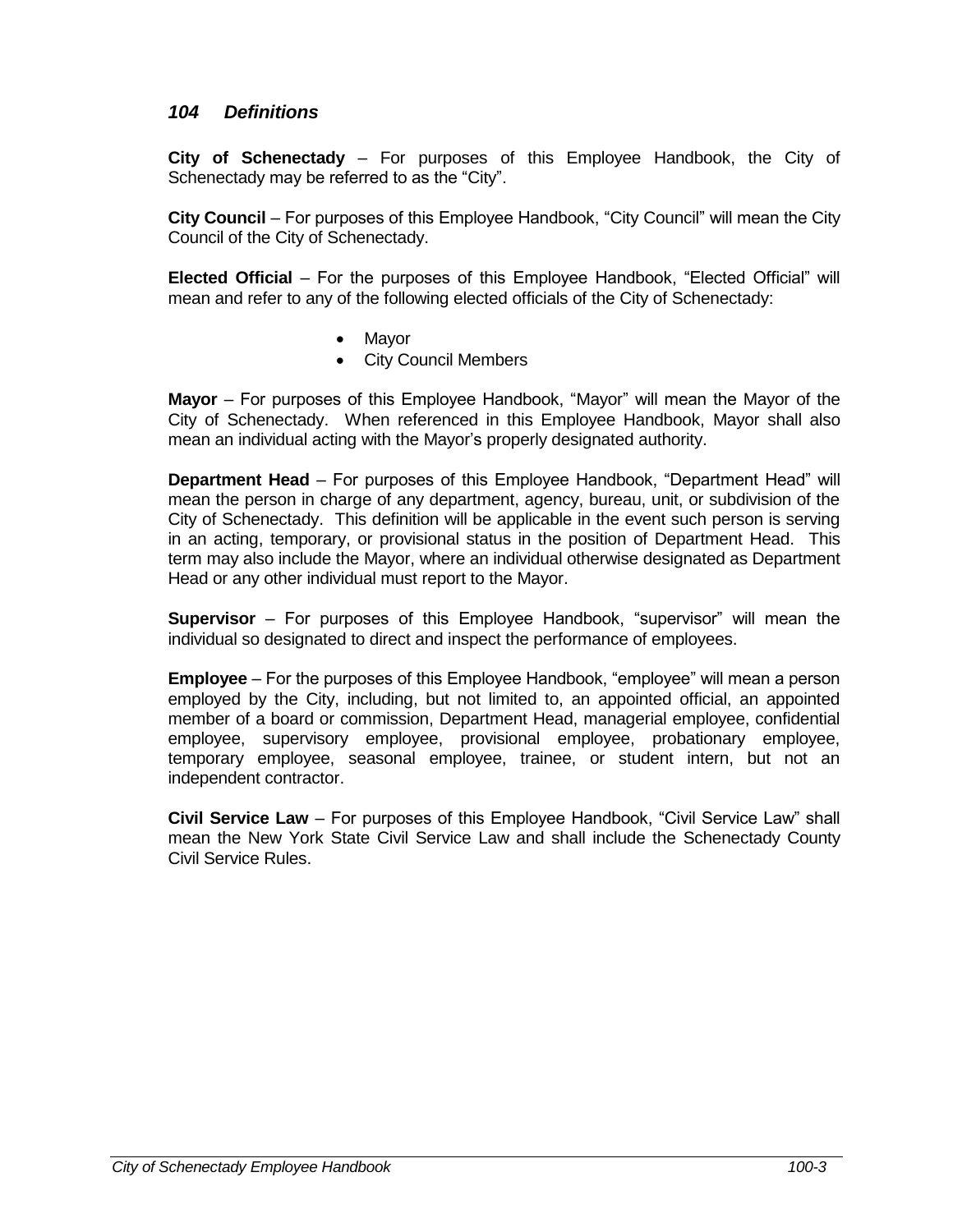#### *105 The Purpose of this Employee Handbook*

**Statement of Purpose** – The purpose of this Employee Handbook is to communicate the City's personnel policies and practices to all employees and Elected Officials. It is extremely important that each employee understand the policies that relate to rules, regulations, procedures, practices, work standards, employment classifications, compensation, and benefits. **This Employee Handbook is not a contract of employment, express or implied, and should not be construed as such**. That is, employment can be terminated at any time at the will of either the employer or the employee, subject only to such procedural requirements as may be specified pursuant to New York State Civil Service Law, City Law, collective bargaining agreement, or any other applicable law, rule, or regulation. The provisions and policies contained in this Employee Handbook are intended to supersede any and all prior manuals, guidelines or related policies issued by the City of Schenectady.

Unless otherwise required by law, the provisions of this Employee Handbook are for City use only and do not apply in any criminal or civil proceeding. The Employee Handbook provisions shall not be construed as a creation of higher legal standard of safety or care. Notwithstanding the above, a violation of a Handbook provision may form the basis for administrative action by the City and any subsequent judicial or administrative proceeding.

**Previous Employee Handbook** – Unless otherwise specified, this Employee Handbook supersedes and replaces any previous employee handbook and personnel policies issued by the City concerning all policies contained herein.

**Superseding Agreements** – In the event an expressed and explicit provision set forth in a separate written agreement between the City and an employee should conflict with any employee benefit, personnel policy, personnel procedure, or other provision set forth in this Employee Handbook, the expressed and explicit provision of that agreement will control. Otherwise, unless expressly excluded herein, this Employee Handbook will be applicable to all employees.

**Collective Bargaining Agreements** – In the event a provision set forth in a collective bargaining agreement between the City of Schenectady and an employee organization as defined by the Public Employees' Fair Employment Act (Taylor Law), or a binding past practice should conflict with an employee benefit, personnel policy, personnel procedure, or other provision set forth in this Employee Handbook, the provision of the collective bargaining agreement or past practice will control.

**Police and Fire Departments** – For the purposes of some of the policies stated in this Employee Handbook, the Schenectady Police Department and Fire Department have the authority to promulgate its own policies and procedures. If a policy stated in this Employee Handbook differs from a rule, regulation or policy established by those Departments, the latter shall supersede.

**Questions** – Any questions regarding any topic covered in this Employee Handbook should be directed to the appropriate Department Head or the Personnel and Benefits Administrator.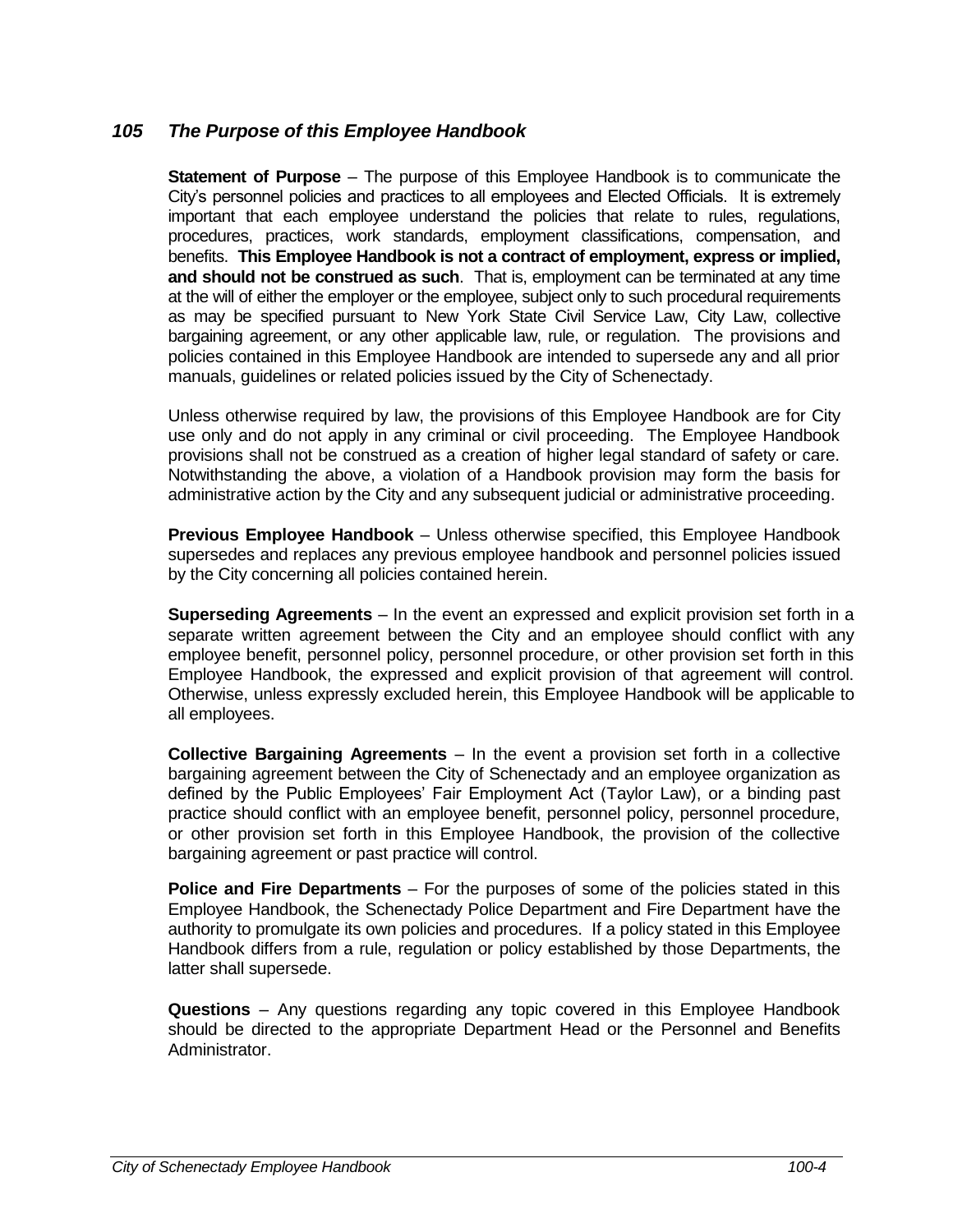#### *106 Changes or Modifications*

**Rights of the City Council** – The City Council reserves the right to interpret, change, modify, or eliminate any provision contained in this Employee Handbook.

**Governmental Actions** – This Employee Handbook is subject to alteration by resolutions of the City Council, changes in City and/or departmental rules, or changes in federal, state or local statutes, rules, or regulations. (This is not meant to be a comprehensive list).

**Statutes, Laws and Ordinances** – In the event a federal or state statute or a City Law or ordinance should conflict with any provision contained in this Employee Handbook, then such statute, law or ordinance will prevail.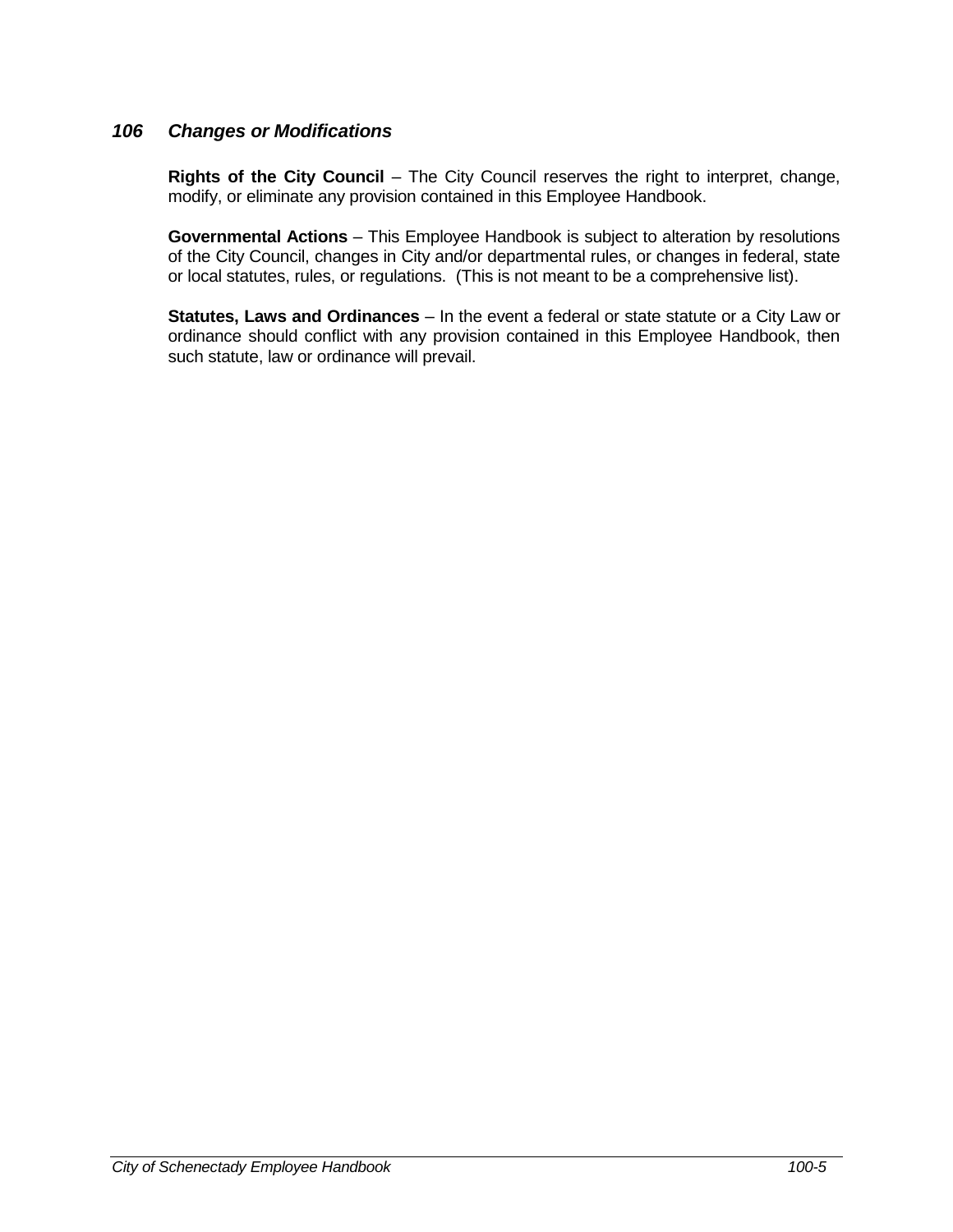# **200 EMPLOYEE CLASSIFICATIONS**

For purposes of this Employee Handbook, the following terms shall be defined as indicated. The definition provided for each of these terms applies only within the context of this Employee Handbook. The meaning and use of these terms or similar terms may be different in the context of Civil Service Rules or a collective bargaining agreement.

#### *201 Full-Time Employees*

For purposes of this Employee Handbook, the term "full-time employee" will mean an employee who is regularly scheduled to work a minimum of thirty-five or forty hours per week.

#### *202 Part-Time Employees*

For purposes of this Employee Handbook, the term "part-time employee" will mean an employee who is scheduled on a regular and on-going basis to work less than thirty-five or forty hours per week.

#### *203 Temporary Employees*

For purposes of this Employee Handbook, the term "temporary employee" will mean an employee who is employed on an interim or sporadic basis, or who is employed to work on a special, emergency, or on-call basis for a specified period, consistent with the Civil Service Law as applicable.

#### *204 Seasonal Employees*

For purposes of this Employee Handbook, the term "seasonal employee" will mean an employee who is employed to work for a given season.

#### *205 FLSA Non-Covered Employees*

For purposes of this Employee Handbook, "FLSA non-covered employee" will mean an employee not covered under the Fair Labor Standards Act (FLSA).

#### *206 FLSA Exempt Employees*

For purposes of this Employee Handbook, "FLSA exempt employee" will mean a covered employee who qualifies for an exemption from the minimum wage and overtime provisions of the Fair Labor Standards Act.

#### *207 FLSA Non-Exempt Employees*

For purposes of this Employee Handbook, the term "FLSA non-exempt employee" will mean a covered employee who is subject to the minimum wage and overtime provisions of the Fair Labor Standards Act.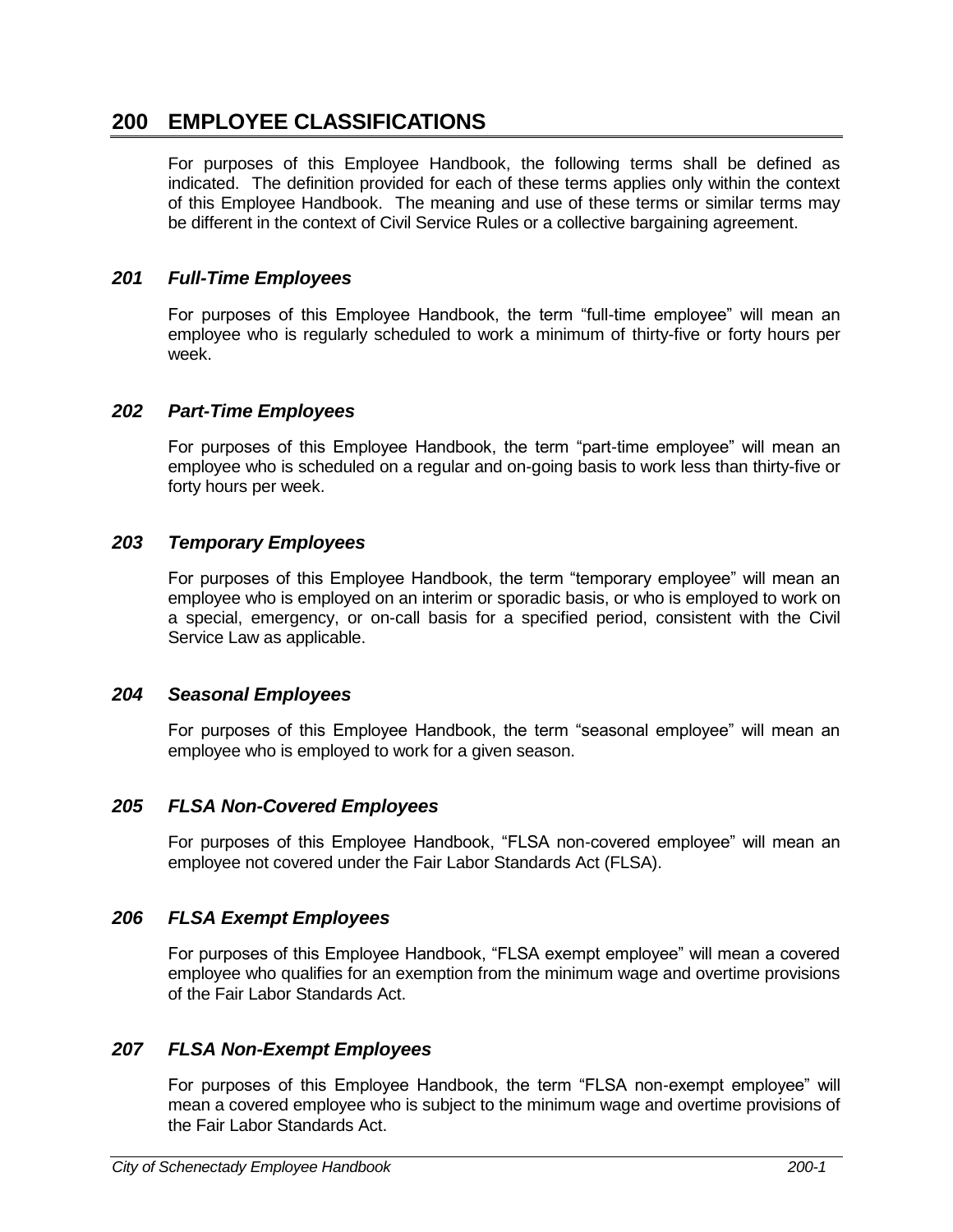# **300 THE CIVIL SERVICE SYSTEM**

The following is intended as a guide. The Civil Service Law and the Schenectady County Civil Service Rules shall govern regarding the jurisdictional classification of positions and the appointment and promotion of personnel.

#### *301 The Unclassified and Classified Services*

**Unclassified Service** – In accordance with Civil Service Law and for purposes of this Employee Handbook, the term "Unclassified Service" will include all individuals who are Elected Officials and/or members of boards or commissions, as well as any others who fall into that category per Civil Service Law.

**Classified Service** – In accordance with Civil Service Law and for purposes of this Employee Handbook, the term "Classified Service" as defined by the Civil Service Law and the Schenectady County Civil Service Rules will include all City employees who are subject to the Schenectady County Civil Service Rules. The Classified Service is divided into four jurisdictional classes:

- **Exempt** those positions, other than unskilled labor positions, for which competitive or non-competitive examinations or other qualification requirements are not practicable (Civil Service Law, Section 41);
- **Competitive** those positions for which it is practicable to determine merit and fitness by competitive examination;
- **Non-Competitive** those positions not in the exempt class or the labor class for which it is not practicable to determine merit and fitness by competitive examination, but rather by a review of training and experience; and,
- **Labor** unskilled labor positions, except those positions which can be examined for competitively.

#### *302 Civil Service Appointments*

**Competitive Class** – In accordance with Civil Service Law, the following types of appointments may be made to positions in the Competitive Class:

- **Permanent** an appointment to a vacant position in the Competitive Class from an eligible list established as a result of examination, following successful completion of a probationary term;
- **Provisional** an appointment to a vacant position in the Competitive Class when there is not an appropriate eligible list. A provisional appointee must take an examination whenever it is scheduled. Thereafter, a permanent appointment will be made on the basis of the eligible list resulting from the examination; or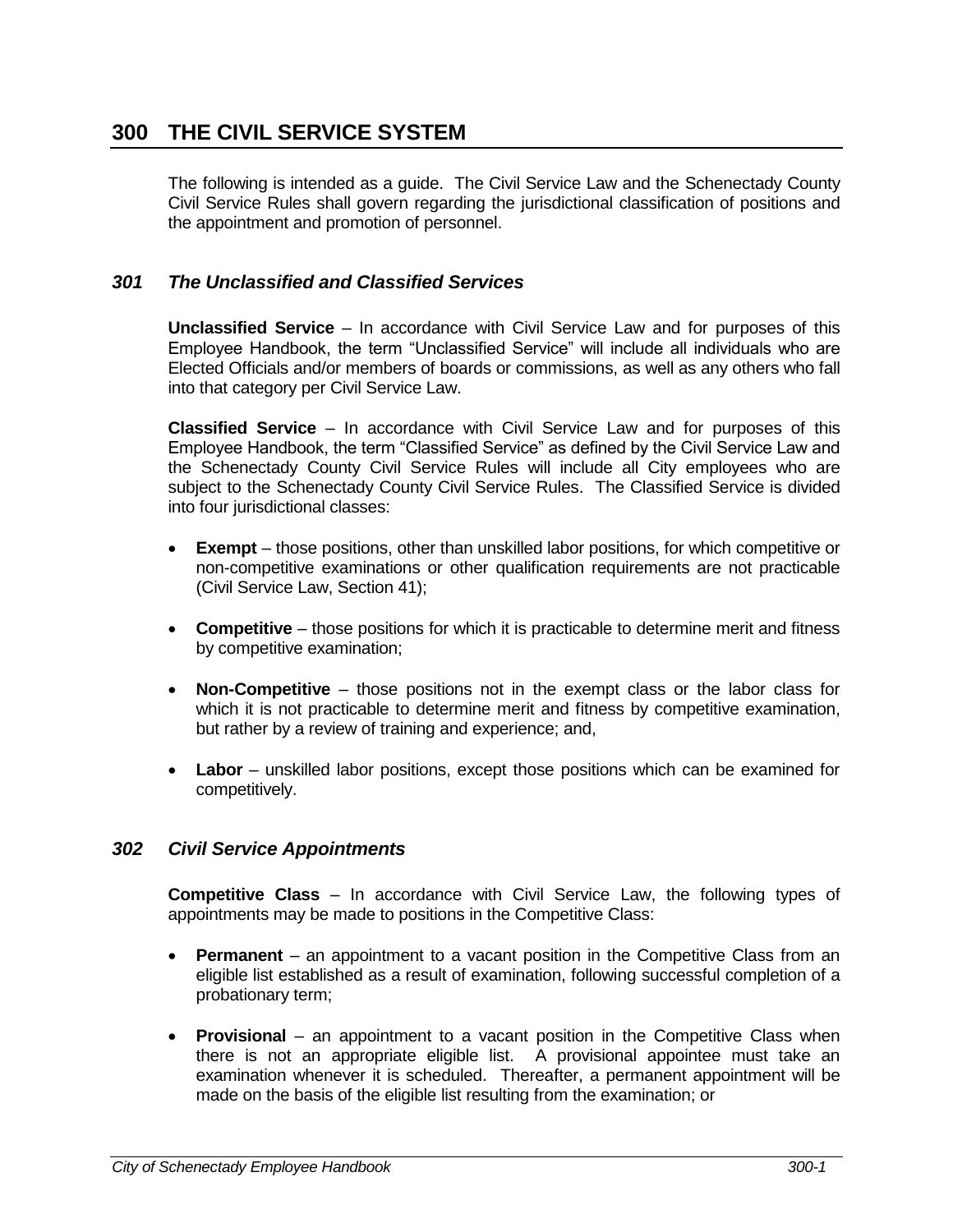**Temporary** – an appointment to a position in the Competitive Class for reasons including, but not limited to: emergency work projects; planned termination of the position after a limited time; to replace an employee who is on a leave of absence; to fill a position funded through a temporary grant; or to fill a position vacated by the promotion of another employee until the employee who has been promoted receives permanent status.

#### *303 Examinations and Promotions*

**Examinations** – In accordance with Civil Service Law, in the event there is a vacancy in a new or existing position in the Competitive Class which the City intends to maintain, the City will fill the vacancy by selection from the eligible list certified by the Schenectady County Civil Service Department of persons who have taken the appropriate Civil Service examination. The Schenectady County Civil Service Department will test and rank each candidate according to the individual's performance on the examination. In accordance with Civil Service Law Section 61, the City will select one of the top three available candidates on the list to fill the position.

**Promotions** – The City will offer opportunities for advancement for those employees who qualify. In the event the position is in the Competitive Class, a qualified employee must normally take a promotional examination and the above "one of three" will apply. An employee who wants to be promoted should become knowledgeable about the employee's present position and be aware of higher level positions for which the employee may be qualified.

#### *304 Veterans Credits*

**Summary** – An employee who is a veteran as defined by the Civil Service Law may be eligible to apply for veterans credits on a Civil Service examination. An employee who is a veteran should contact the Schenectady County Civil Service Department for details concerning these credits.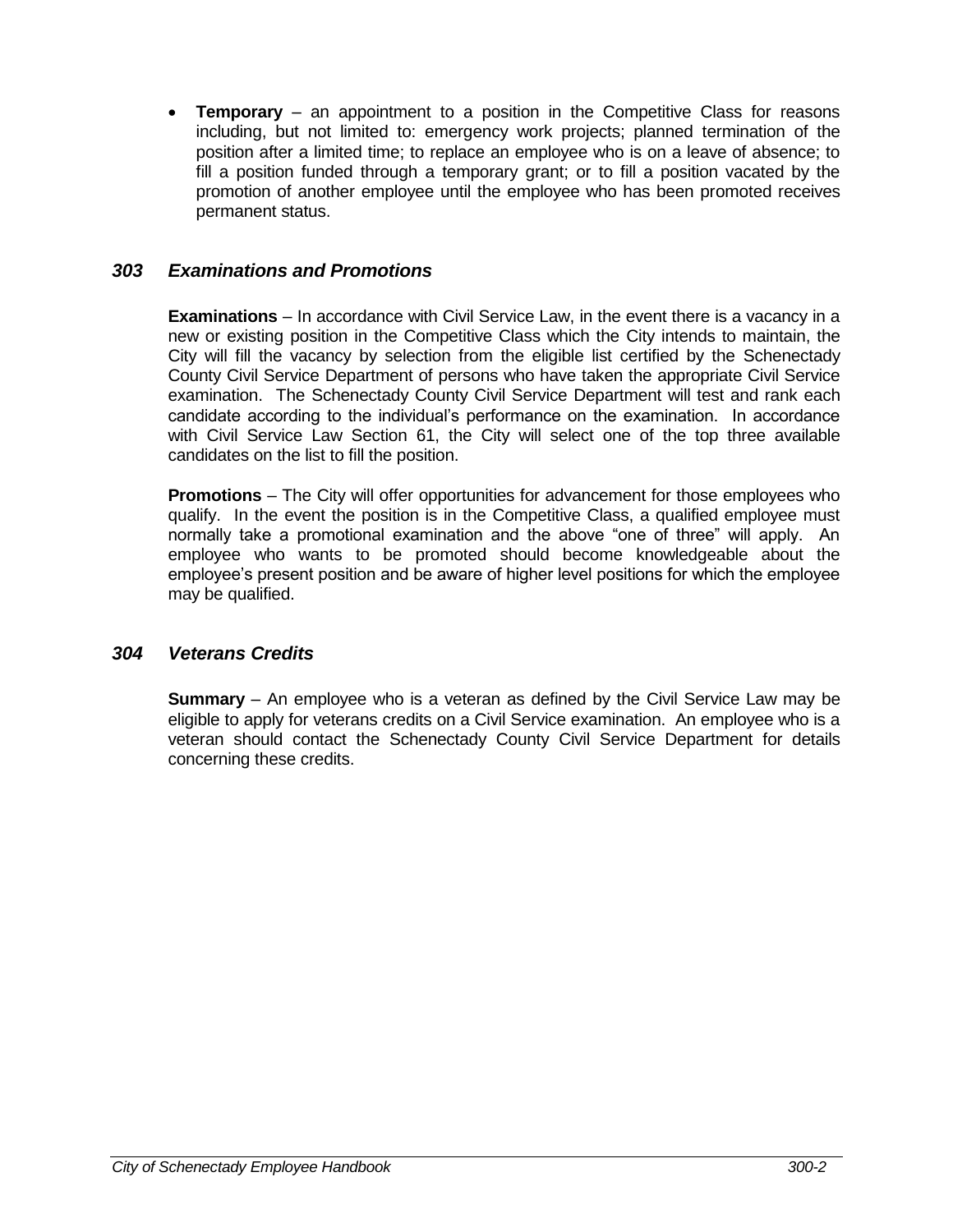# **400 EMPLOYMENT MATTERS**

#### *401 Oath of Office*

**Requirement** – Each Public Officer as defined in the Public Officers Law must take the Oath of Office in accordance with Public Officers Law Section 10, which must be administered prior to commencing the duties of the office. Each official who is re-elected or re-appointed to a subsequent term must take the Oath of Office for each term.

Upon original appointment or upon a new appointment following an interruption of continuous service, each employee (other than an employee in the labor class) must take an oath or alternate affirmation as set forth in Civil Service Law Section 62.

**Filing of Oath** – The Oath of Office is filed in the employee's personnel folder located in the City Clerk's Office within thirty calendar days of the Public Officer's commencement of the term of office, or upon an employee's appointment.

#### *402 Procedure for Filling Vacancies*

**Statement of Compliance** – The City of Schenectady complies with all applicable federal, state and local laws, rules, and regulations throughout the employee selection process, including, but not limited to, the Public Officers Law, Schenectady City Charter, Civil Service Law, Title VII, Human Rights Law, and the Americans with Disabilities Act, and is an Equal Opportunity employer.

**Notification of Vacancies** – In the event there is a vacancy in a new or existing position which the City intends to maintain, the vacancy may be advertised and/or posted and qualified individuals interviewed. The City reserves the right to fill a position either internally or with an external candidate.

**Employment Applications** – The City relies upon the accuracy of information contained in the employment application, as well as the accuracy of other data presented throughout the hiring process. Any misrepresentations, falsifications, or material omissions in any of this information or data may result in the City's exclusion of the individual from further consideration for employment, disqualification, or termination if the conduct is discovered after employment commences.

**Employment Reference and Background Checks** – To ensure that individuals who join the City are well qualified and have a strong potential to be productive and successful, it is the policy of the City to check the employment references of final applicants. Applicants will be required to complete a hold harmless statement in order for the City to conduct appropriate background checks.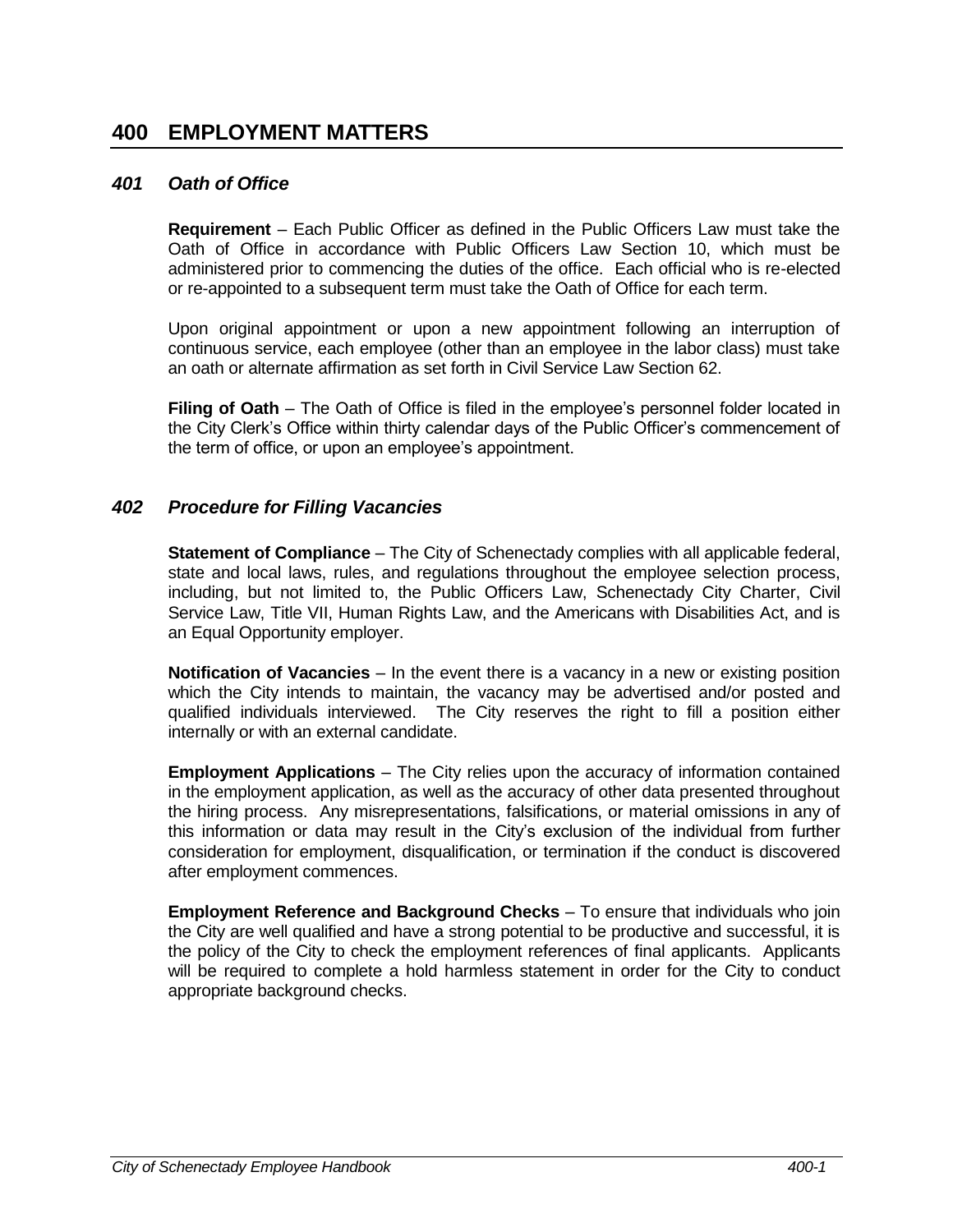#### *403 Probationary Period*

Except as otherwise provided in a collective bargaining agreement, the following Civil Service probationary provisions shall apply.

**Purpose of Probationary Period** – The probationary period is for an employee to become familiar with the specific duties and responsibilities of the employee's new position. The probationary period also provides the Department Head with an opportunity to evaluate the employee's job performance and potential for development in the position.

**Length of Probationary Period (Competitive Class)** – Except as otherwise provided in the Schenectady County Civil Service Rules, an employee appointed from an opencompetitive list must serve a probationary period of not less than eight weeks nor more than twenty-six weeks. The length of the probationary period may be extended in accordance with the Schenectady County Civil Service Rules.

**Length of Probationary Period (Other Classes)** – Except as otherwise provided in the Schenectady County Civil Service Rules, an employee's original appointment to a position in the non-competitive or labor class shall be for a probationary period of not less than eight nor more than twenty-six weeks. The length of the probationary period may be extended in accordance with the Schenectady County Civil Service Rules.

**Successful Completion of Probationary Period** – An employee's appointment will become permanent upon written notice that the probationary period has been successfully completed following the minimum period of service required. Or, the employee's appointment will become permanent upon the retention of the employee after completion of the maximum period of service required. **Except as otherwise provided by law or a collective bargaining agreement, completion of the probationary period does not necessarily confer rights or privileges in the position.**

**Failure to Successfully Complete Probationary Period** – In the event the employee's performance or conduct is not satisfactory, the City may dismiss the employee from employment at any time after the completion of the minimum probationary period and before completion of the maximum probationary period. If the performance or conduct of an employee serving a probationary period who has been promoted or transferred from a permanent appointment (as defined by civil service regulations) is not satisfactory, the employee shall be returned to the employee's former permanent position prior to the end of the probationary period.

#### *404 New Employee Orientation*

**Procedure** – The purpose of this orientation is to welcome new employees and to familiarize them with the City and their job. The orientation process generally consists of, but is not limited to, a tour of the employee's assigned worksite, distribution and review of this employee handbook, and enrollment in benefit plans, if applicable. In addition, the employee's Department Head is responsible for introducing the employee to co-workers, scheduling on-the-job training, and reviewing the job description and performance requirements of the position.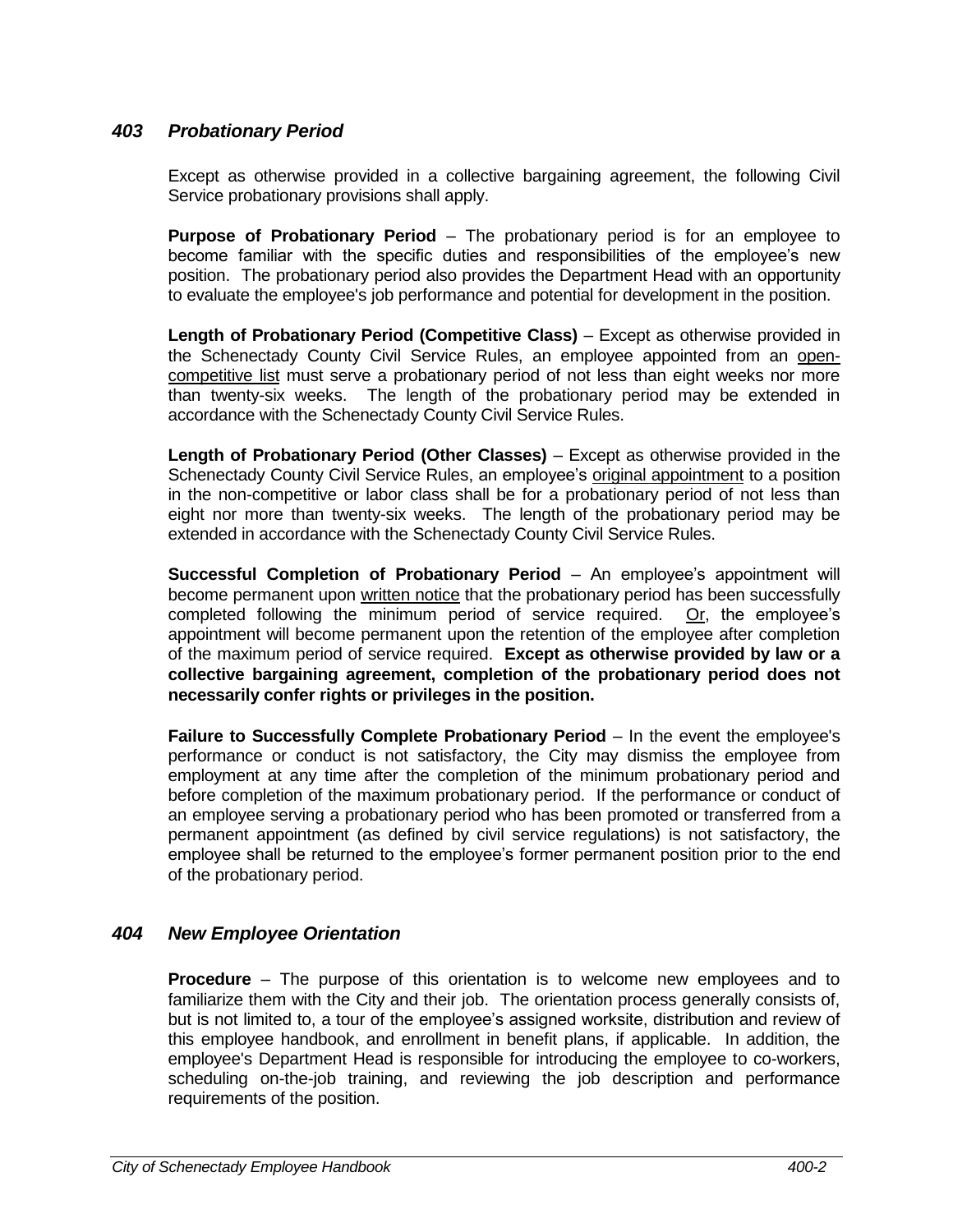#### *405 Corrective Action and Discipline*

**Policy Statement** – It is the policy of the City of Schenectady that certain rules and regulations regarding employee behavior are necessary for the benefit and safety of all employees, the efficient operation of the City, and the delivery of services to residents of the City. Any conduct that interferes with operations or that discredits the City will not be tolerated. Each employee must conduct oneself in a positive manner so as to promote the best interests of the City. Corrective action is necessary when an employee has demonstrated performance deficiencies, or has violated a policy, rule, regulation, or procedure. Corrective action may include counseling or initiating formal disciplinary action against an employee.

**Communication** – Open and candid communications with all employees is an important aspect of the City of Schenectady's on-going employee relations. When a rule, policy, or procedure is violated, the employee's Department Head, or other designated supervisor, will review the specific nature of the violation with the employee. The employee's input is extremely important to ensure that all of the facts have been considered.

**Counseling** – Counseling employees, as opposed to initiating formal disciplinary action, may be the appropriate first step in addressing performance deficiencies or misconduct. The purpose of counseling is to inform the employee of such deficiencies or misconduct, discourage its recurrence, and inform the employee of the consequences if the behavior is repeated. When performance deficiencies are the issue, the performance standards of the job should be reviewed, along with specific examples of how the employee is not meeting those standards. Where appropriate, goals for improvement may be established, along with a time frame for achieving them. The counseling will be documented in writing and the employee will be required to acknowledge receipt by signing the memorandum. Any employee who fails to follow a supervisor's directive to sign the counseling memorandum will be subject to disciplinary action.

**Discipline** – The purpose of disciplinary action is to impose penalties for performance deficiencies or misconduct. In **normal circumstances**, the City endorses a policy of progressive discipline which includes, but may not be limited to, documented verbal reprimand, letters of reprimand, suspension without pay, or termination of employment, depending on the circumstances. The City retains the right to discipline employees without engaging in progressive discipline or prior counseling if the situation so warrants and retains the right to discipline employees in any manner it sees fit.

**Investigations** – Where appropriate, an investigation will be conducted by the proper supervisor or other designated individual(s) in order to gather all pertinent information and to ensure that all the facts are considered. The investigation may include, among other things, interviews with the employee and any witnesses or other involved parties, and review of documents and materials. Employees who are participants in an investigation are not allowed to disclose the content or particulars of the investigation unless otherwise authorized. All employees who are called upon to participate in an investigation are required to fully cooperate in the process and respond truthfully to all questions posed. Failure to do so will subject the employee to appropriate corrective action. The City reserves the right to suspend an employee while an investigation is conducted.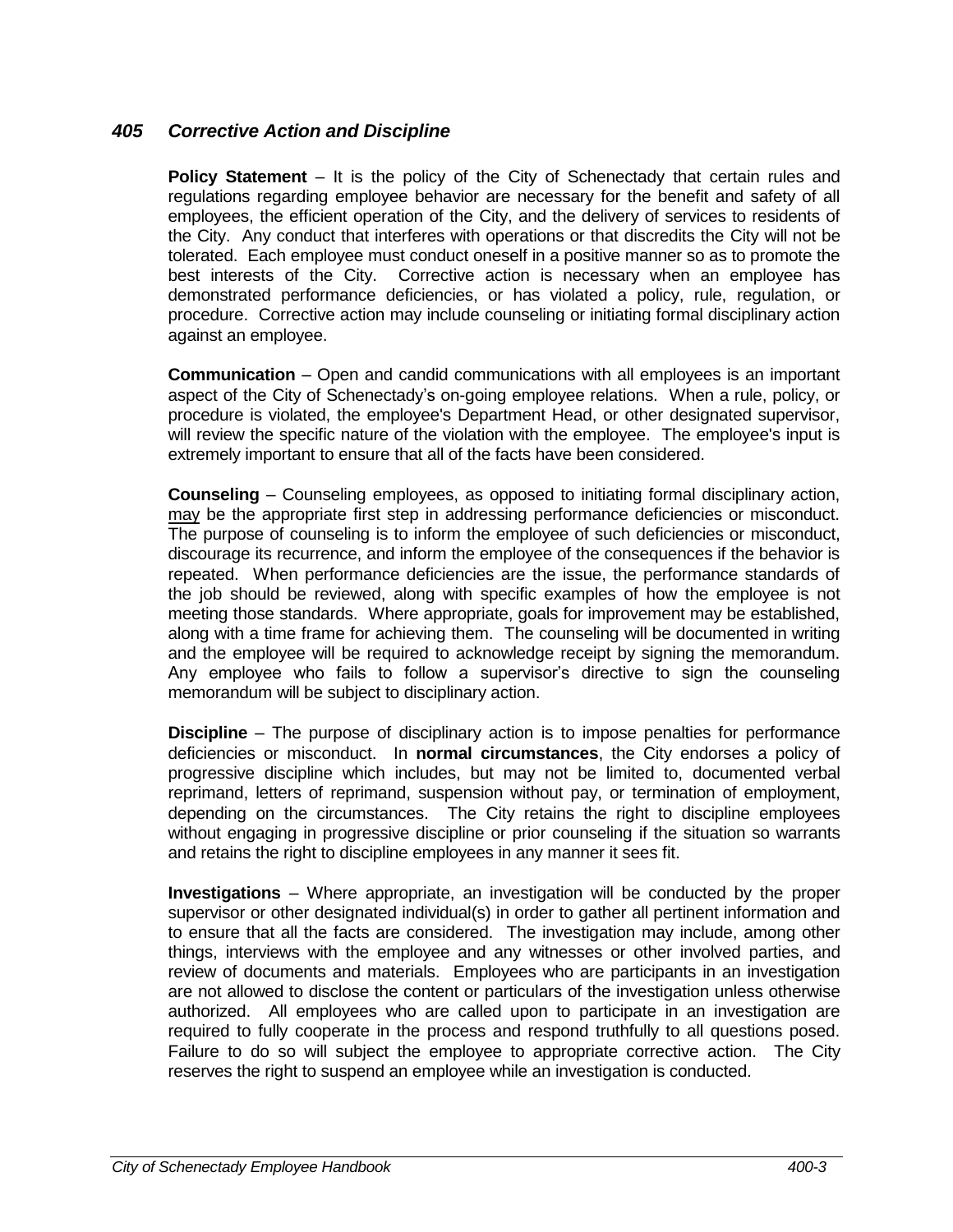During the investigation process, a union employee who appears to be a potential subject of disciplinary action may undergo questioning. Such employee will have the right to representation by the employee's certified or recognized employee organization under Civil Service Law Article 14, and will be given advanced notice of such right. In the event the employee requests representation, the employee will be allowed a reasonable period of time to obtain such representation. In the event the employee is unable to obtain such representation within a reasonable period of time, the employer will have the right to then question the employee.

**Procedures** – Employees covered by **Civil Service Law Section 75** shall be disciplined in accordance with the procedures contained therein. (Refer to Section 406 of this Employee Handbook). An employee who is a member of a collective bargaining unit should refer to the collective bargaining agreement on the subject of the disciplinary procedure, wherein the negotiated procedure is the only method of resolving challenges to disciplinary action and wholly replaces the provisions of Civil Service Law Sections 75 and 76 or wherein the negotiated procedure modifies Civil Service Law Sections 75 and 76.

**Prohibited Conduct** – Any employee who, after investigation, is found to have committed any of the actions listed below will be subject to corrective action, up to and including termination of employment. This list is illustrative only and does not limit the City's right to impose discipline in other appropriate cases.

- Willful violation of City's rules, policies, and procedures.
- Harassing (including sexual harassment), intimidating, coercing, threatening, assaulting, or creating a hostile environment against any person, whether on or off City premises.
- Engaging in any action that is in violation of the City's Workplace Violence Prevention Policy.
- Possession of any weapon or dangerous instrument (including knives with over a three inch blade, firearms, and explosives) on City property or in City vehicles, except for those employees who are required as a condition of employment to bear a weapon.
- Possession, use, distribution/sale, or being under the influence of alcohol or controlled substances during hours of work or while on City property or in City vehicles.
- Willful or deliberate abuse, destruction, defacement, or misuse of City property or the property of any person.
- Theft or unauthorized possession, use, or removal of City property or the property of any person.
- Making false statements about another employee, Elected Official, resident of the City, supplier, visitor, or any other person. This includes knowingly making false accusations against another individual as to allegations of discrimination, sexual harassment or other harassment which is in violation of City policy or applicable law.
- Preparation or manipulation of another employee's time record.
- Acts of sabotage, including the work of another employee.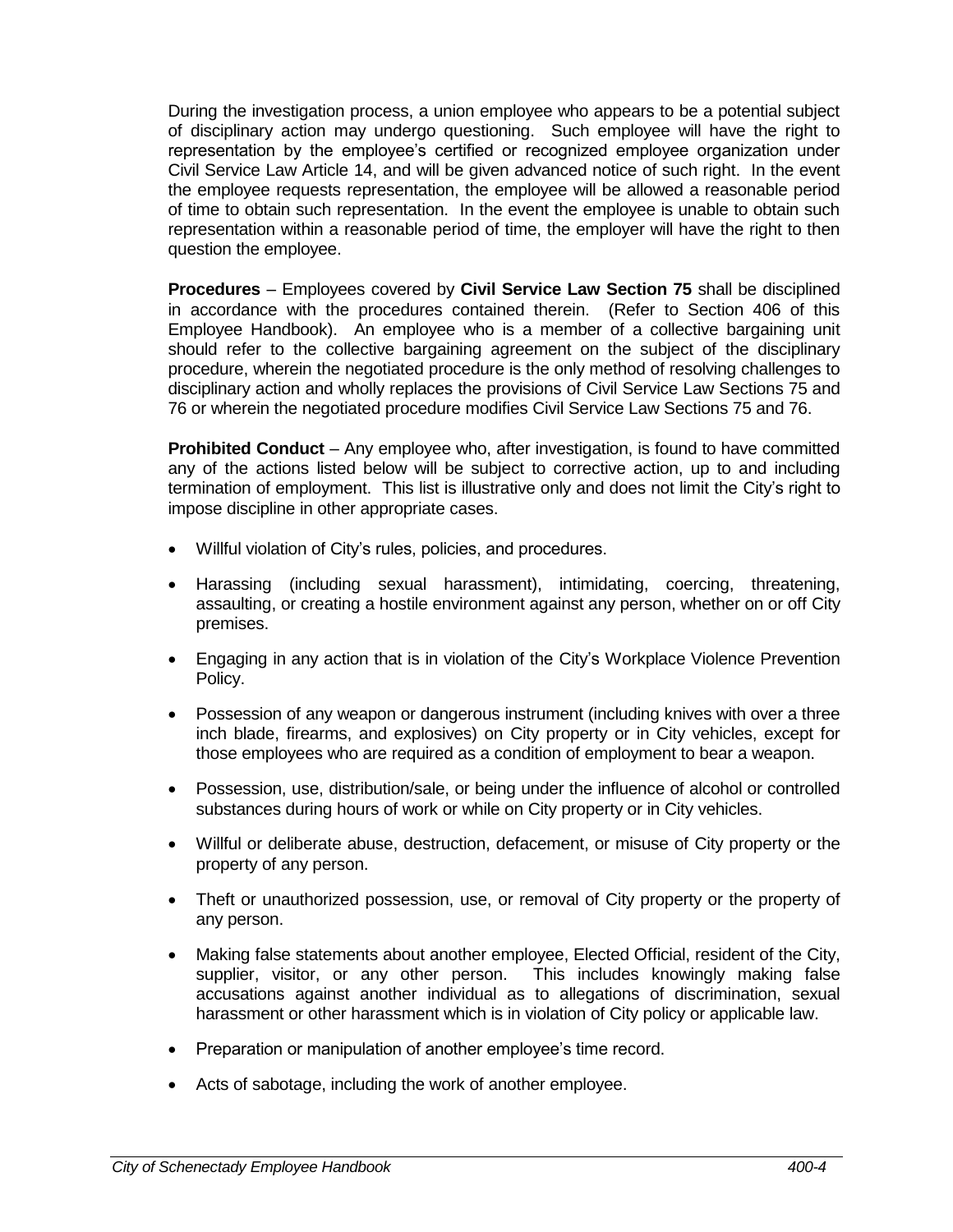- Insubordination or willful refusal to comply with the lawful order or instruction of a Department Head, or supervisor.
- Improper performance of job duties or repeated failure to perform assigned duties and responsibilities.
- Violation and/or disregard of safety rules or safety practices, including failure to wear assigned safety clothing or equipment, in such a way that jeopardizes the safety of the employee, another employee, Elected Official, resident of the City, supplier, visitor, or any other person.
- Offensive or unprofessional behavior that is contrary to the City's best interest, or any conduct that does not warrant public trust.
- Unauthorized expenditure of City funds.
- Illegal gambling while on duty.
- Willful work slowdown, work stoppage, or interfering with or restricting the performance of another employee or in any other way interfering with City operations.
- Careless or negligent use or operation of equipment, including vehicles and machinery.
- Unauthorized absences or repeated failure to give proper notice.
- Excessive tardiness and/or absences except those absences covered by state and/or federal statutes.
- Leaving the work area without permission.
- Failure to adhere to the personal appearance/dress code policy.
- Sleeping on the job, unless authorized by a Department Head or supervisor.
- Personal activity during paid work time.
- Disruptive, loud, and boisterous behavior or horseplay in the workplace.
- Abusive language in the workplace, including racial slurs and epithets.
- Posting, removing, or defacing of notices, signs, or other written material without prior approval.
- Repeated violations of City policies, procedures or prohibited conduct.

This list is not intended to be comprehensive and does not limit the City's right to impose discipline in other appropriate cases.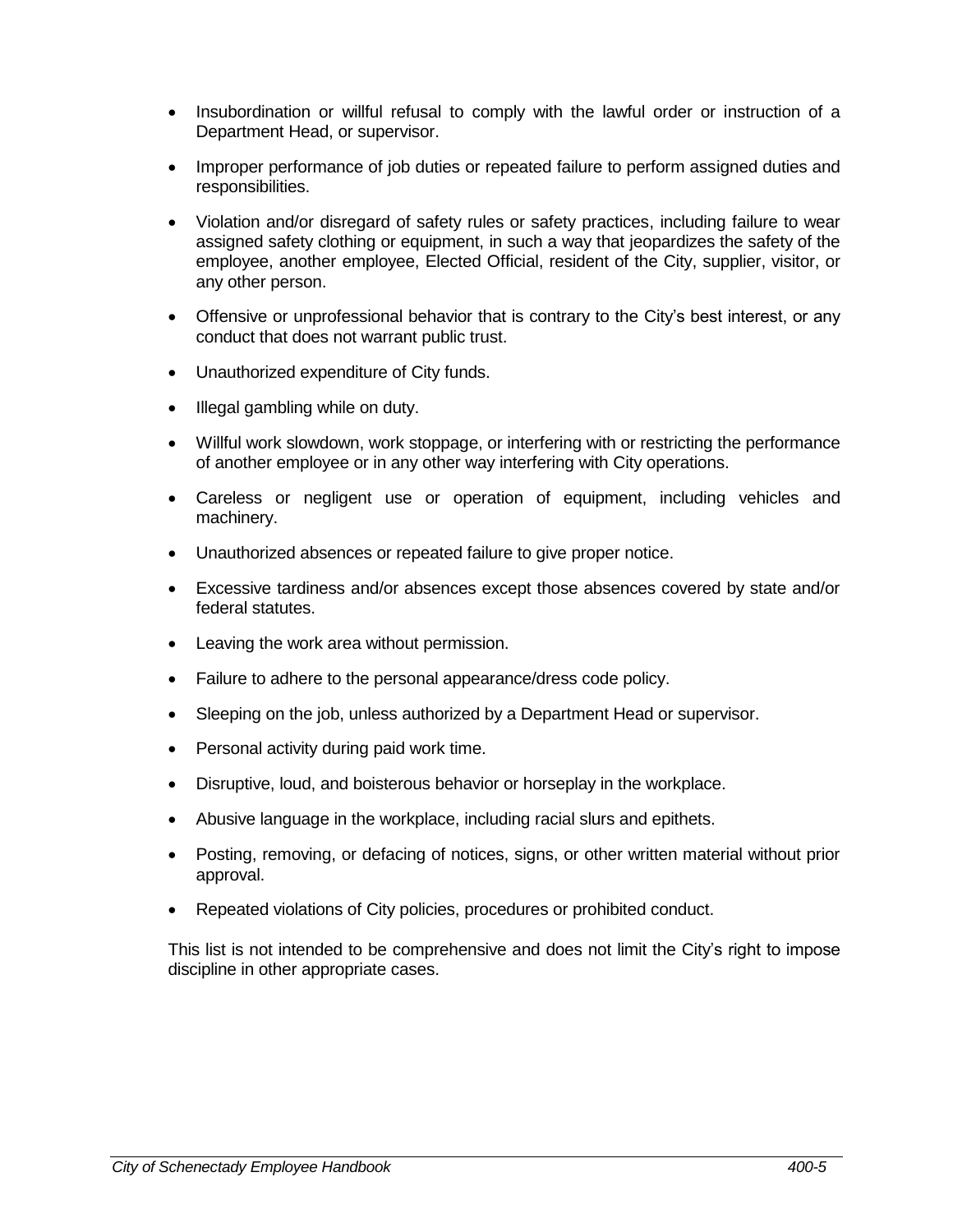#### *406 Civil Service Law Section 75*

**Summary** – New York State Civil Service Law Section 75 establishes disciplinary procedures for covered employees. Section 75 affords a covered employee the opportunity for a hearing when charges of incompetence or misconduct have been made against the employee by the City. The City abides by Civil Service Law Section 75.

**Disciplinary Procedure** – Except as otherwise provided by a collective bargaining agreement, the following disciplinary procedure shall apply to employees covered by Civil Service Law Section 75:

- **Notice of Discipline** An employee subject to discipline will be provided with a written Notice of Discipline (NOD) which will contain all charges and specifications.
- **Employee Answer** The employee will have eight calendar days to respond to the charges. The employee's response must be in writing.
- **Disciplinary Hearing** Unless there is a stipulation of settlement between the City and the employee, the employee is afforded the right to a hearing in accordance with provisions established by Civil Service Law Section 75. The hearing upon such charges shall be held by the officer or body having the power to remove the person against whom such charges are preferred, or by a deputy or other person designated by such officer or body in writing for that purpose.

The Appointing Authority will designate a hearing officer in accordance with Civil Service Law Section 75. The designation must be in writing. The hearing officer will set the time and place for the hearing. The hearing officer will make a record of the hearing which will be submitted to the Appointing Authority, with the hearing officer's recommendations, for review and decision.

**Right to Representation** – The employee may have representation by counsel or by a representative of a recognized or certified employee organization at the hearing and may summon witnesses on the employee's behalf.

**Suspension Without Pay Pending Determination of Charges** – Pending the hearing and determination of charges, the employee may be suspended without pay for a period not to exceed thirty calendar days.

**Penalties** – In the event the employee is found to be guilty of the charges, the penalty may consist of one of the following:

- Written reprimand;
- Fine not to exceed one-hundred dollars which will be deducted from the employee's pay;
- Suspension without pay not to exceed two months;
- Demotion in grade and title; or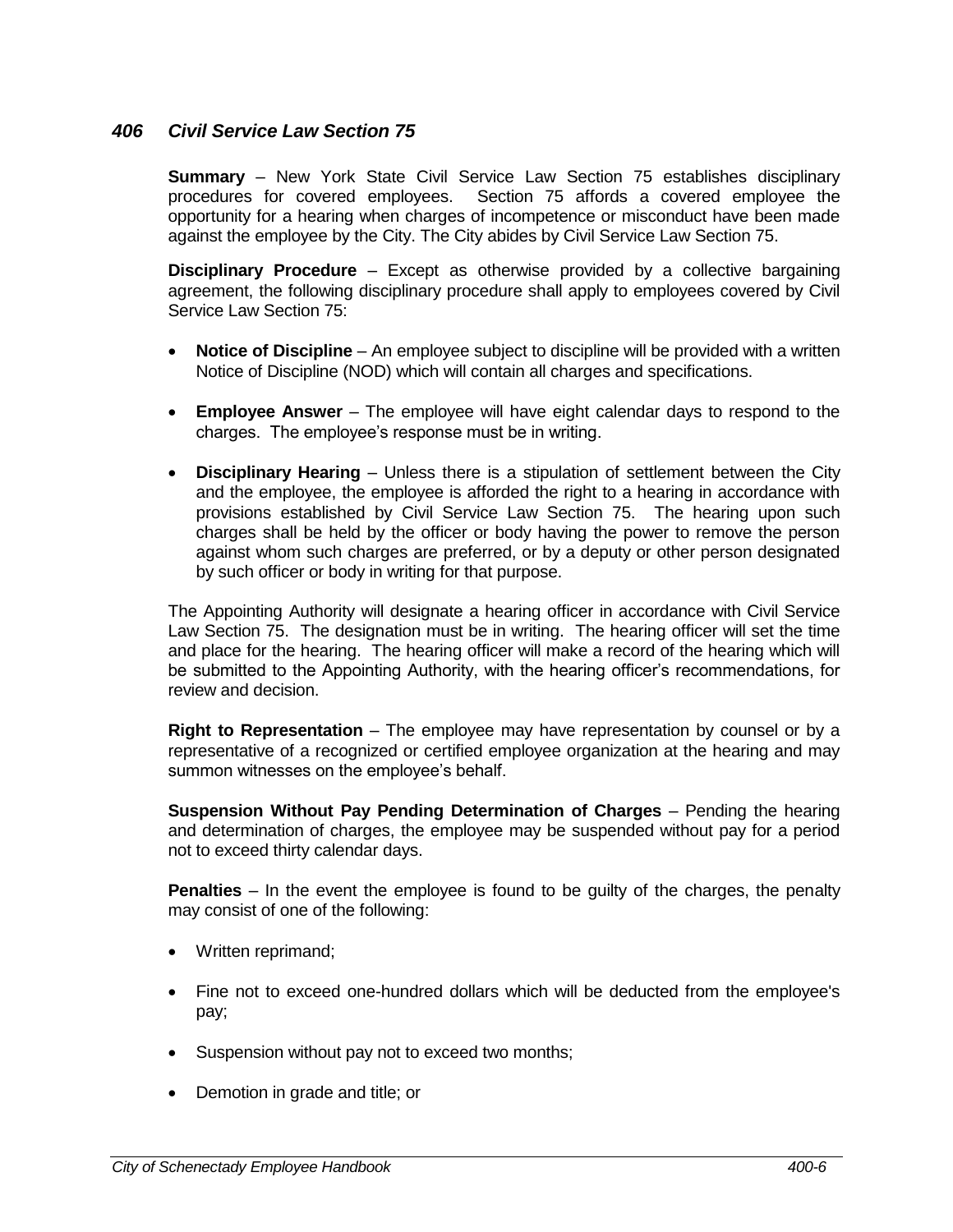• Termination from City employment.

**Finding of Not-Guilty** – In the event the employee is found to be not guilty, the employee will be restored to the employee's position with full pay for the period of suspension less the amount of any unemployment insurance benefits that the employee may have received during such period.

**Limitations** – Notwithstanding any other provision of law, no removal or disciplinary proceeding will be commenced more than eighteen months after the occurrence of the alleged incompetence or misconduct complained of and described in the charges. Such limitation will not apply where the incompetence or misconduct complained of and described in the charges would, if proved in a court of appropriate jurisdiction, constitute a crime.

**Filing Requirements** – In the event the employee is found to be guilty, a copy of the charges, the employee's written answer, a transcript of the hearing, and the determination will be filed in the Finance Department.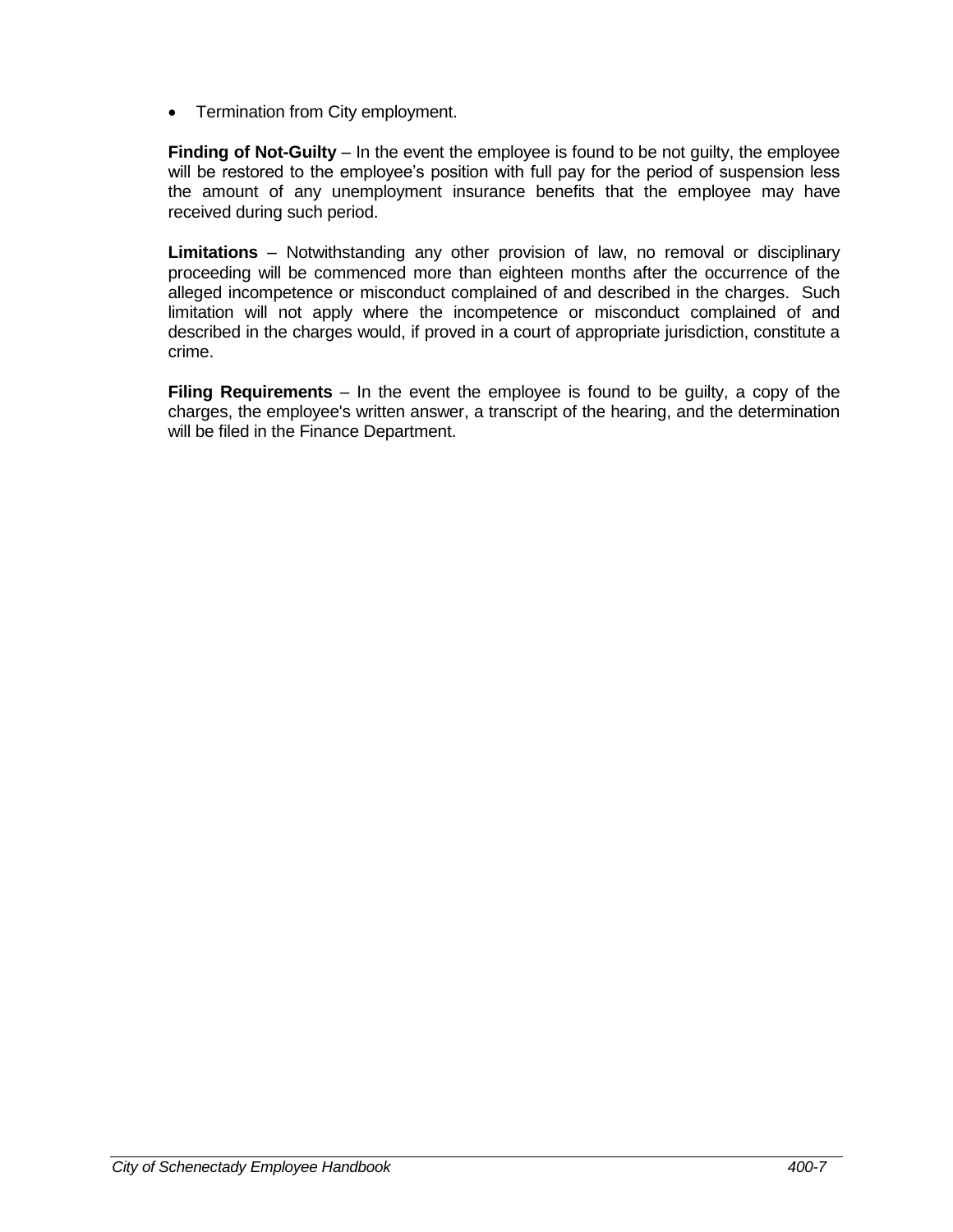#### *407 Code of Ethics*

**Purpose-** The Code of Ethics for the City of Schenectady is codified in Chapter 48 of the City Code, and hereby incorporated into this handbook by reference. All employees must familiarize themselves with the Code of Ethics, and must ask their Department Head for clarification on any part which they do not understand. Copies of the Code of Ethics are available online, or in the Finance Department.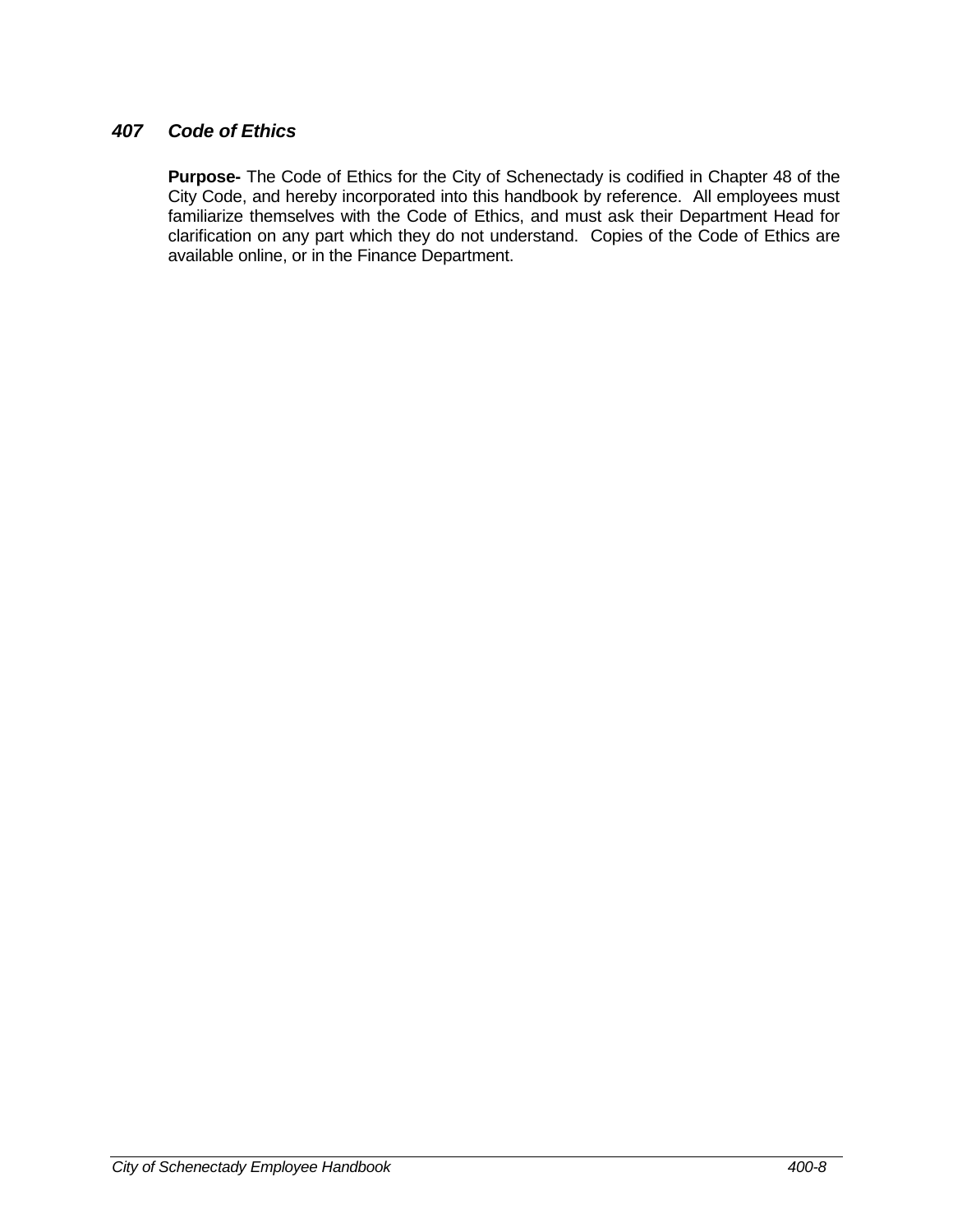#### *408 Personnel Records*

**Policy Statement** – It is the policy of the City to balance its need to obtain, use, and retain employment information with a concern for each employee's privacy. To this end, the City will endeavor to maintain only that personnel information necessary for the conduct of the City's business or required by federal, state, or local law. Personnel records will be maintained for current and past employees in order to document employment related decisions and comply with government record keeping and reporting requirements.

**Content** – The personnel records maintained by the City include, but are not limited to, Employment Applications, Report of Personnel Change Forms; copies of job-required licenses and certificates, Federal and State Withholding Tax Forms, Retirement Enrollment/Waiver Forms, Health Insurance Enrollment/Waiver Forms, performance appraisals, grievance or dispute resolution notices, counseling memoranda, notices of discipline, and probationary reports.

**Location of Files** – All original personnel records for current employees will be kept in the Finance Department and will be maintained and controlled by the Personnel and Benefits Administrator.

**Immigration (I-9) Forms** – All Immigration (I-9) Forms will be kept in a separate file apart from the employee's personnel file.

**Medical Records** – All employee medical records will be kept in a separate file apart from the employee's personnel file in the Finance Department office and will be maintained and controlled by the Personnel and Benefits Administrator. *For security purposes, these files will be locked at all times*.

**Substance Testing Records** – All employee substance testing records will be kept in a separate file apart from the employee's personnel file in the Finance Department and will be maintained and controlled by the Personnel and Benefits Administrator. *For security purposes, these files will be locked at all times*.

**Change in Status** – An employee must immediately notify the Finance Department of a change of name, address, telephone number, marital status, number and age of dependents, beneficiary designations, and individuals to notify in case of emergency.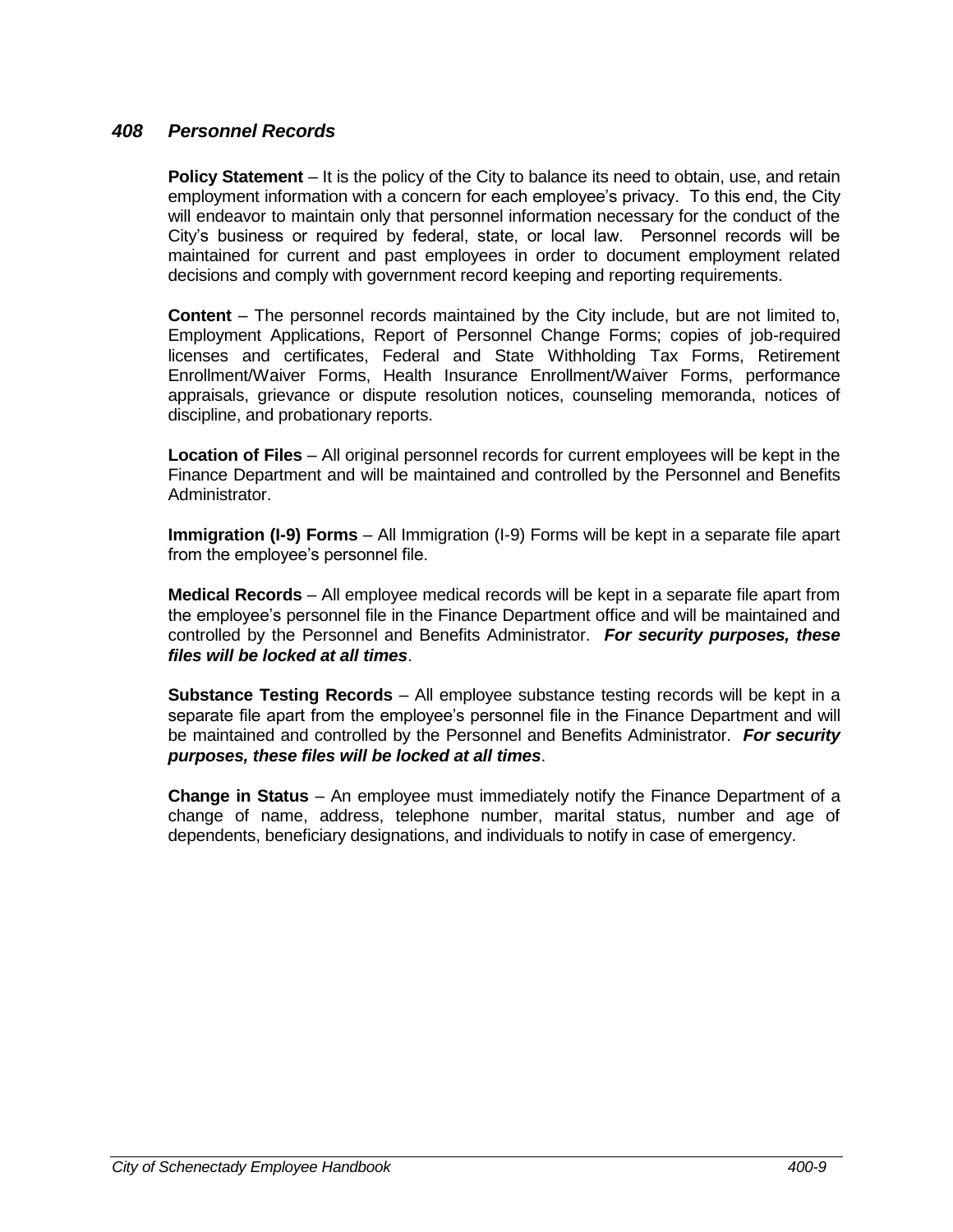#### *409 Separation from Employment*

**Notice of Resignation (Employees)** – An employee who intends to resign from employment must submit a written resignation to the employee's Department Head at least two weeks before the date of resignation is to be effective. All resignations shall be filed in the Finance Department.

**Notice of Resignation (Elected Officials)** – An elected official must resign by delivering a written notice to the City Clerk. If no effective date is specified, the office becomes vacant immediately upon delivery of the notice to the City Clerk. If an elected official wishes to resign at some future date, the elected official may specify a resignation date. However, if the resignation date is more than thirty days after delivery of the notice to the City Clerk the resignation will become effective thirty days after such delivery.

**Exit Interviews** – Exit interviews are normally conducted by the Personnel and Benefits Administrator. The exit interview provides an opportunity to discuss a number of items including employee benefits, COBRA eligibility, changing of computer passwords, and return of City property. During the exit interview, employees are encouraged to give suggestions, concerns and constructive recommendations.

**Final Paycheck** – Employees receive their final paycheck on the next regularly scheduled payday.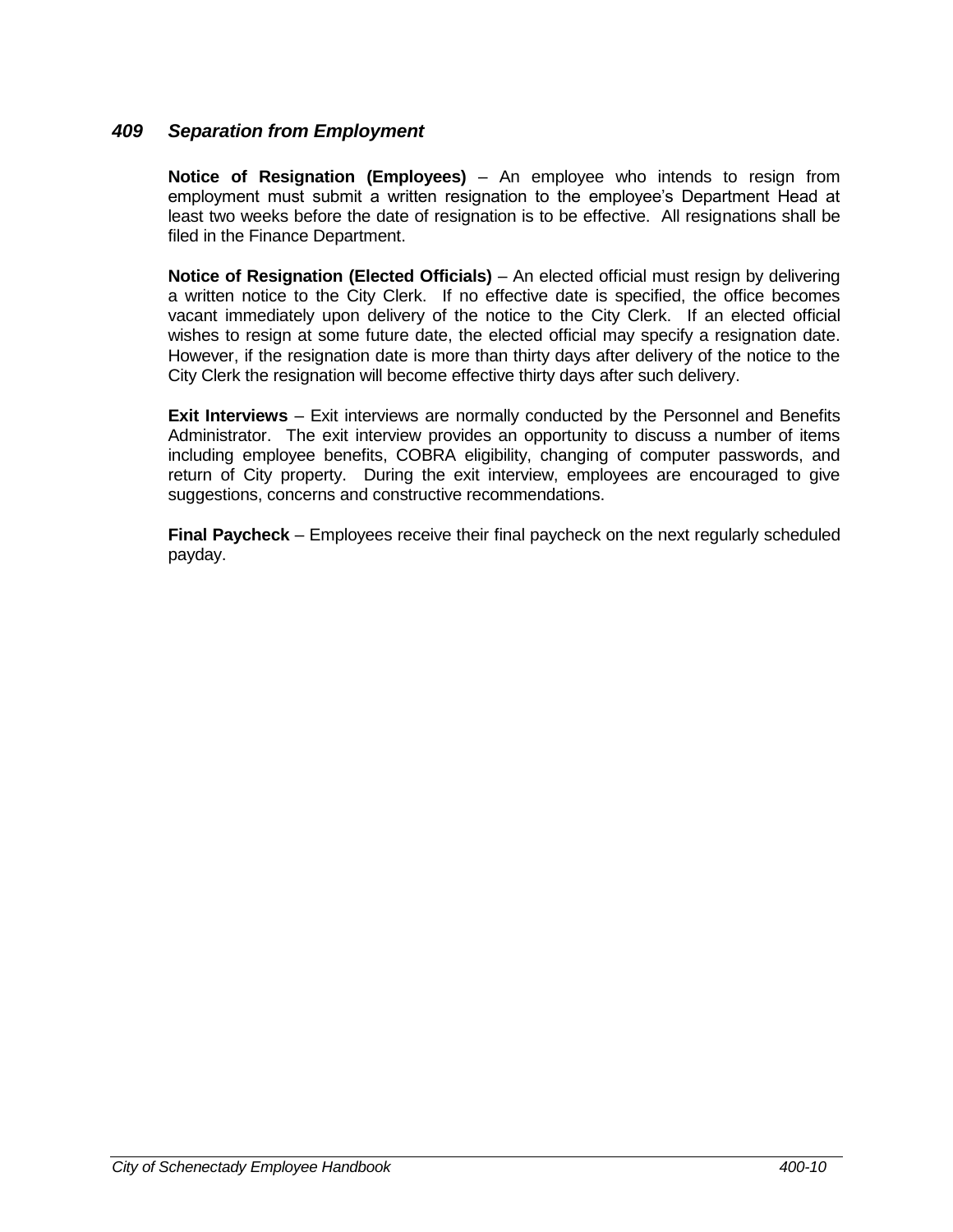# **500 OPERATIONAL POLICIES**

#### *501 Departmental Hours*

**Normal Hours of Operation** – An employee's Department Head will establish the employee's work schedule, which may differ from the normal hours of operation depending upon the particular needs and requirements of the department.

**Overtime** – A Department Head may require an employee to work additional hours beyond the employee's normal workday and workweek. An employee must receive prior approval from the employee's Department Head before working additional hours.

**Refusal to Work Additional Hours** – An employee who, after investigation, is found to have refused to work additional hours as directed will be subject to appropriate disciplinary action.

**Union Employees** – The work schedules of employees covered by a collective bargaining agreement shall be governed by the applicable collective bargaining agreement.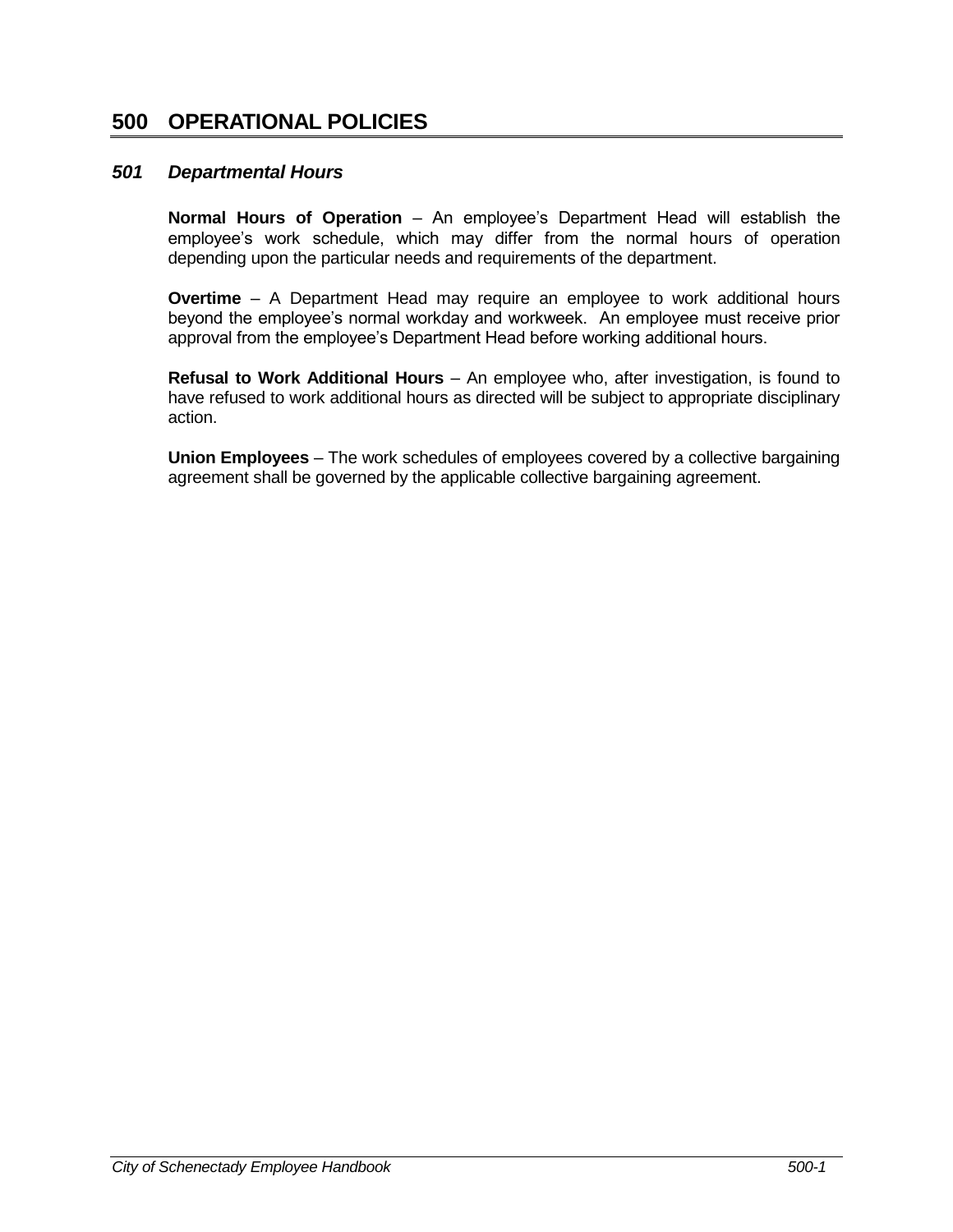#### *502 Meal and Rest Breaks and Breaks for Nursing Mothers*

**Meal Breaks** – An employee who works more than six hours in a given day will receive an unpaid, duty-free meal break not to exceed thirty or sixty minutes, depending upon the department.

**Scheduling of Meal Breaks** – Scheduling of meal breaks must be approved by the Department Head in accordance with the needs and requirements of the department. Meal breaks must normally be taken in the middle of the employee's workday. Unless otherwise directed by the Department Head, an employee may leave the work-site during the meal break.

**Observance of Meal Breaks** - In accordance with New York State regulations, an employee who works more than six hours in a given day is required to take the scheduled meal break. Unless prior approval has been received from a supervisor, an employee is not allowed to work through the meal break to make up lost work time or to leave work early. In addition, the meal break may not be taken at the end of an employee's workday in order to leave work before the normal quitting time.

**Breaks for Nursing Mothers to Express Breast Milk** – Employees who are nursing mothers shall be allowed to use a reasonable unpaid break (generally between twenty to thirty minutes) in addition to the employee's meal and rest breaks to express milk for a nursing child. The City will provide this unpaid break at least once every three hours if requested by the employee. The City will allow the employee to make up time not worked as a result of the unpaid break either before or after the employee's work shift (during the City's normal hours of operation). This provision applies to nursing mothers for up to three years following childbirth. The City will make a reasonable effort to provide a room or location other than the restroom or toilet stall, within walking distance to the employee's work space, or other location in close proximity to work so that nursing mothers can express in private. An employee wishing to avail herself of this unpaid break is required to give the City advance notice, preferably prior to the employee's return to work following the birth of her child, to allow the City an opportunity to establish a location and to schedule leave time for multiple employees, if needed.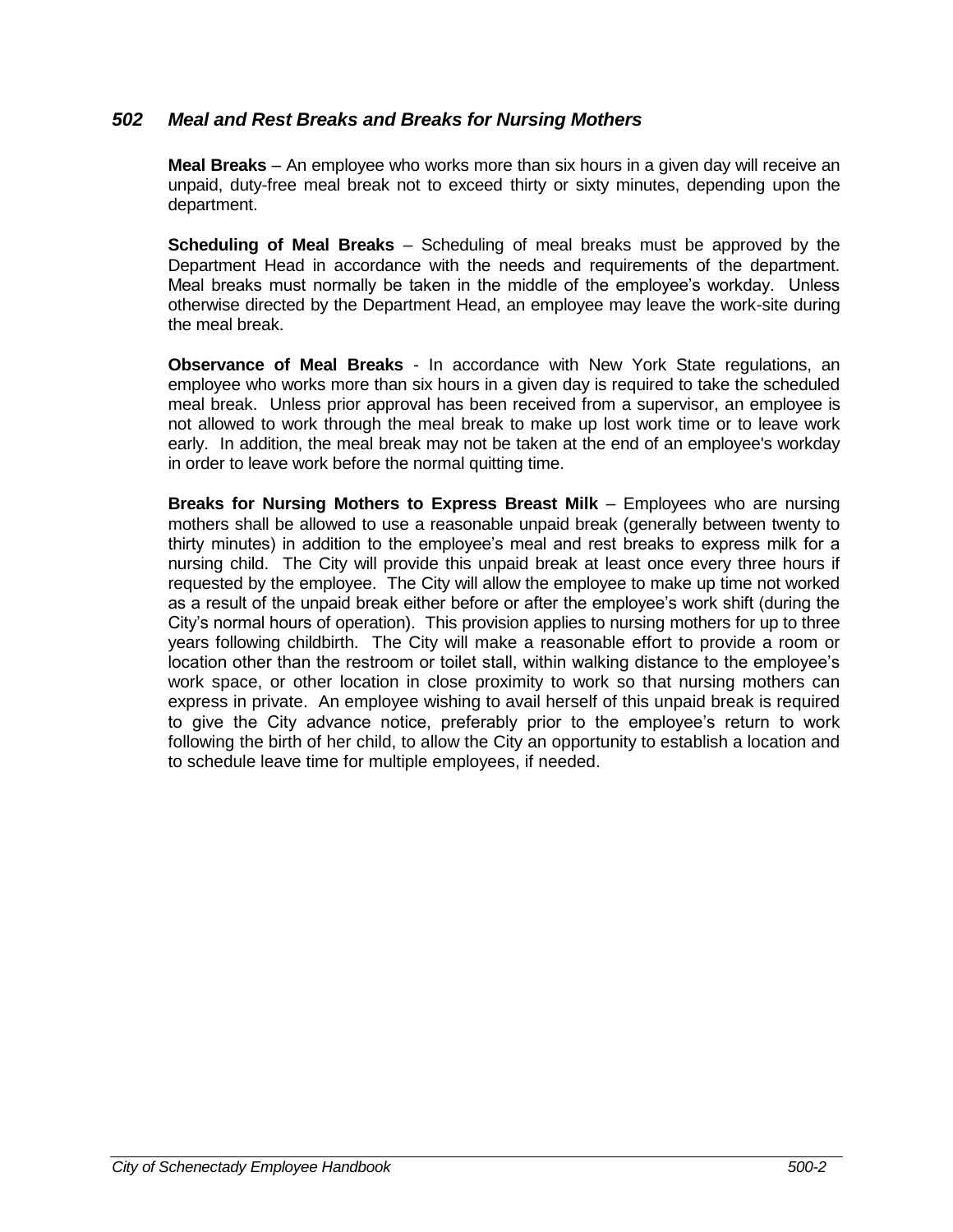#### *503 Emergency Situations*

**Closing Procedures** – In the event that extraordinary weather conditions or other emergencies develop prior to the beginning of the workday, the Mayor may authorize the closing of non-emergency operations, or, if extraordinary weather conditions or other emergencies develop during a workday, the Mayor may direct that certain employees who perform non-essential services leave work.

**Payment of Wages** – Pay for FLSA non-covered or exempt employees will not be affected by an emergency closing. Pay for FLSA non-exempt union employees will be in accordance with the provisions below unless otherwise specified in a collective bargaining agreement:

- **During Work** A full-time or part-time employee who is directed by the Mayor to leave work due to an emergency closing will be paid for the remainder of the employee's normal workday at the employee's regular rate of pay. Such time will not be included as time worked for the purpose of computing overtime. An employee who has previously scheduled a paid leave day must still charge the absence for the day to the appropriate paid leave. Any employee who chooses to leave prior to the Mayor's directive to close, will be required to use their own appropriate paid leave credits. Any employee who must remain at work because of the nature of their position will receive the employee's normal rate of pay for all time worked.
- **Prior to Reporting to Work** If a determination is made to close operations prior to the start of a workday, the Mayor will initiate notification to all affected employees. A full-time or part-time employee who is directed not to report to work due to an emergency closing will be paid for the employee's normal workday at the employee's regular rate of pay. An employee who has previously scheduled a paid leave day must still charge the absence for the day to the appropriate paid leave.

**Inclement Weather** – Employees are expected to report to work and remain at work during inclement weather conditions unless otherwise notified by the City. Employees should use their own discretion in determining whether they can commute safely to work due to inclement weather.When the Mayor has not officially shut down operations, an employee who does not report to work or requests to arrive at work late or leave work early due to inclement weather must obtain prior authorization from his or her Department Head prior to doing so. The employee must use paid vacation or personal leave, if available, or take the time off without pay. If an FLSA exempt employee has no paid leave benefits available, the employee will only be docked if a full workday is taken.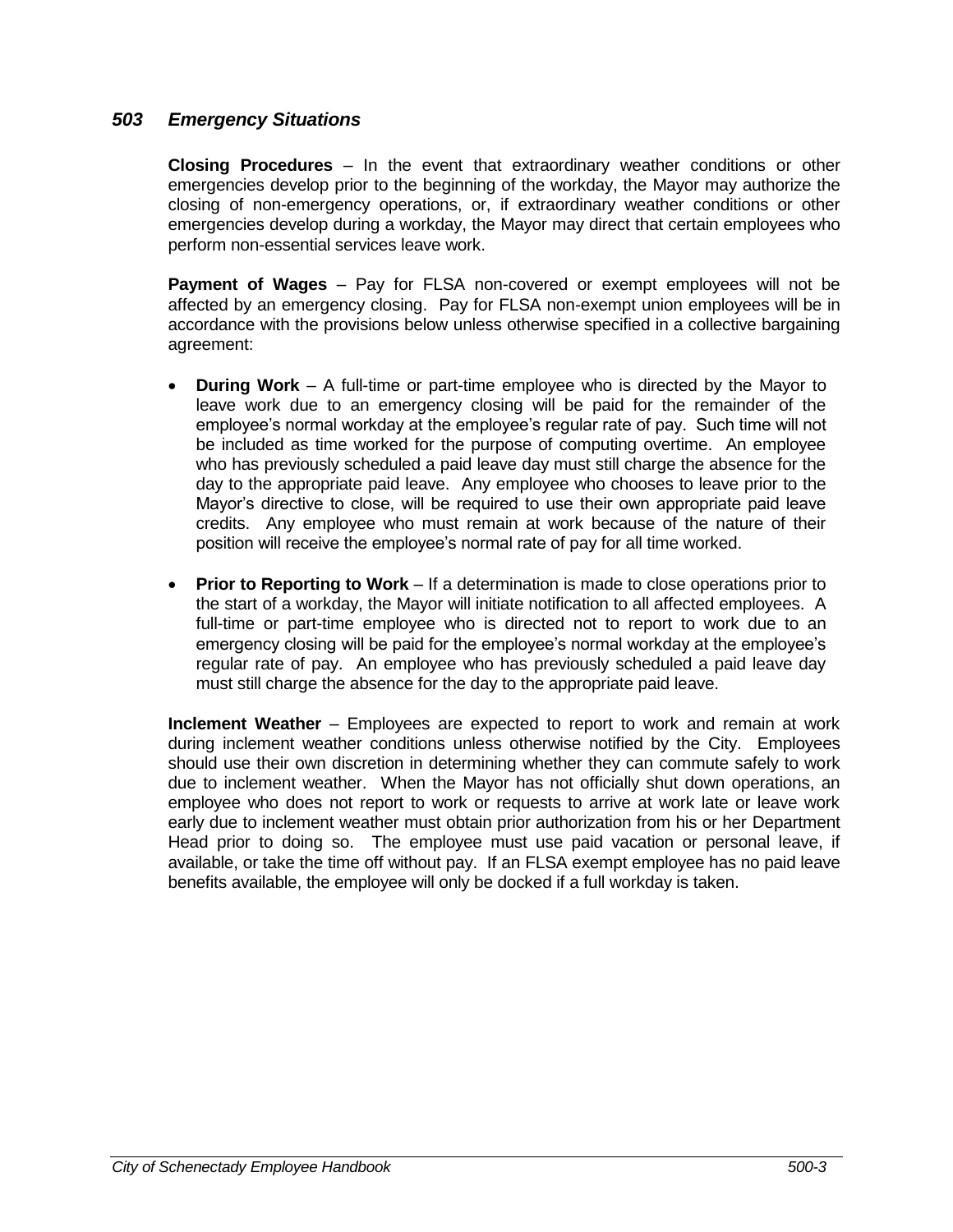#### *504 Time Records*

**Policy Statement** – All employees are required to complete an individual time record, on forms provided by the Finance Department, showing the daily hours worked and/or leave time taken.

**Procedures –** Unless otherwise specified by a collective bargaining agreement or individual department procedures, employees must comply with the following procedures:

- Time records must be completed by the close of each workday.
- All time worked, including the beginning and ending time, must be recorded.
- All meal periods must be recorded.
- All paid and unpaid leaves of absence must be recorded.
- Employees must complete and sign their own time record.
- The time record must be submitted to the Department Head at the time specified.
- The time record must be verified and signed by the Department Head.

**Correction of Errors** – An employee must immediately bring errors in time records to the attention of the employee's Department Head who will investigate the matter and make and initial the correction once the error has been verified.

**Unauthorized "Flex-Time"** – Unless prior approval has been obtained from the Department Head, arriving early or leaving late for the employee's own convenience is not to be included in working time, provided that the employee performed no pre-approved authorized duties for the City during such intervals.

**Falsification of Time Records** – An employee who, after investigation, is found to have falsified or altered a time record, or the time record of another employee, or completed a time record for another employee, will be subject to disciplinary action. In extenuating circumstances where an employee is not able to complete the employee's own time record, the Department Head or his or her designee may complete the time record on behalf of the employee.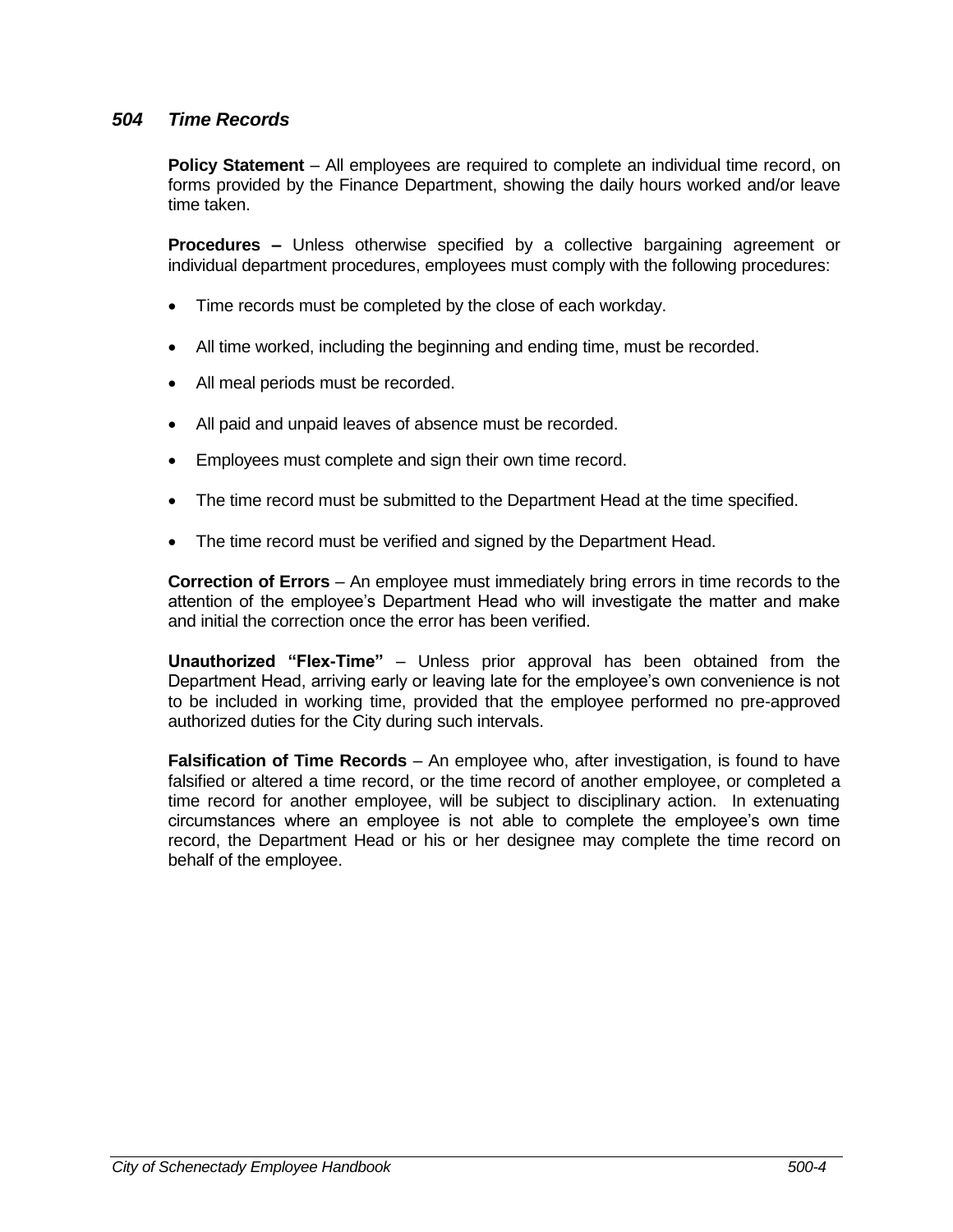#### *505 Expense Reimbursement*

**Policy Statement** – Upon proper and prior authorization of the Mayor and the Department Head, an employee will be reimbursed for expenses associated with carrying out City business, including, but not limited to, meals, lodging, mileage, parking, highway tolls, and training and membership fees. If approved, qualified meal expenses will be reimbursed the daily amount established by the Finance Department. A voucher with all required documentation and corresponding receipts must be submitted to the Department Head and the Finance Department in order for the reimbursement to be processed.

**Expense Approval** – Each employee is expected to exercise reasonable judgment when incurring charges that will be submitted for reimbursement. Prior approval from the Department Head and/or the Mayor is required for expenditures. The Mayor and or his designee reserves the right to reject reimbursement requests that are deemed unreasonable or inappropriate.

**Mileage** – An employee who is directed by the appropriate Department Head or supervisor to use the employee's own vehicle to conduct City business will be reimbursed at the mileage rate established by the Internal Revenue Service.

**Training and Education** – Upon proper authorization of the Department Head, a full-time employee will be provided with training courses that are directly related to the employee's present job. The cost of all approved training will be paid by the City.

**Required Membership Fees** – Upon proper authorization of the Mayor, an employee required to hold membership in a professional organization as part of the employee's job will be reimbursed for any required dues and/or fees.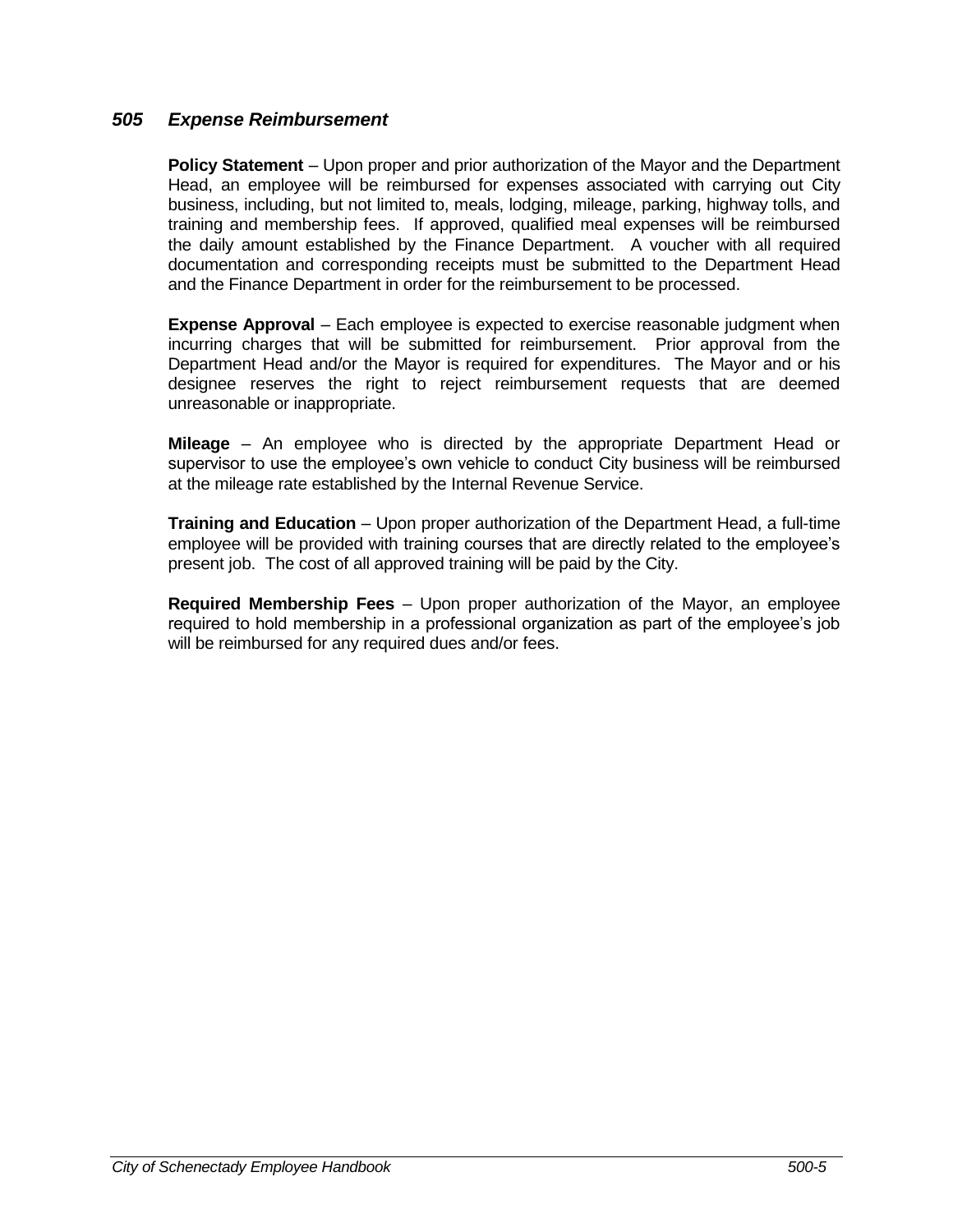#### *506 Vehicle Usage*

**Policy Statement** – All vehicles and related equipment of the City of Schenectady are owned and maintained for the purpose of conducting official business of the City. Said vehicles and equipment may not be used for the personal use or private gain of any official or employee, nor for any other purpose which is not in the general public interest.

**Standards** – For the purpose of compliance with this policy, the following standards must be met at all times:

- City vehicles and related equipment must remain under the general administrative jurisdiction and direction of the Department Head to which it is assigned.
- City vehicles must always be operated in a safe and responsible manner and in compliance with all applicable motor vehicle and traffic laws in effect. Employees are responsible for any driving infractions or fines that result from their operation of City vehicles, and must report them to their Department Head. The City is responsible and will pay for any fines which would typically be levied against the owner of the vehicle.
- Any accident involving a City vehicle, regardless of severity, must be reported immediately to the appropriate Department Head. The Department Head must file an accident report with the Corporation Counsel's Office within twenty-four hours.
- The use of a cell phones and seat belts when driving on City business must be compliant with all applicable laws and/or regulations.
- City vehicles may not be used to transport persons who are not officials or employees of the City of Schenectady, nor material not related to the conduct of official City business, without direct authorization by the Mayor.
- City vehicles must always be maintained in a safe and secure condition when not in use, including being locked and/or under direct observation; and all keys maintained under controlled and authorized jurisdiction of the appropriate Department Head.
- No advertisements, signs, bumper stickers or other markings of a political or commercial nature may be displayed on City vehicles at any time, except those of a limited community service nature which have been authorized by the Mayor.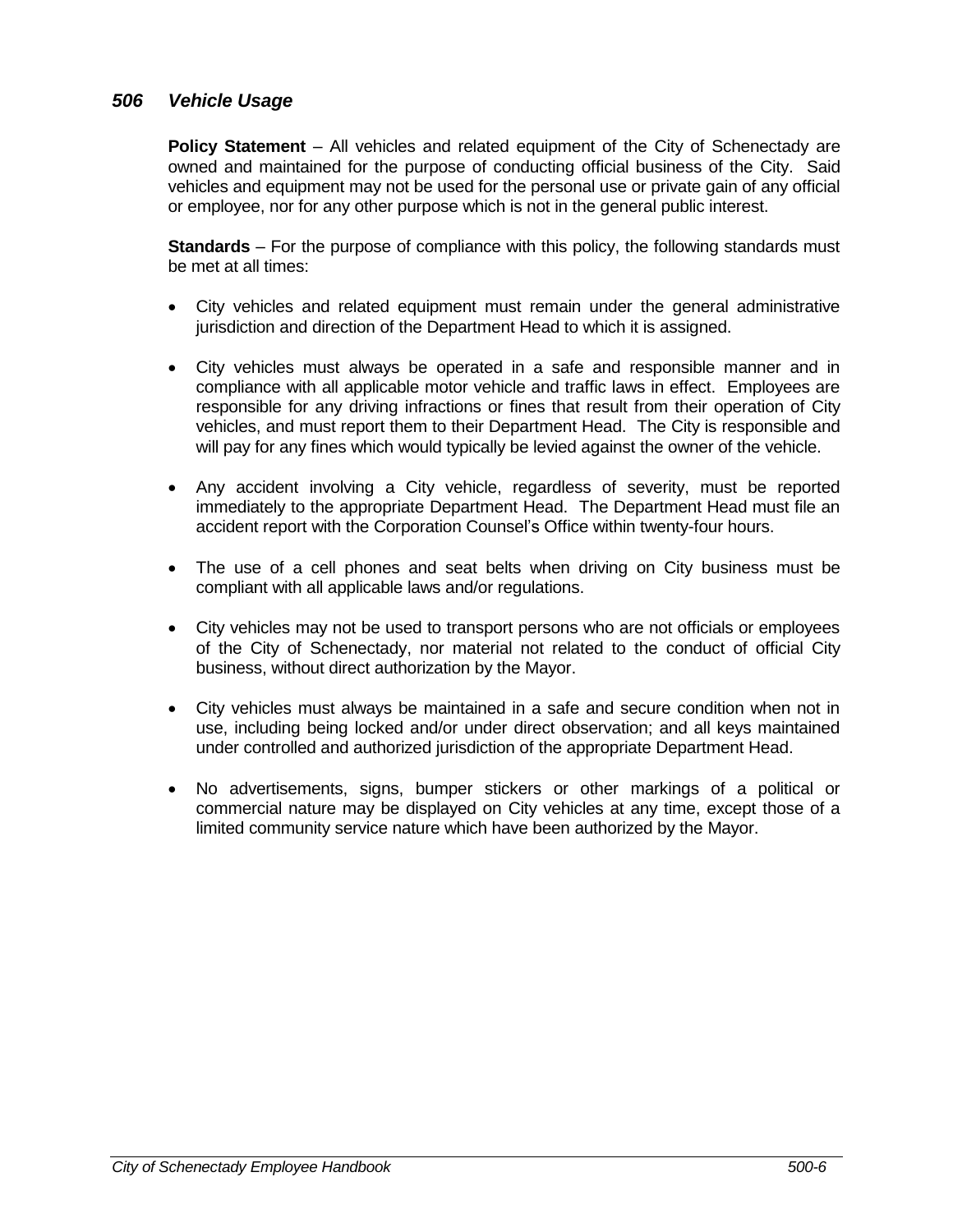#### *507 Driver's License*

**Requirement** – An employee who is required to drive either a City-owned vehicle or the employee's own personal vehicle to conduct business on behalf of the City, must possess at the time of appointment, and must maintain throughout employment, a valid New York State driver's license. Proof of such license must be on file with the City.

**Commercial Drivers** – An employee who operates a vehicle which requires a Commercial Driver's License (CDL), must maintain such license throughout employment. Proof of such license must be on file with the City. In accordance with the federal Commercial Motor Vehicle Safety Act of 1986, a commercial driver must notify the City within thirty days of a conviction of any traffic violation (except parking), no matter where or what type of vehicle the employee was driving.

**Loss of Driver's License** – An employee who is required to possess a driver's license or CDL license in order to perform certain job duties and responsibilities must immediately notify the appropriate Department Head in the event the license is suspended or revoked. The loss or suspension of the driver's license or CDL license may affect the employee's employment with the City. The City will utilize the NYS Department of Motor Vehicles' "License Event Notification Service" (LENS) to monitor activity that may negatively impact an employee's ability to maintain a required license.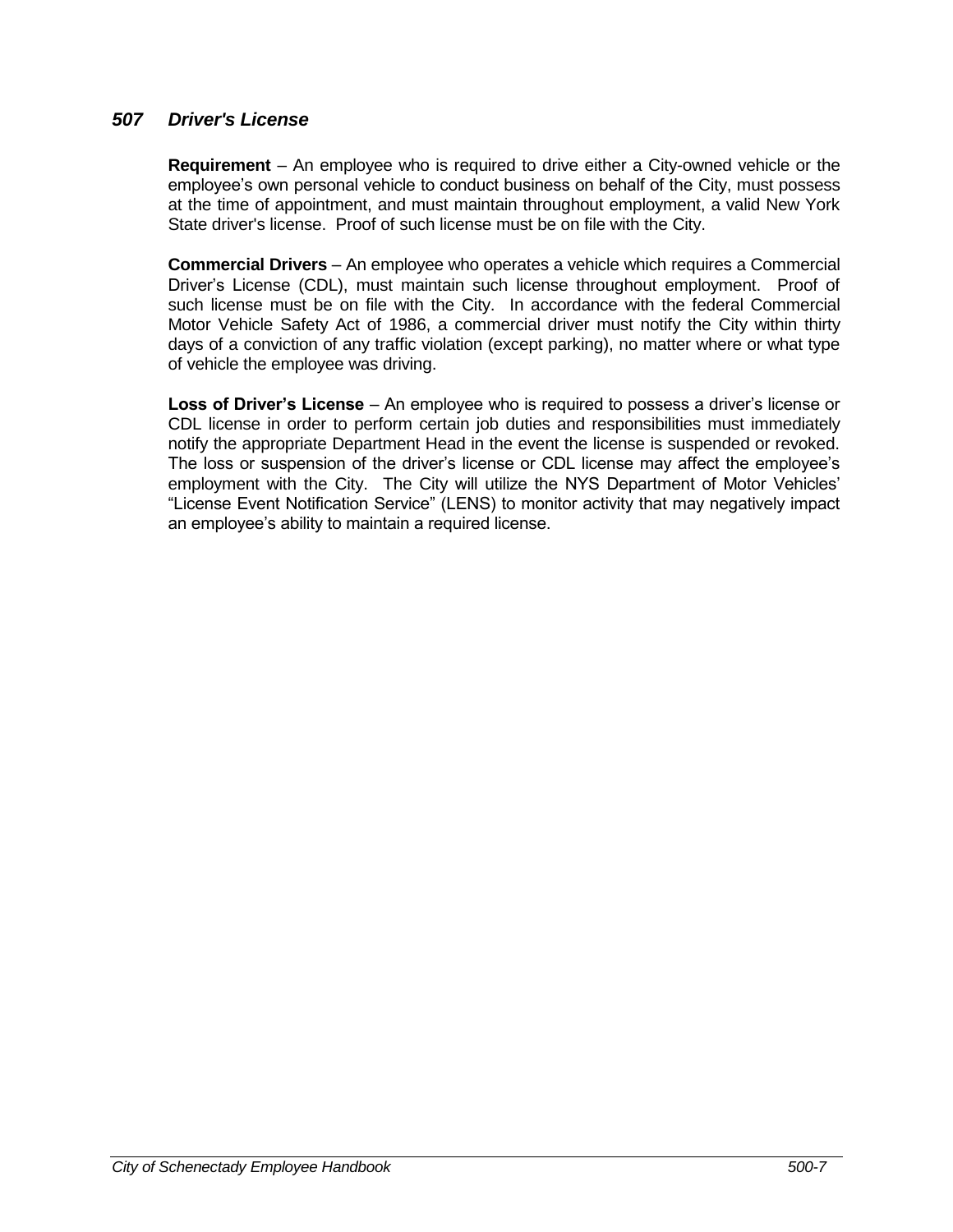#### *508 Supplies, Tools and Equipment, and Fuel Usage*

**Supplies** – All City owned supplies must be used efficiently and not wasted. An employee may not use any City supplies including, but not limited to, postage, paper, or office supplies for personal use.

**Tools and Equipment** – The employee must repair or replace any City-owned tool or piece of equipment lost or damaged by the employee as a result of negligence or intentional misuse. An employee may not use any City-owned tool or piece of equipment, including, but not limited to, fax machines, copiers and computer equipment for personal use. An employee may not use City facilities, City-owned tools or equipment to work on vehicles or trailers not owned by the City.

**Fuel** – An employee may not use gasoline, fuel oil, or motor oil purchased by the City for personal use.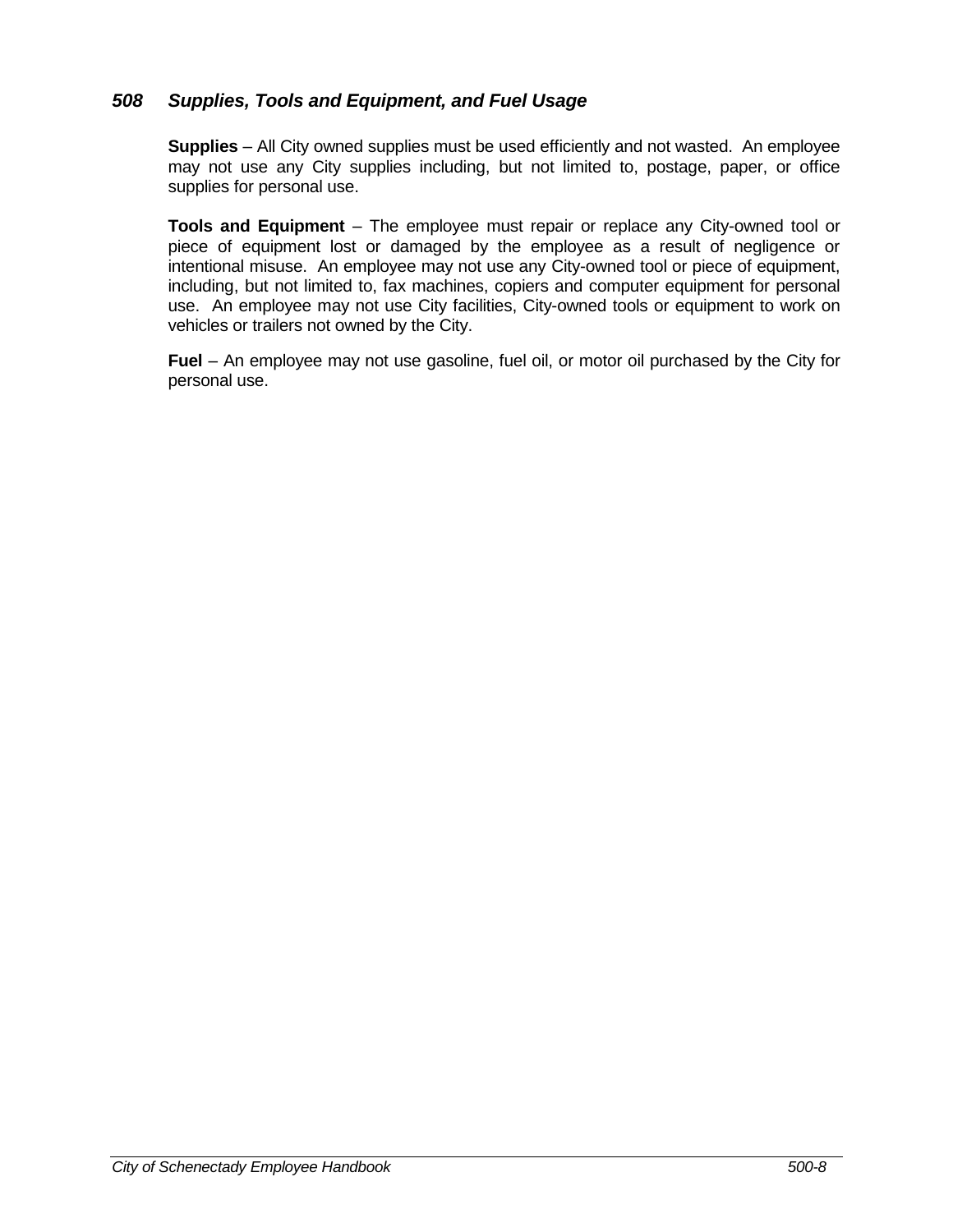#### *509 Telephone / Cell Phone Usage*

**Guidelines** – Telephone and cell phone usage must adhere to the following guidelines:

- An employee must answer promptly and speak in a clear, friendly and courteous tone.
- An employee must give the name of the department or office and one's own name. If the call is not for the employee who answers, the employee must transfer the caller to the correct party or take a message recording all pertinent information.
- If the call must be placed on hold, the employee who answered the call must return to the line frequently to confirm that the call is being transferred.
- During office hours, each employee is responsible for there being at least one employee in the department or office to answer telephones. If the department or office has a limited staff, arrangements must be made with another department or office for telephone coverage or an answering device must be in operation.
- Collect calls may not be accepted without the approval of the Department Head or supervisor.
- An employee may not make or receive personal calls on a City provided telephone or cell phone that will result in additional charges to the City, except in an emergency and/or with prior approval from the Department Head. The employee must reimburse the City for the cost of the call.
- The use of City issued cell phones is monitored to ensure no excessive or inappropriate use occurs.
- The use of a cell phone while driving on City business must be in compliance with all applicable laws.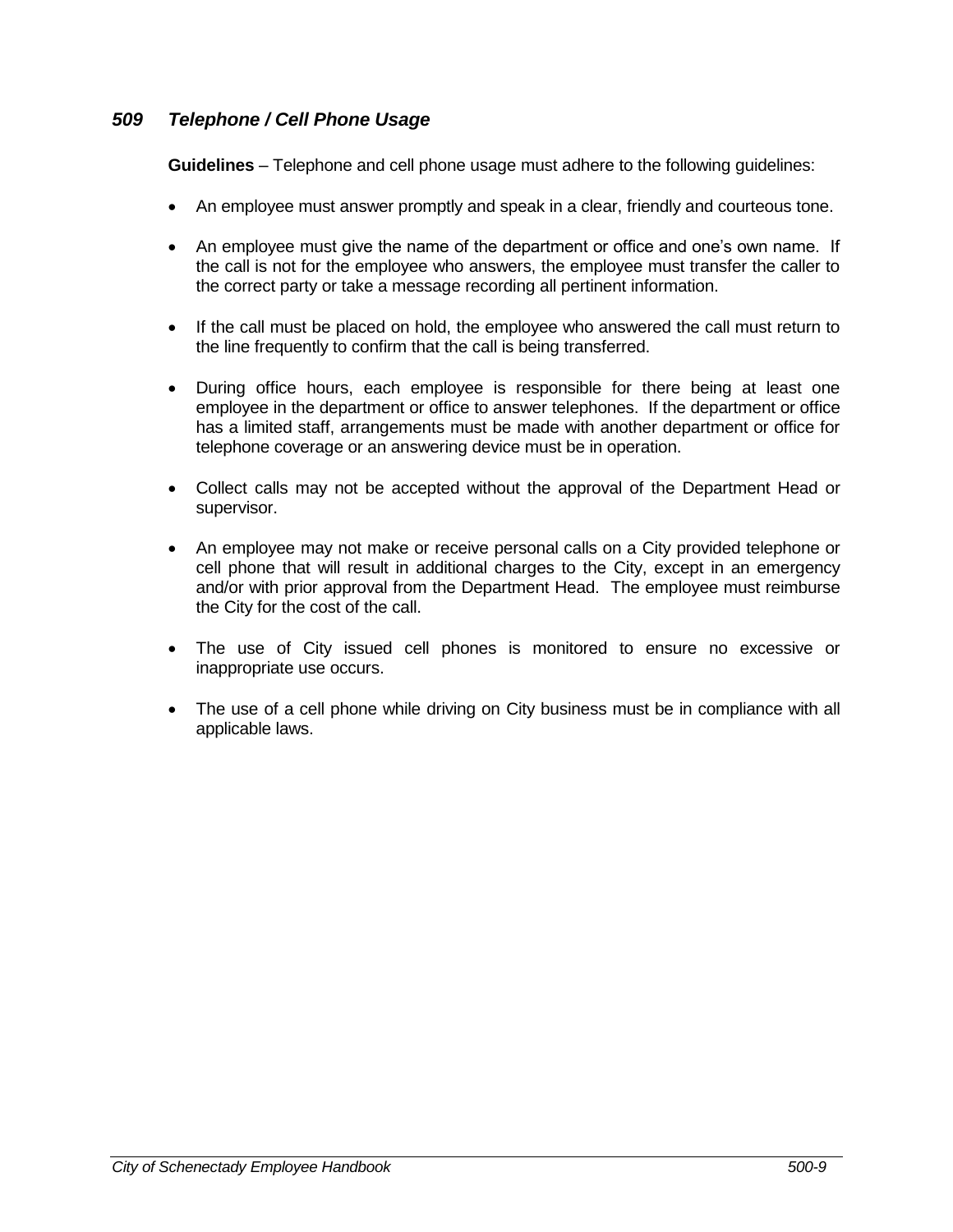#### *510 Computer Systems and Internet / E-mail Service*

**Policy Statement** – The purpose of this policy is to provide the following requirements for the use of City-owned computer systems and Internet / E-mail service.

#### **Computer Systems**

**Property** – All computer systems, hardware, software, and files are the property of the City of Schenectady. This includes the messages created, transmitted, and stored on such systems and equipment.

**Usage** – All computer systems, hardware, and software provided to an employee are provided for the purpose of aiding that employee in the performance of the employee's job functions. All hardware and software used is to be supplied by the City of Schenectady. No unauthorized or unlicensed hardware or software may be used or installed on any Cityowned computer. Any hardware or software necessary to perform job duties should be requested of the employee's Department Head.

**City's Right to Monitor Computer Systems and Equipment** - There is no guarantee of privacy when using City-owned computer systems and equipment. The City reserves the right to enter, search, and monitor employee communications equipment and files, with or without advance notice, at any time in the normal course of business. This applies to all information, messages, and files that are created, transmitted, downloaded, received, stored, or deleted on such systems, including items that are password protected. Additionally, the City has the authority to monitor and record each web site, chat room, and newsgroup visited on the Internet, and every e-mail message and file transfer into and out of the City's network. The City may also monitor each employee's Internet activity and usage patterns to ensure that the City's resources are being utilized for appropriate business purposes. Any employee who is required to have a password must submit that password to the employee's Department Head.

**Prohibited Uses** – In addition to the requirements set forth above, the following uses of City-owned computers and equipment are prohibited. This list is meant to be illustrative, and not exhaustive.

- Any illegal activity;
- Threats or harassment:
- Slander or defamation:
- Transferring, viewing, or storage of obscene or suggestive messages or graphic images;
- Any unauthorized commercial activity;
- Accessing or attempting to access the data/files of another person, unless otherwise authorized as necessary in the course of performing City business;
- Using or aiding in the unauthorized use of another person's password;
- Harming or destroying data/files (other than editing or deleting information in the normal course of one's job duties);
- Use of non-business software;
- Gambling;
- Use of entertainment software, such as games and puzzles;
- Installation or use of any hardware or software, not authorized by the City;
- Installation or use of City-owned hardware or software for any use that is not City related business;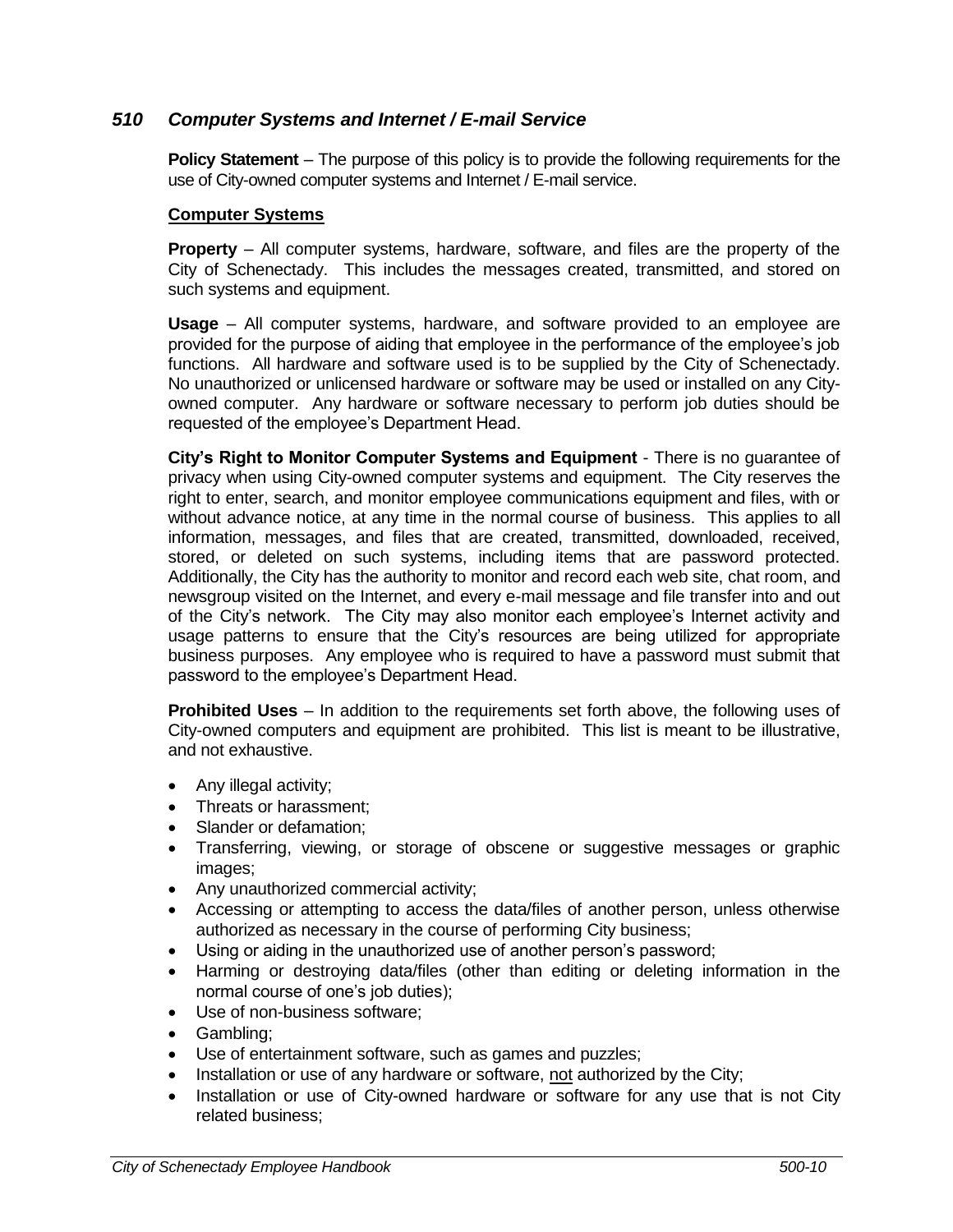- Installation or use of any unauthorized or unlicensed hardware or software;
- Installation of any software containing viruses.

#### **Internet / Electronic Mail Requirements**

**Eligibility** – Internet / E-mail service may be provided to employees who can demonstrate a work-related reason to have access. Approval must be given by the employee's Department Head or supervisor.

**Proper Usage** – In addition to the prohibitions set forth in the above paragraphs, any activities prohibited for any other general computer user are also prohibited with respect to Internet / E-mail service usage. Employees are expected to communicate in a manner that will reflect positively on both themselves and the City of Schenectady. Additionally, it is the responsibility of the employee to adhere to the following requirements:

- E-mail must be used in a professional manner.
- Messages must not be threatening, insulting, obscene, abusive, or derogatory.
- Messages must not include content that constitutes sexual harassment.
- Chain letters must not be transmitted through E-Mail.
- Employees are responsible for saving any E-mail that they want to keep permanently.
- Messages must not involve personal sales or solicitation or be associated with any forprofit outside business activity.
- Messages must not involve personal not-for-profit solicitations.
- Messages must not potentially embarrass the City of Schenectady.
- Passwords should not be given to anyone other than the employee's Department Head or supervisor.
- Internet must not be used for the propagation of computer viruses.
- Internet must not be used for personal recreational activities (e.g. online games).
- Participation in non-business Internet chat groups or instant messaging is prohibited.
- As a security precaution, a workstation must not be left signed onto E-mail or the Internet and unattended for a long period of time (or overnight). Each employee must log off the network when not in use and power down at the end of the day.
- Employees should be aware that deletion of any E-mail message or file does not truly eliminate that message or file from the system. All E-mail messages are stored on a central back-up system in the normal course of data management.

**Reliability** – Users should be aware that because the internet is a collection of computer networks with no single central authority over information consistency, data is subject to inaccuracies. The City is not responsible for loss or damage to a user's data or for the reliability of information that is obtained via the Internet service. Also, this information must be used in accordance with applicable copyright laws.

**Reporting of Violations** – Anyone with information as to a violation of this policy is to report said information to the employee's Department Head. Once the employee's Department Head is informed of the violation, a formal process, consistent with this Employee Handbook and/or applicable law, will begin.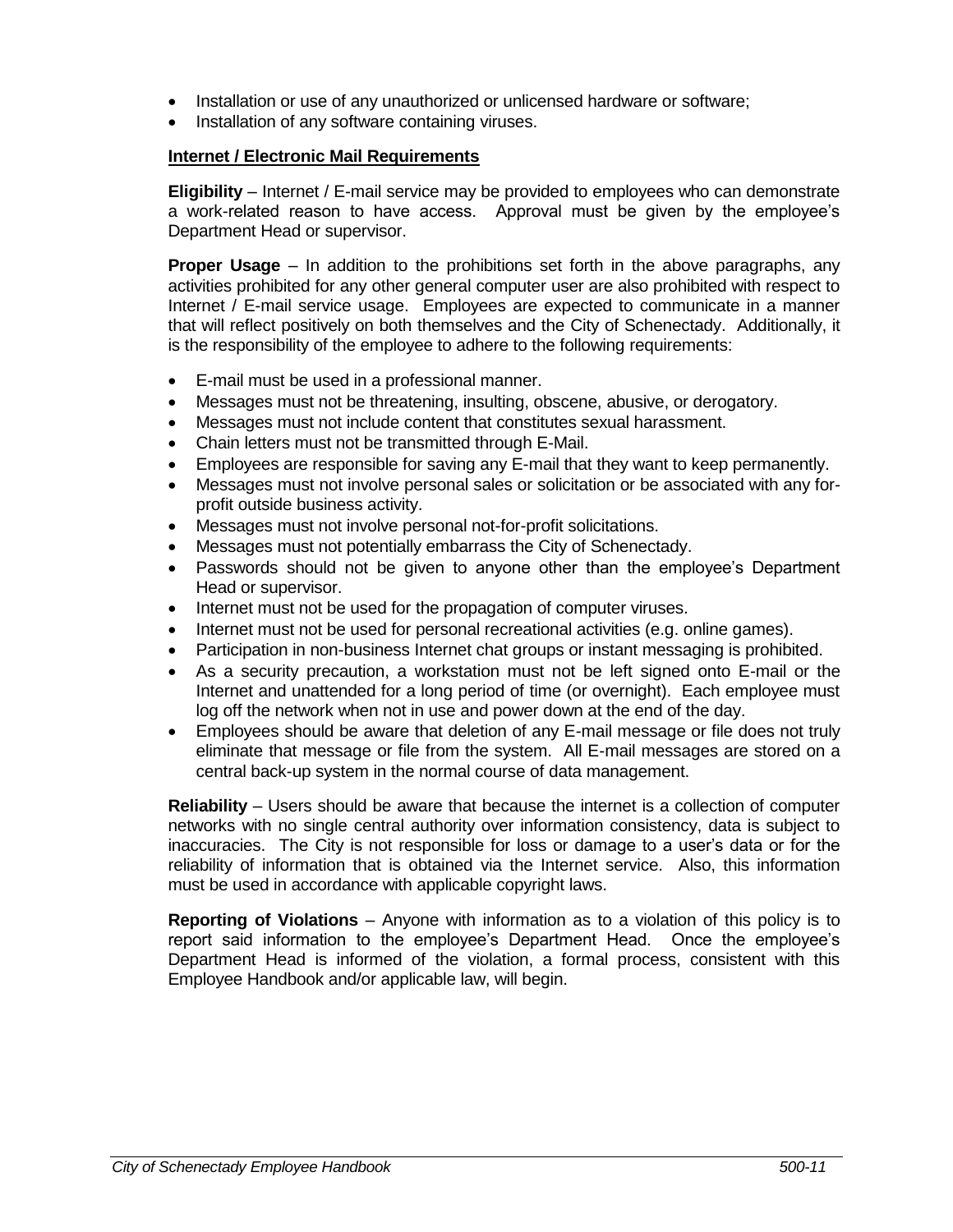#### *511 Personal Appearance*

**Policy Statement** – It is the policy of the City that each employee's dress, grooming and personal hygiene should be appropriate to the work situation.

**Standards** – An employee must maintain a personal appearance in a manner that reflects a good image to the public. Acceptable personal appearance is an ongoing requirement of employment with the City. Radical departures from conventional dress or personal grooming and hygiene standards are not permitted.

**Safety Clothing and Equipment** – An employee may be required to wear safety clothing and personal protective equipment as directed by the Department Head. If such is the case, the employee must comply with all safety requirements.

**Uniforms / Standardized Clothing** – An employee may be required to wear a uniform or standardized clothing (e.g. Recreation Department T-Shirts, etc.) as directed by the applicable Department Head and/or as provided in a collective bargaining agreement. If such is the case, the employee must comply with all requirements. Unless otherwise specified in a collective bargaining agreement, the City will provide employees with these items, which shall remain the property of the City, and as such must be returned to the City upon separation of employment.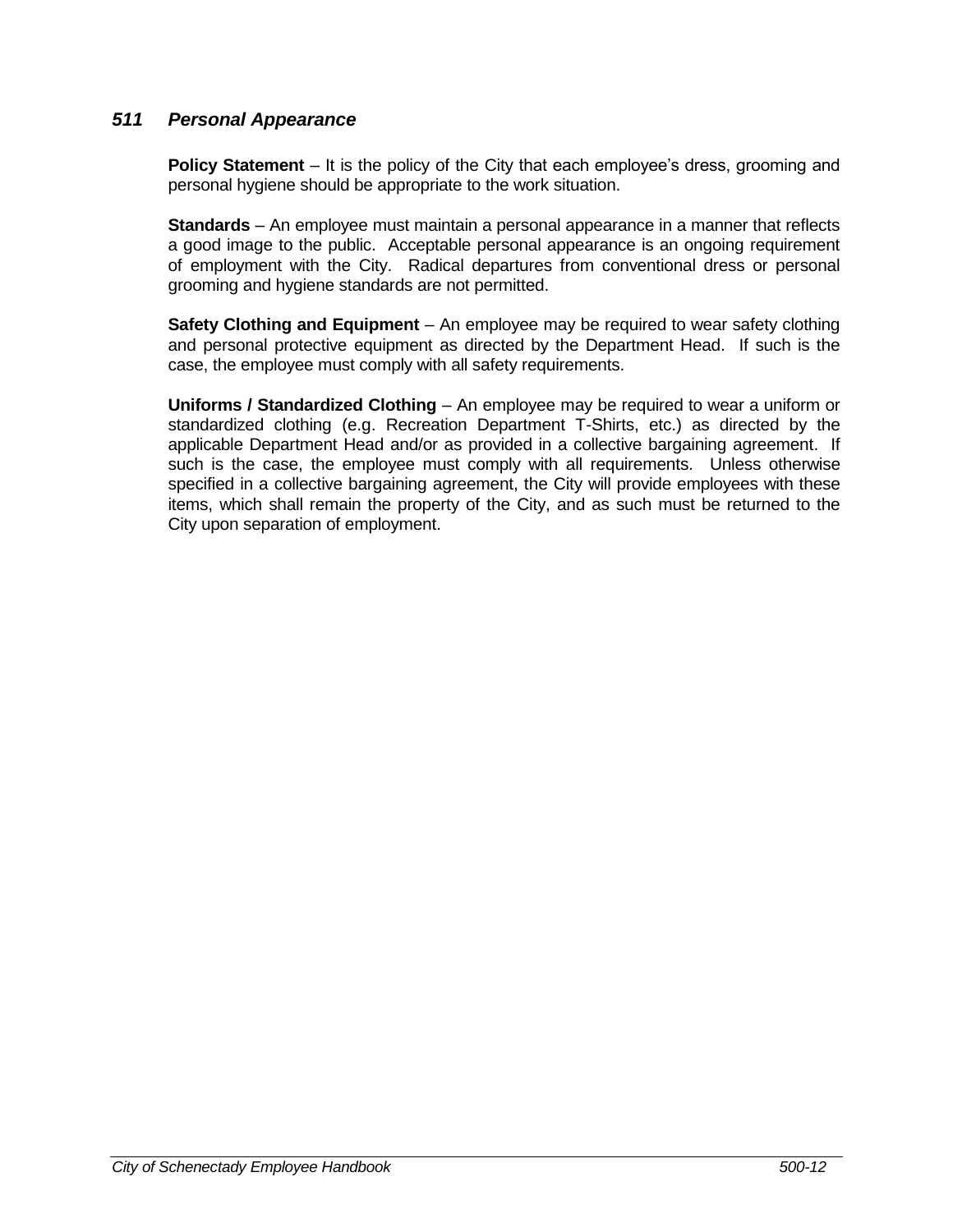#### *512 Solicitations/Distributions*

**Policy Statement** – It is the policy of the City to prohibit solicitation and distribution on its premises by non-employees and to permit solicitation and distribution by employees only as outlined below.

**During Working Hours** – An employee may not distribute literature or solicit other employees during working hours without approval from the appropriate Department Head.

**During Meal and Rest Breaks** – An employee may distribute literature and solicit other employees during meal and rest breaks provided it does not interfere with the normal operations of the department, reduce employee efficiency, annoy fellow employees, or pose a threat to the City's security.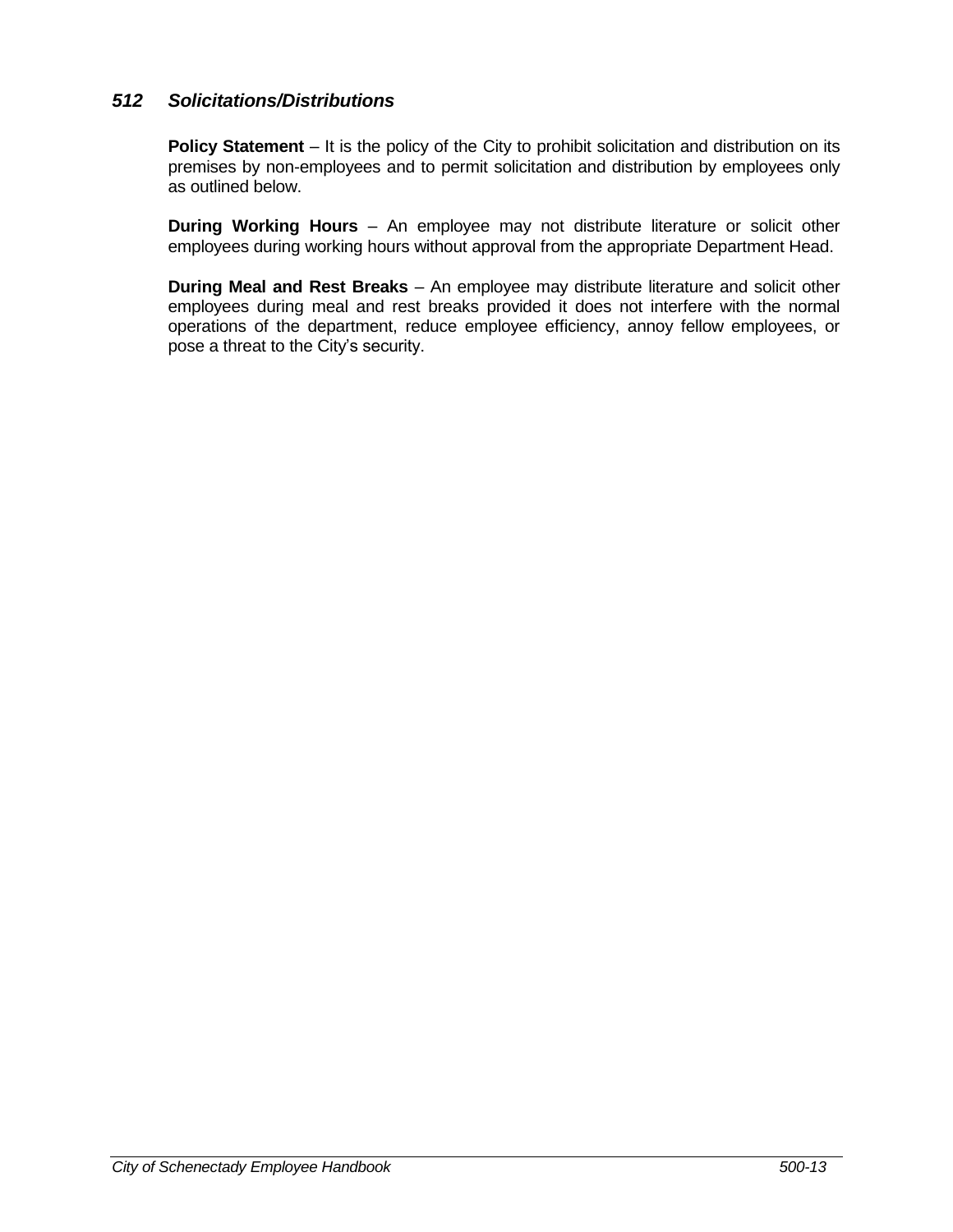#### *513 Disclosure of Information*

**Policy Statement** – The City of Schenectady promotes open government and complies with all requirements regarding public access to information. However, the City recognizes that certain documents, records, and other information pertaining to City operations and activities contain sensitive and confidential information about City residents and others who do business with or on behalf of the City and/or its residents. Such information cannot be photocopied, duplicated, discussed, or otherwise disclosed to any outside party except in accordance with the Freedom of Information Law or any other applicable laws and regulations. An employee is also prohibited from sharing or otherwise disclosing such information with other City employees, family members or friends who do not have a City business reason to have such information.

**Responsibility for Security of Confidential Information** – Elected Officials, Department Heads and employees are responsible for maintaining the security of documents, records and other information that fall within their department operations. Any request from outside parties for disclosure of information under the Freedom of Information Law or any other applicable laws or regulations must be submitted to the Law Department for processing. The Corporation Counsel will have the final approval of all released information.

**Employee Personal Information** – An employee should never provide a caller or visitor with confidential information regarding employees, including home addresses and personal telephone numbers. An employee should take the person's name and telephone number and inform the caller/visitor that a message will be forwarded to the employee.

#### *514 Visitors*

**Policy Statement** – Visitors are allowed for brief visits as such visit does not interfere with City operations or interrupt other employees who are still working, and are approved by the Department Head.

#### *515 Purchasing*

**Policy Statement** – The City has established an official procurement policy that must be followed without exception. No employee shall make purchases for the City, or use the City's name to make purchases, unless so authorized by the Finance Department and in adherence to the procedures set forth in the procurement policy.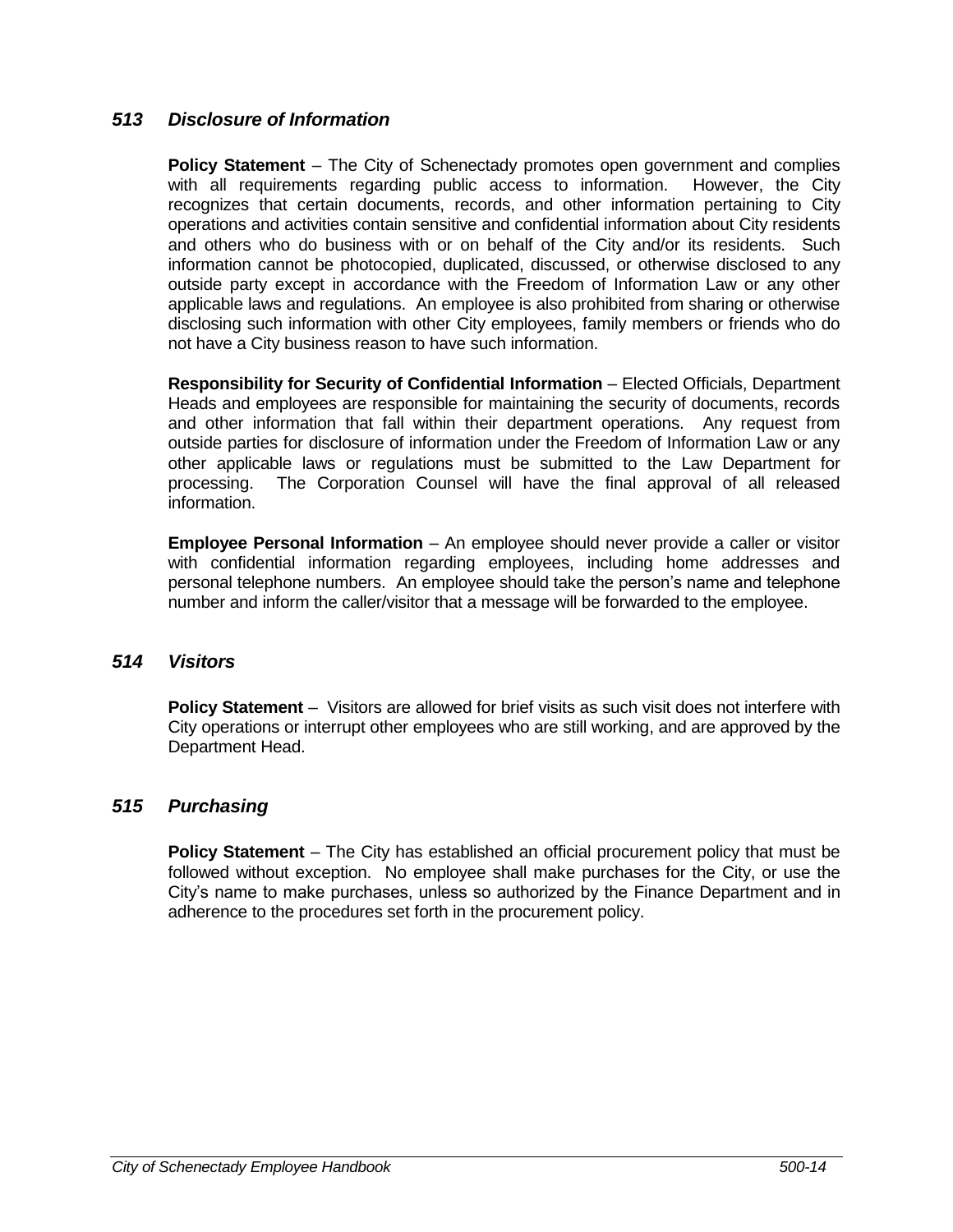#### *516 Maintenance of Work Area*

**Policy Statement** – It is the policy of the City that work areas must be kept safe, clean and orderly at all times.

**Employee Responsibility** – Employees are responsible for maintaining their work area in a safe and orderly fashion. Some examples are:

- Place coats, boots, umbrellas and other items of clothing in designated areas so that work areas are not unnecessarily cluttered;
- Report any existing or potential workplace hazards and safety violations to the Department Head;
- Abide by the smoking policy as specified in this Employee Handbook;
- Clean and store all tools and equipment and properly store any items, papers or confidential information in a manner prescribed by the Department Head.

**Supervisory Responsibility** – Supervisors are responsible for having their employees maintain their work areas according to the requirements of this policy. Each supervisor should:

- Make sure that aisles, floors and walls are free from debris and other unnecessary items;
- Monitor the facilities and equipment and issue maintenance requests where appropriate;
- Arrange for the removal of any items from the workplace that are not needed for the flow of business or the enhancement of employee comfort;
- Abide by and enforce the City's smoking policy;
- Ensure the proper disposal of all trash and waste.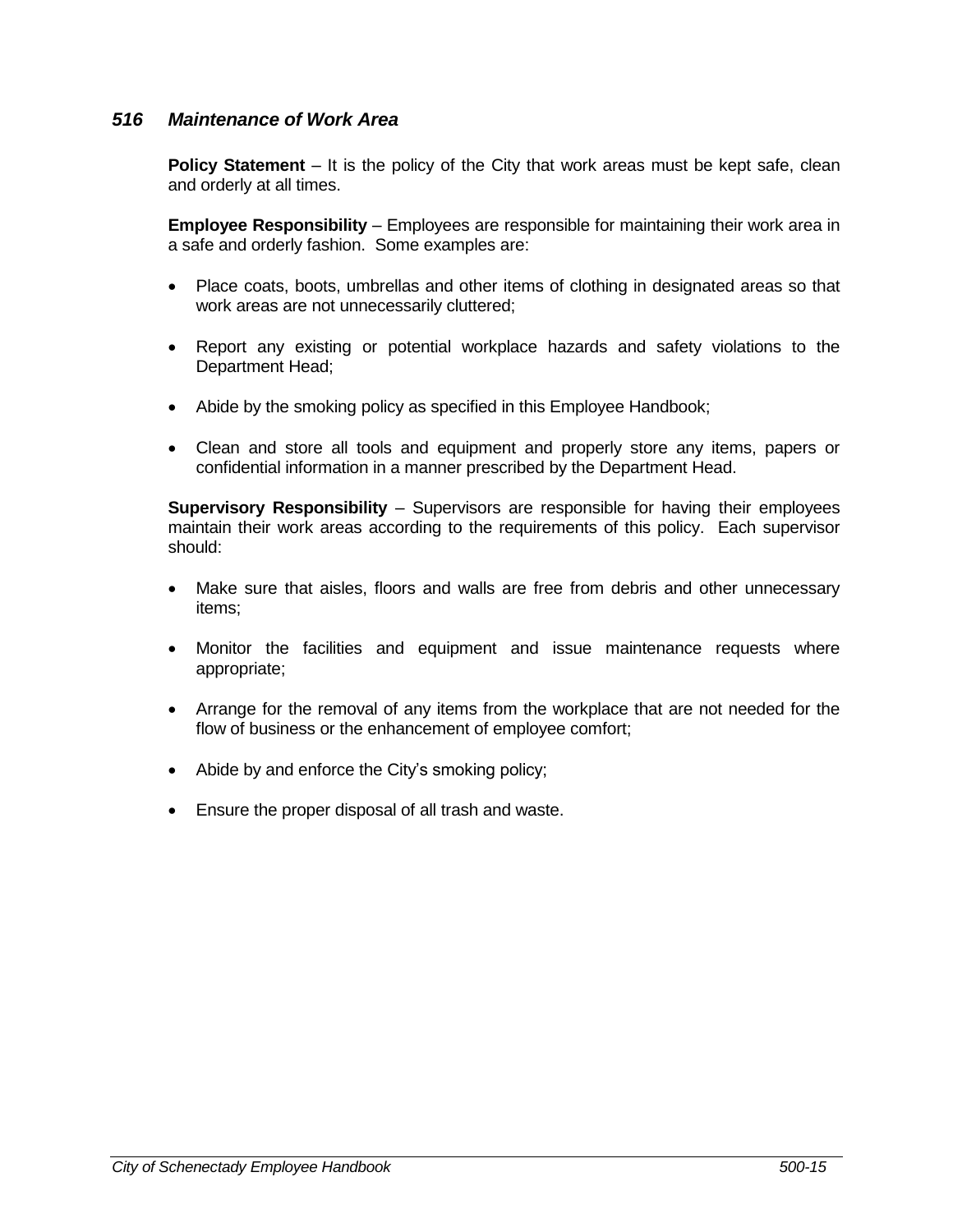#### *517 Personal Property*

**Policy Statement** – It is the policy of the City to ask each employee to refrain from bringing unnecessary or inappropriate personal property to work. The City recognizes that an employee may need to bring certain items to work. However, employees should take care to ensure that personal property brought to the workplace does not disrupt work or pose a safety risk to other employees.

**Personal Liability** – An employee is expected to exercise reasonable care to safeguard personal items brought to work. Except as otherwise provided by a collective bargaining agreement, the City will not repair, replace, or reimburse an employee for the damage or loss of the employee's personal property. An employee bringing personal property to the workplace does so at one's own risk.

**Security Inspections** – Desks, lockers and other storage devices may be provided for the convenience of employees but remain the sole property of the City. Accordingly, such storage devices, as well as any articles found within them, can be inspected by any agent or representative of the City at any time, with or without notice. The inspection may be made in the presence of the employee. The City is not responsible for loss or damage to personal property placed in such storage devices.

#### *518 City Property*

**Employee Responsibility** – An employee will be responsible for any item issued by the City which is in the employee's possession and/or control, such as, but not limited to the following:

- Equipment, including Protective Equipment
- Computers and cell phones
- Identification Badges
- Keys
- Uniforms
- Books or other Reference Materials, including this Employee Handbook

**Return of Property** – Except as otherwise provided by a collective bargaining agreement, all City property must be returned to the City before the employee's last day of work.

#### *519 Unauthorized Work*

**Policy Statement** – An employee may not perform work for any entity other than the City during the employee's authorized work hours, or claim that City work was done when such is not the case.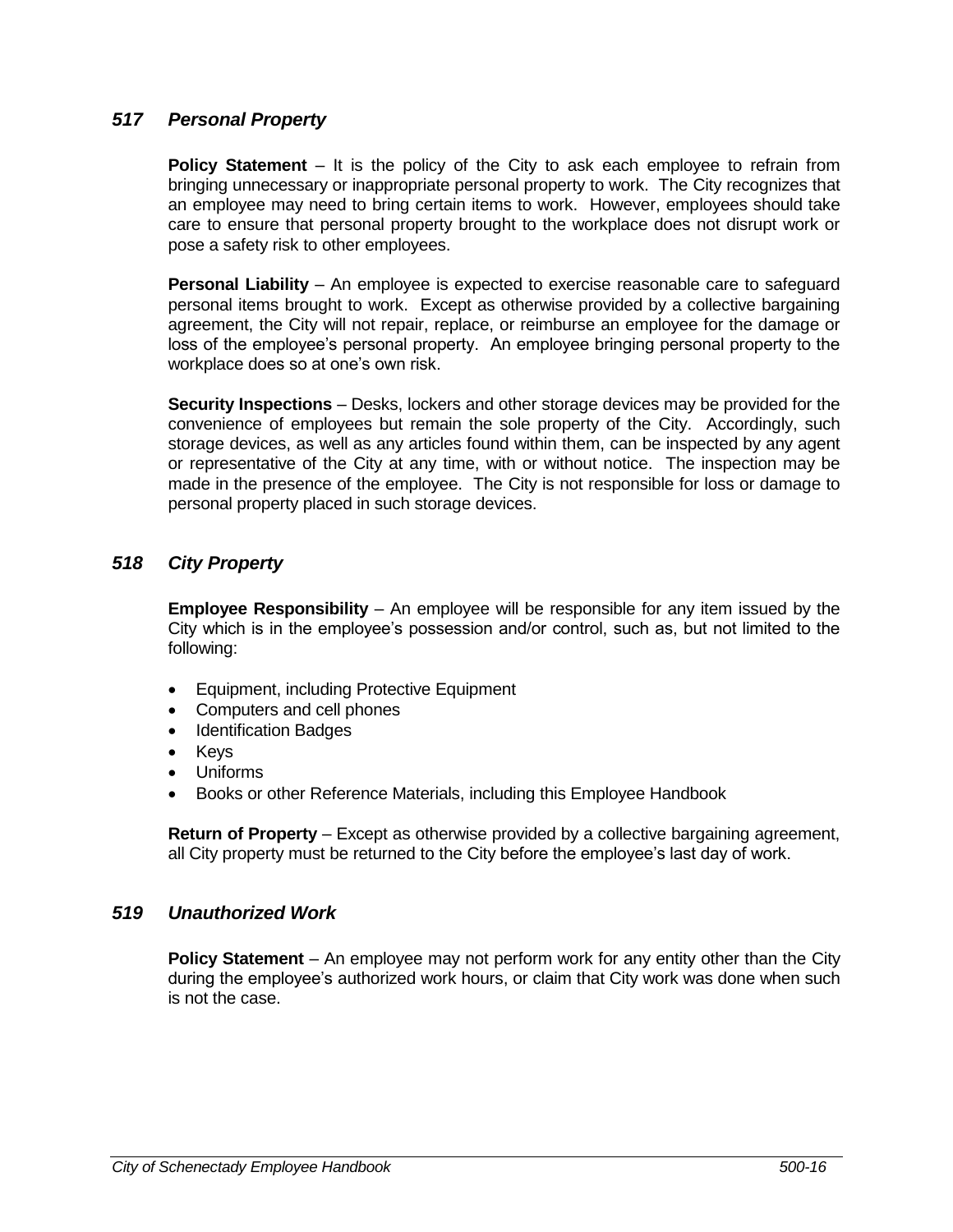#### *520 Outside Employment*

**Policy Statement** – It is the policy of the City that an employee may engage in outside work as long as such outside work does not interfere with the employee's performance standards, pose an actual or potential conflict of interest, or compromise the interests of the City.

**Guidelines** – The following guidelines have been established for an employee who engages in outside work.

- An employee will be judged by the same performance standards and will be subject to the City's scheduling demands, regardless of any existing outside work requirements.
- If the City determines that an employee's outside work interferes with the performance or the ability to meet the requirements of the City as they are modified from time to time, the employee may be required to terminate the outside employment if the employee wishes to remain employed by the City.
- No City equipment, supplies, or other material may be used by an employee on other than City work for monetary gain.
- An employee may not work on outside employment during any period which the employee is regularly scheduled to work for and is paid by the City.
- A City employee who engages in outside work must not represent that they are working on behalf of the City.

**Employee Responsibility** – A City employee who wishes to engage in outside work is responsible for ensuring that the above guidelines are maintained. Questions should be directed to the Department Head.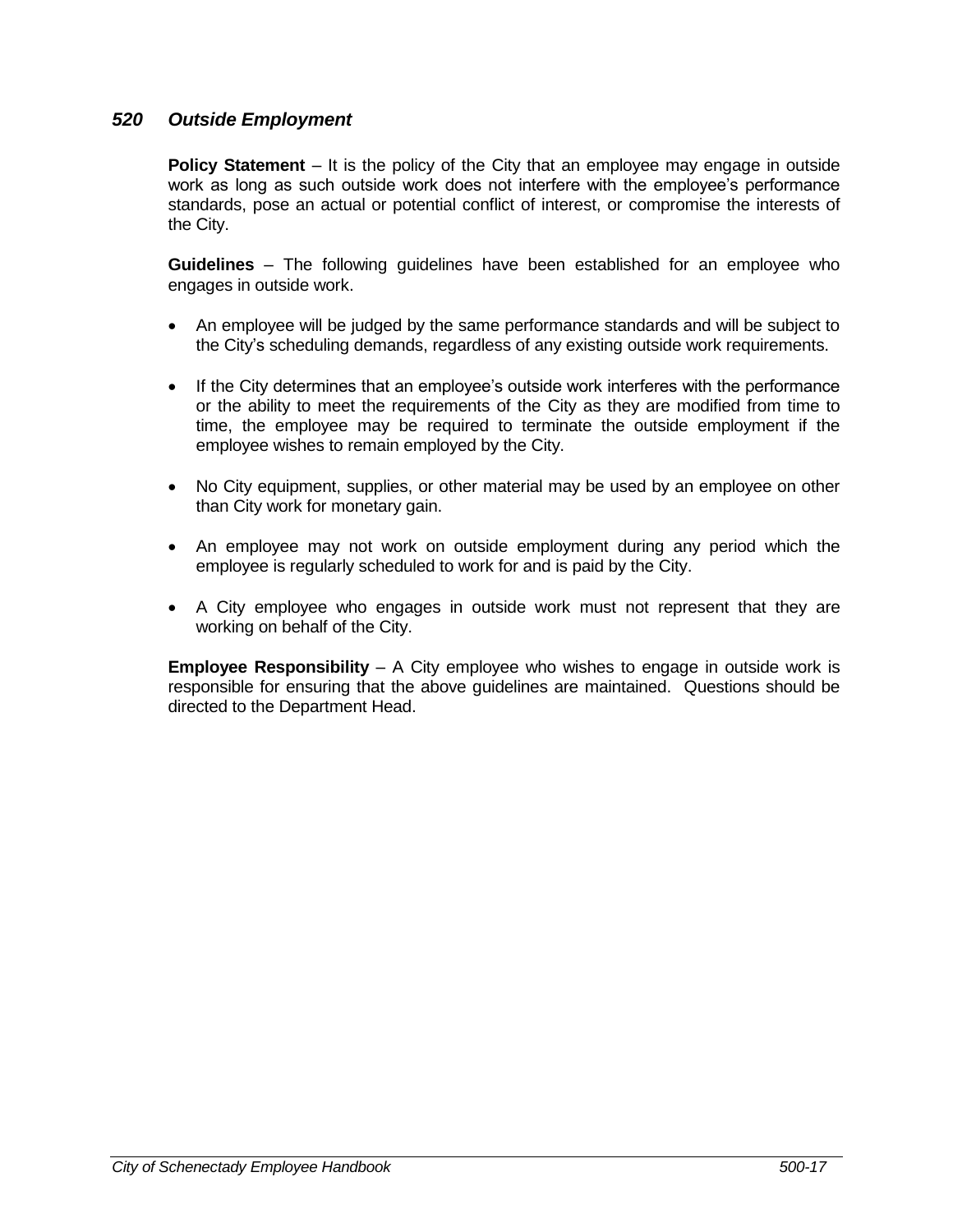#### *601 Attendance*

Except as otherwise provided by a collective bargaining agreement or established by an individual department, the following procedure shall apply regarding absence from work.

**Tardiness** – An employee must be ready and able to work at the time the employee is scheduled to begin work. In the event an employee is unable to report to work at the scheduled time, the employee must notify the employee's Department Head at least fifteen minutes before the employee's scheduled starting time or in cases of emergency, as soon thereafter as possible. The reason for tardiness and the expected time of arrival must be indicated to the Department Head.

**Daily Notification** – In the event an employee is unable to report to work, the employee must notify the employee's Department Head each day of the absence and state the reason for the absence. In the event the absence was pre-authorized, this requirement will be waived.

**Scheduled Absences** *–* Requests for scheduled time off, such as the use of vacation leave and personal leave, must be approved by the Department Head in advance. All requests for time off are subject to approval by the employee's Department Head on a case-by-case basis. Refer to Section 802, Vacation Leave, and Section 804, Personal Leave, for further details.

**Unscheduled Absences** – An employee who is unable to report to work must personally contact the employee's Department Head at least fifteen minutes before the employee's scheduled starting time or, in cases of emergency, as soon thereafter as possible. The employee must speak directly with the Department Head, indicating the reason for the absence and when the employee expects to return to work. Asking another person to call in on the employee's behalf is not permitted. Leaving a message on an answering device or with a co-worker is not permitted. Notification requirements may be waived in cases of emergency.

**Unexcused Absences** – Notification of an absence to an employee's Department Head does not automatically mean the absence is authorized. Any time off from work that is without approval of an employee's Department Head is considered an unexcused absence. An unexcused absence is without pay and may result in disciplinary action, up to and including termination.

**Early Departure** – In the event an employee must leave work during the workday, the employee must seek permission from the employee's Department Head prior to leaving.

**Leaving the Premises** – An employee must obtain prior approval from the employee's Department Head to leave an assigned worksite during working hours due to a non-work related reason. An employee who leaves an assigned worksite during the workday due to business reasons must notify the employee's supervisor in accordance with department policy.

**Documentation of Absences** – An employee may be required to provide appropriate documentation in justification of any absence. Documentation may include medical verification.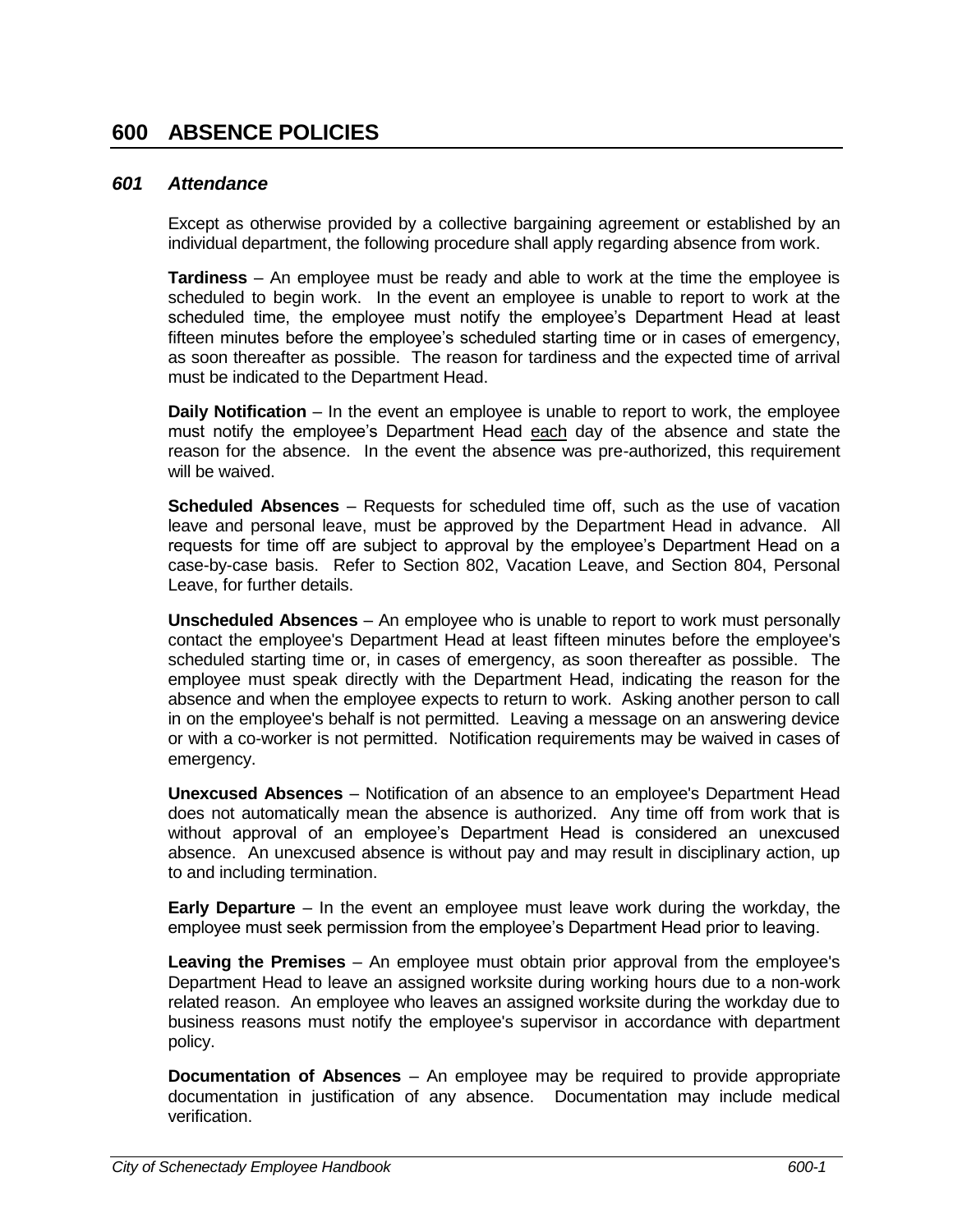#### *602 Jury Duty Leave*

Except as otherwise provided by a collective bargaining agreement, the following procedure shall apply regarding jury duty:

**Jury Leave** – In the event a full-time employee is required to perform jury duty on a day the employee is scheduled to work, the employee will receive paid jury duty leave. Such leave will not be subtracted from any of the employee's leave credits. A part-time, temporary or seasonal employee shall receive paid jury duty leave if the employee is scheduled to work for the City on the day the jury duty is served. An employee is obligated to notify the Commissioner of Jurors that the City is paying the employee's full pay during jury duty. An employee can collect and keep any mileage expense reimbursement that may be issued by the court system for performing jury duty.

**Notification of Jury Duty** – When an employee receives notice to report for jury duty, the employee must immediately submit a copy of the notice to the employee's Department Head.

**Return to Duty** – In the event the employee is released from jury duty on a given day and the employee's scheduled workday is not over, the employee must report to work. The employee will be allotted time to return home and prepare for work.

**Accrual of Benefits** – The City will continue to provide health insurance benefits for an eligible employee during the jury leave. Vacation leave, sick leave and holiday benefits will continue to accrue during jury duty leave.

#### *603 Witness at Hearings or Trials*

Employees will receive their regular base pay for time off if required through a subpoena to testify in a hearing or trial, provided the employee is scheduled to work on that day. The employee must return promptly to work following the appearance as a witness. This policy does not apply to matters in which the employee is the named party, or is a representative of an organization which is a named party, in the action.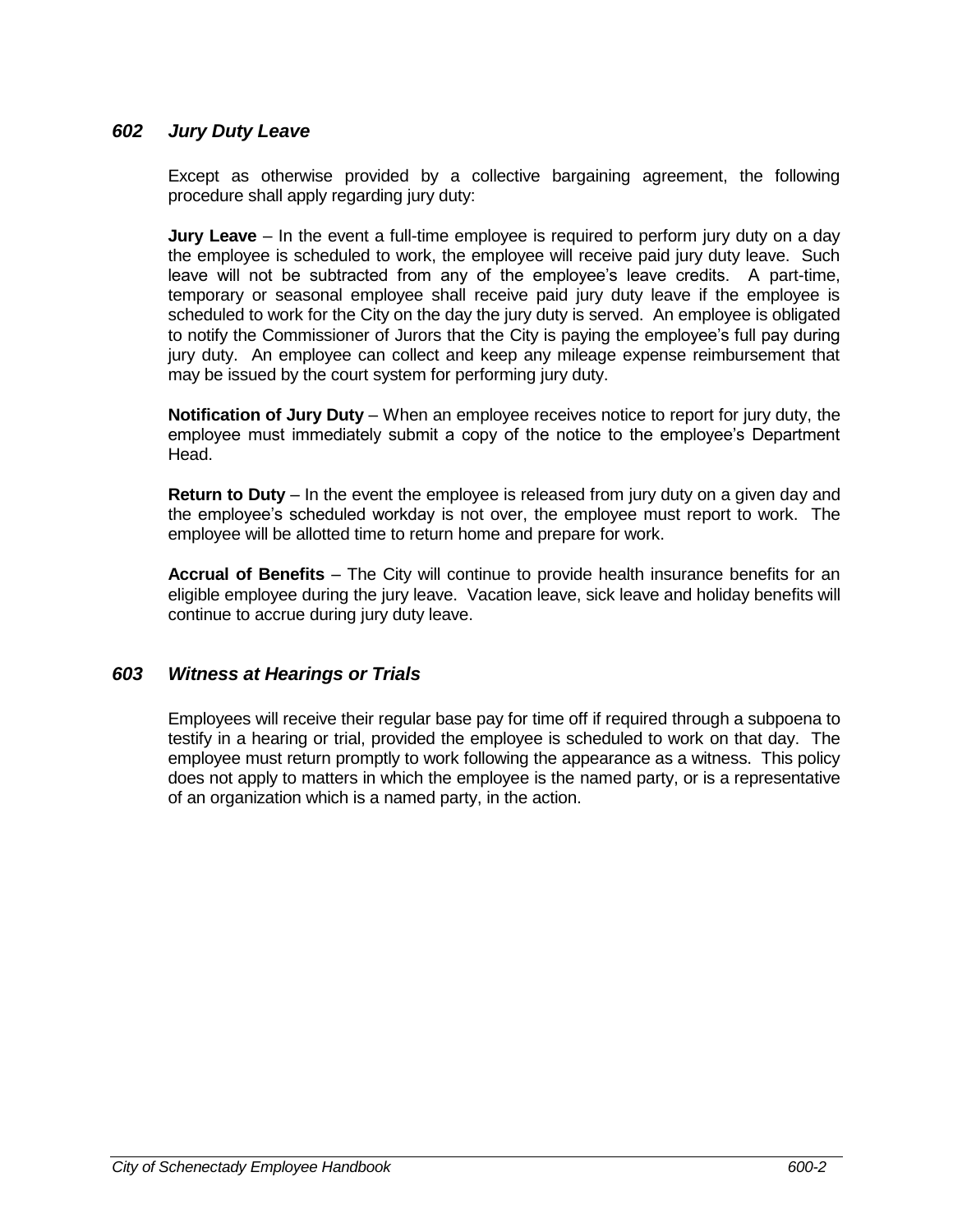#### *604 Bereavement Leave*

**Eligibility** – In the event of a death of a full-time employee's immediate family member, the employee may take a leave for up to five consecutive calendar days from the employee's regularly scheduled work. Bereavement leave must be taken immediately following the date of death. Such leave will not be subtracted from any of the employee's leave credits. A part-time, temporary, or seasonal employee is not eligible for paid bereavement leave but may be allowed to take time-off without pay provided the employee has prior approval from the Department Head.

**Definition of Immediate Family** – For purpose of bereavement leave, "immediate family member" will mean the following:

- Spouse **•** Child
- Parent Sibling
- Mother-in-law Father-in-law
- Daughter-in-law Son-in-law
- Grandparent Grandchild
- 
- 
- 
- -

**Additional Bereavement Leave** – With authorization from the employee's Department Head, an employee may use vacation leave credits and/or personal leave credits to extend a bereavement leave. The Department Head will have total discretion in the approval of an employee's extended bereavement leave, based upon the needs of the department.

**Funeral Leave (Extended Family and Acquaintances)** – Upon the approval of the Department Head, a full-time employee may take a paid leave of absence for up to  $\frac{1}{2}$  day in the event of a death of the employee's family member (not defined above) or acquaintance. An employee may not exceed three funeral leaves of this type in one year. Approved funeral leave will not be subtracted from any of the employee's leave credits.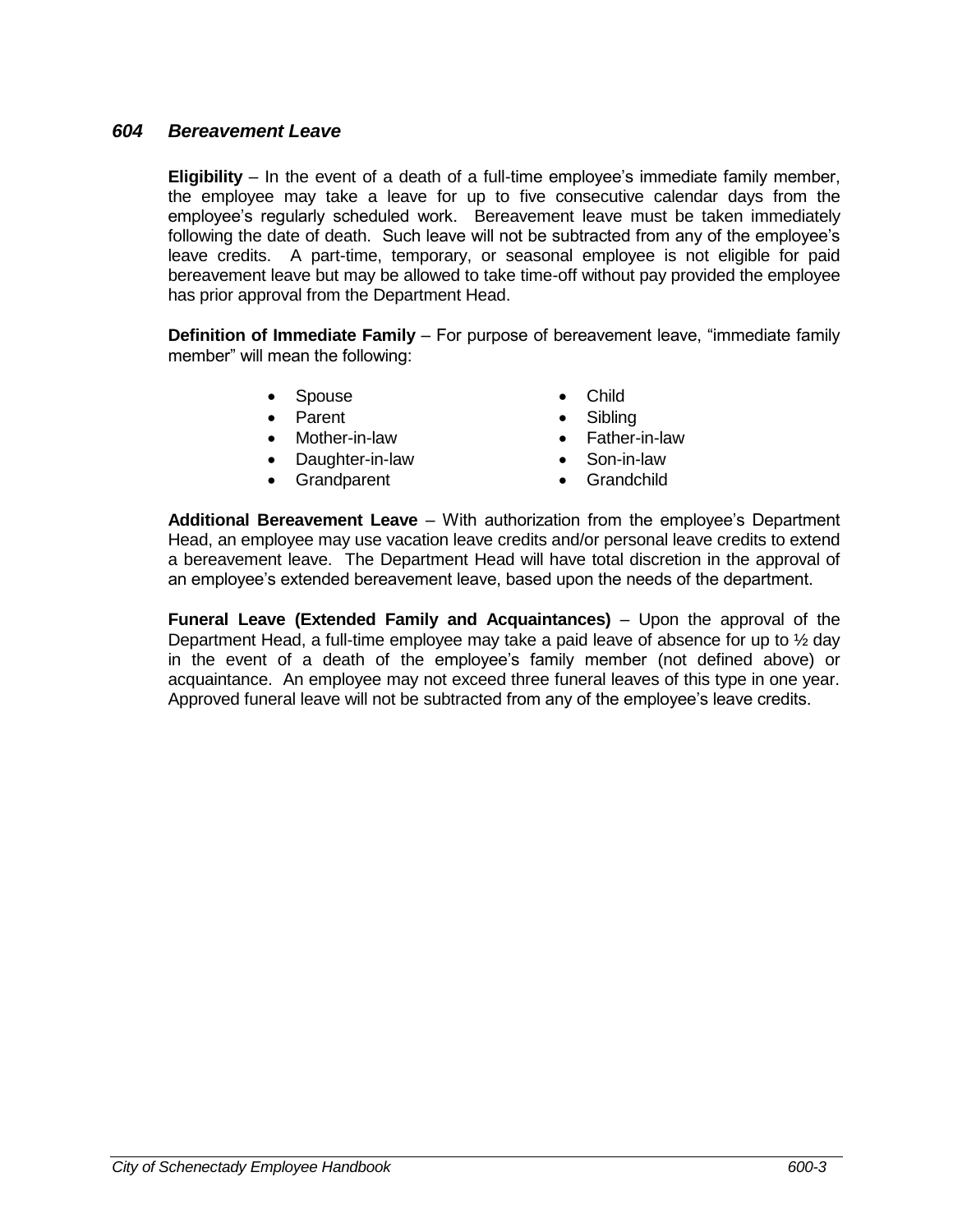#### *605 Leave for Cancer Screening*

**Policy** – The City of Schenectady complies with New York State Civil Service Law which entitles all employees to paid leave to undertake screening for breast cancer (under §159 b) and prostate cancer (under §159-c). This leave will not be charged against any available sick, vacation, personal, compensatory or other leave accruals. This does not preclude an employee's option to use other available paid leave for this same purpose.

**Allowance** – An employee will be allowed four hours of paid leave per year for the purpose of undergoing a screening procedure for breast cancer, and four hours of paid leave per year for the purpose of undergoing a screening procedure for prostate cancer (male employees only). Such paid leave will be accrued as of January 1 each year. If the employee does not exercise his/her rights to the leave, those hours are not carried forward to the next year. The allowed leave time may include the travel time to and from the appointment and any subsequent follow up consultation visits. In addition, the allowed leave may be staggered throughout the year until the maximum allowance has been reached.

**Scheduling** – An employee must receive prior approval from the employee's Department Head to take leave for this purpose. The request for leave should be submitted to the Department Head in writing a minimum of two days in advance. The Department Head will have total discretion in the approval of this leave, but will not unreasonably deny such request.

**Documentation Requirements** – If an employee applies for paid leave for a cancer screening procedure under this policy, documentation must be provided to the Department Head from the health care provider verifying that the absence from the workplace was for cancer screening. If an employee uses any other available leave for a cancer screening procedure, the provisions of the applicable leave policy (e.g. sick, personal, vacation, compensatory) will apply; there is no requirement in such a case to provide specific documentation regarding cancer screening.

**Scheduling** – An employee must receive prior approval from the employee's Department Head to take excused leave for this purpose. The request for excused leave should be submitted to the Department Head in writing a minimum of two days in advance. The Department Head will have total discretion in the approval of this excused leave, but will not unreasonably deny such request.

**Documentation Requirements** – If an employee uses unpaid excused leave for a cancer screening procedure under this policy, documentation must be provided to the Department Head from the health care provider verifying that the absence from the workplace was for cancer screening. If an employee uses paid leave for a cancer screening procedure, the provisions of the applicable paid leave policy (e.g. sick, personal, vacation, compensatory) will apply; there is no requirement in such a case to provide specific documentation regarding cancer screening.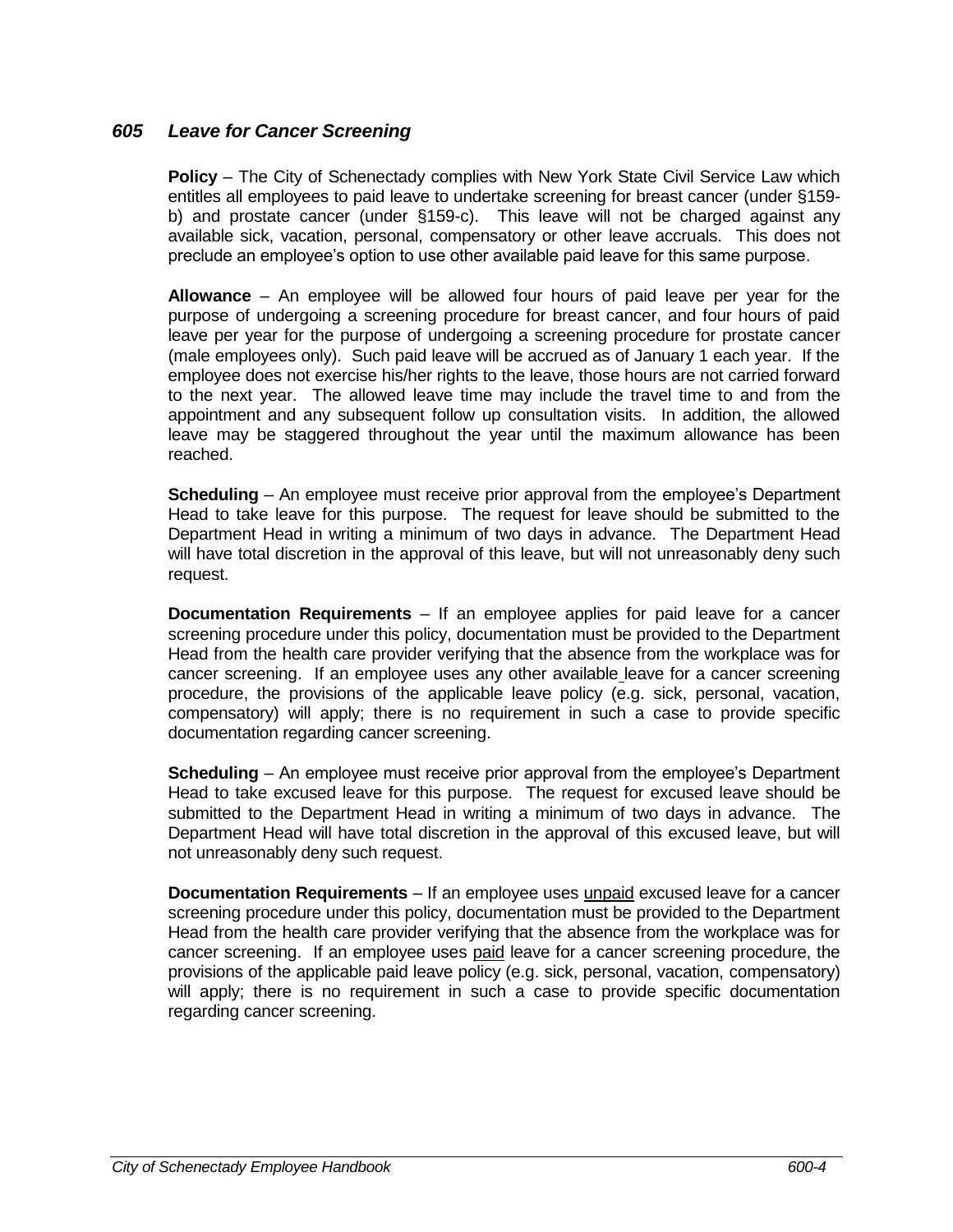#### *606 Leave for Blood Donations*

**Policy** –The City of Schenectady complies with New York State Labor Law Section §202-j which entitles employees who work an average of twenty hours or more per week to a leave of absence for the purpose of making a blood donation. This leave of absence will not be charged against any available sick, vacation, personal, compensatory or other leave accruals. The leave allowed under this policy is unpaid, however, this does not preclude an employee's option to use available paid leave for this same purpose.

**Allowance** – An employee will be allowed a leave of absence of up to three hours per year under this policy. Such leave will be accrued as of January 1 each year. If the employee does not exercise his/her rights to this leave, those hours are not carried forward to the next year. The allowed leave may include the travel time to and from the appointment.

**Scheduling** – An employee must receive prior approval from the employee's Department Head to take leave for this purpose. The request for leave should be submitted to the Department Head in writing a minimum of two days in advance. The Department Head will have total discretion in the approval of this leave, but will not unreasonably deny such request.

**Documentation Requirements** – If an employee applies for paid leave for under this policy, documentation must be provided to the Department Head from the health care provider verifying that the absence from the workplace was for blood donation.

#### *607 Military Leave and Military Leave of Absence*

**Military Leave (New York State Law)** – This section refers only to a paid leave for military service under New York State Law and does not affect an employee's entitlement to leave needed for military service under federal statute. The City of Schenectady recognizes the importance of the Military Reserve and National Guard, and will permit any employee the use of military leave to perform ordered military duty or required training. The City will grant such leave with pay for up to twenty-two workdays or thirty calendar days in a calendar year, whichever is greater. Such military leave beyond the twenty-two workdays or thirty calendar days in a calendar year will be unpaid, however accumulated vacation leave may, at the employee's option, be used at any time during the leave. In accordance with applicable New York State law, the employee may keep all pay received for military service. Any paid leave beyond the twenty-two workdays or thirty calendar days shall be with approval of the City Council.

**Military Leave of Absence (Federal Law)** – An unpaid leave of absence for a period of up to the federal statutory limits will be granted to an employee to serve in any of the Armed Forces of the United States. The employee's accumulated vacation leave may, at the employee's option, be used at any time during such leave of absence.

**Leave For Military Spouses (New York State Law)** – In accordance with NYS Labor Law §202-i, the City will grant an unpaid leave of absence of up to ten days to an employee (who works an average of twenty hours per week) whose spouse is a member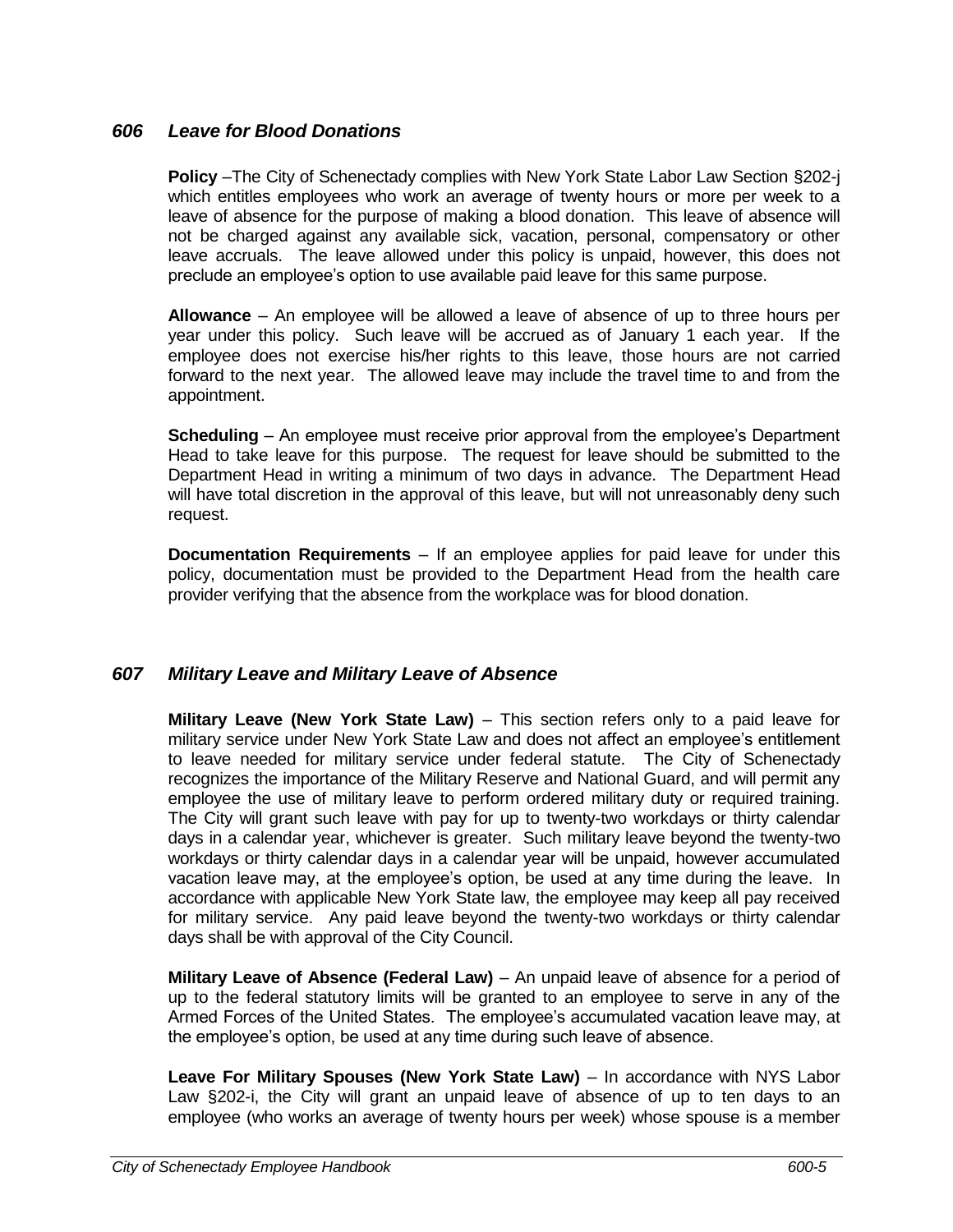of the armed forces of the United States, National Guard, or reserves who has been deployed during a period of military conflict, to a combat theater or combat zone of operations. This leave shall only be used when the employee's spouse is on leave from such deployment. This does not preclude the employee's option to use available paid leave upon approval of the employee's Department Head.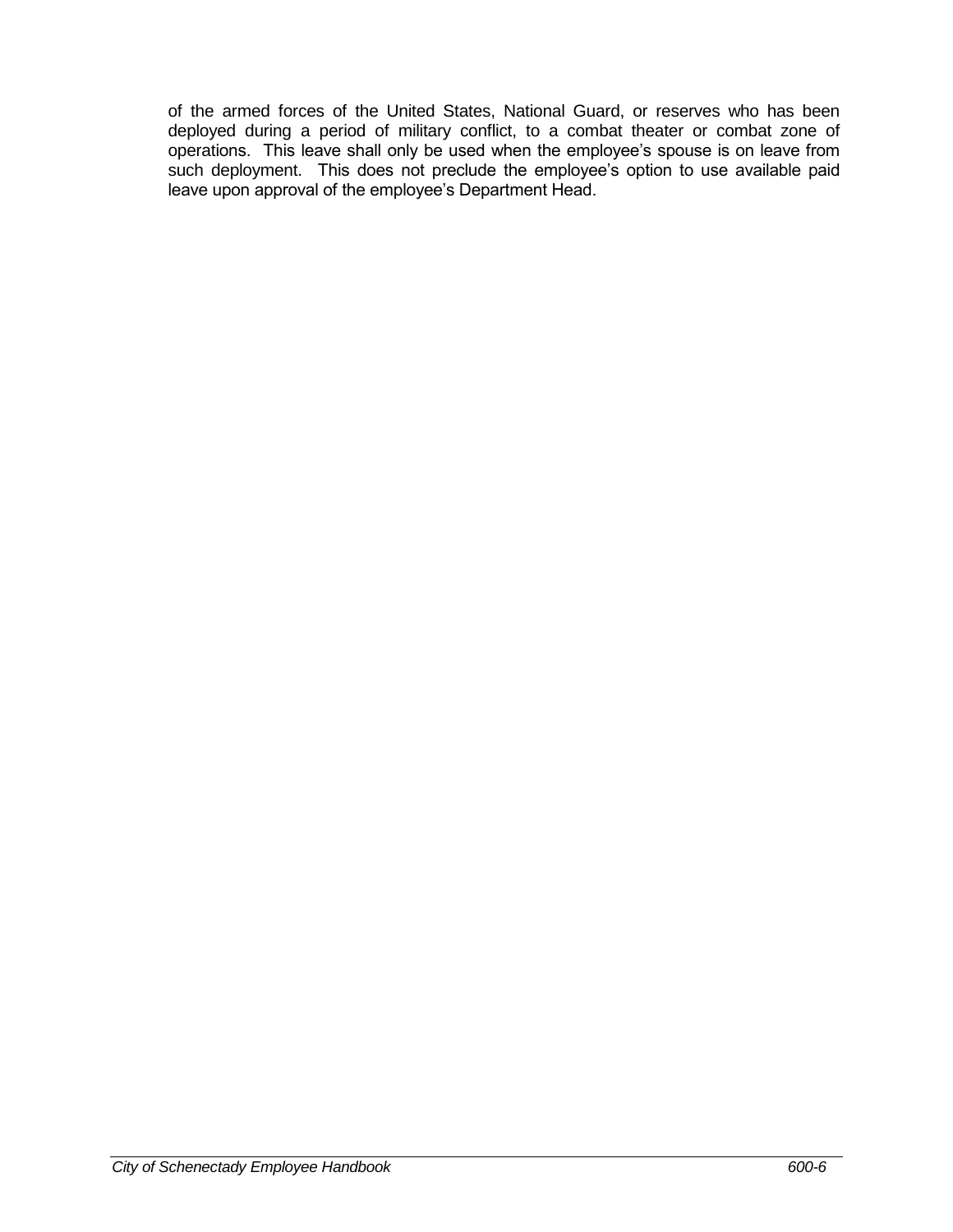#### *608 Family and Medical Leave Policy*

**Statement of Compliance** - The City of Schenectady complies with the provisions of the Family and Medical Leave Act (FMLA) and Civil Service Law when administering leaves under this policy.

**Summary** – FMLA entitles an eligible employee to a maximum of twelve workweeks (defined by the employee's normal workweek) of job-protected, unpaid leave in any twelve month period for certain family and medical reasons. The twelve-month period is a rolling period measured backward from the date an employee uses any FMLA leave. The FMLA also provides an eligible employee with up to twenty-six weeks of *Service Member Family Leave* to care for a covered servicemember (limited to a single twelve-month period). At the conclusion of a leave of absence under the FMLA, the employee will be restored to the position the employee held when the leave began or to an equivalent position with equivalent benefits, pay, and other terms and conditions of employment, provided the employee returns to work immediately following such leave.

**Eligibility** – To be eligible for an unpaid leave under FMLA, an employee must meet the following requirements:

- The employee must have worked for the City for at least twelve months before the leave request (these need not be consecutive);
- The employee must have worked for the City for at least 1,250 hours during the previous twelve months prior to the date the leave commences; and
- The employee must work at or report to a worksite which has fifty or more employees or is within seventy-five miles of worksites that taken together have a total of fifty or more employees.

**Types of FMLA Leave** - Eligible employees will be afforded up to twelve weeks of unpaid leave under **FMLA** under the following circumstances:

- Upon the birth of the employee's child and to care for the newborn child;
- Upon the placement of a child with the employee for adoption or foster care and to care for the newly placed child;
- To care for the employee's spouse, son, daughter or parent who has a serious health condition;
- Because of the employee's own serious health condition which makes the employee unable to perform one or more of the essential functions of his or her job; and
- Because of any qualifying exigency (as the Secretary of Labor shall, by regulation, determine) arising out of the fact that the employee's spouse, son, daughter or parent is on active duty or has been notified of an impending call or order to active duty in the Armed Forces in support of a contingency operation.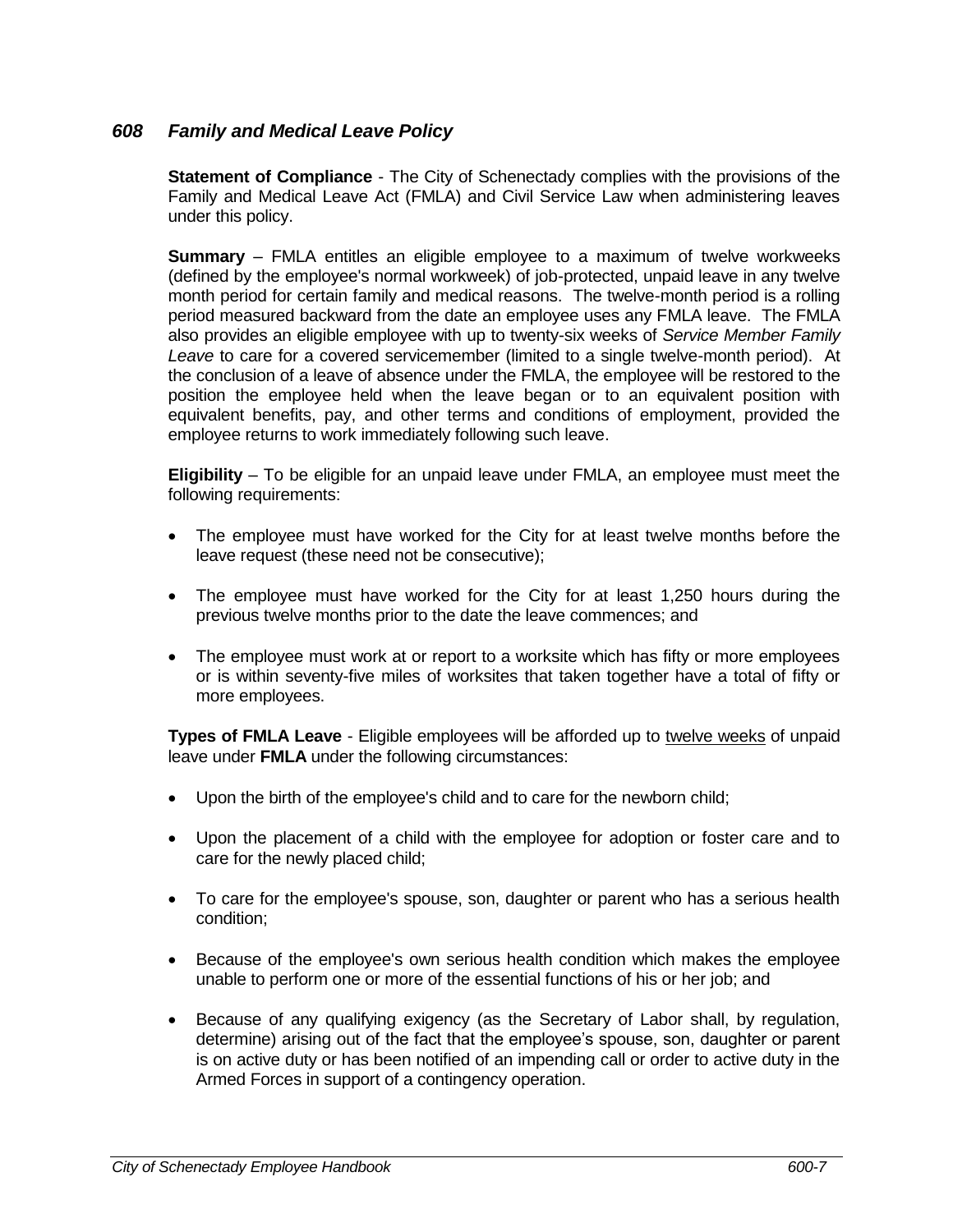**Servicemember Family Leave** - Eligible employees will be afforded up to twenty-six weeks of leave to care for the employee's spouse, son, daughter, parent, or nearest blood relative who is a recovering servicemember. This leave shall only be available during a single twelve-month period. During this single twelve-month period, the employee shall be entitled to a combined total of twenty-six workweeks of caregiver leave described in this section and the **Types of FMLA Leave** section described above. Nothing in this paragraph shall be construed to limit the availability of FMLA leave provided under the **Types of FMLA Leave** section above.

**Definitions** – The following terms are fully defined in the Federal Regulations on the Family and Medical Leave Act, 29 CFR Part 825. For the purpose of this policy, the following definitions will apply:

- **Serious Health Condition** will mean an illness, injury, impairment, or physical or mental condition that involves inpatient care in a hospital, hospice, or residential medical care facility including any period of incapacity (as contained in the Federal Regulations), or any subsequent treatment in connection with such inpatient care; or continuing treatment by a health care provider, including, but not limited to:
	- A period of incapacity of more than three consecutive calendar days and any subsequent treatment or period of incapacity that also involves continuing treatment by a health care provider;
	- A period of incapacity due to pregnancy or prenatal care;
	- A period of incapacity or treatment for such incapacity due to a chronic serious health condition;
	- A period of incapacity which is permanent or long-term due to a condition for which treatment may not be effective; or
	- A period of absence to receive multiple treatments, including any period of recovery, by a health care provider, or by a provider of health care services under orders of or on referral by a health care provider, for restorative surgery after an accident or other injury or for a condition that would likely result in a period of incapacity of more than three consecutive calendar days in the absence of medical intervention or treatment.
- **Health Care Provider** will mean and refer to a doctor of medicine or osteopathy who is authorized to practice medicine or surgery by the State in which the doctor practices; or any other person defined in the FMLA regulations capable of providing health care services.
- **Family Member** will mean and refer to:
	- **Spouse** husband or wife as defined or recognized under State law for purpose of marriage;
	- **Parent** biological parent or an individual who stands or stood in *loco parentis* to an employee when the employee was a son or daughter as defined in directly below. This term does not include an employee's parents "in law";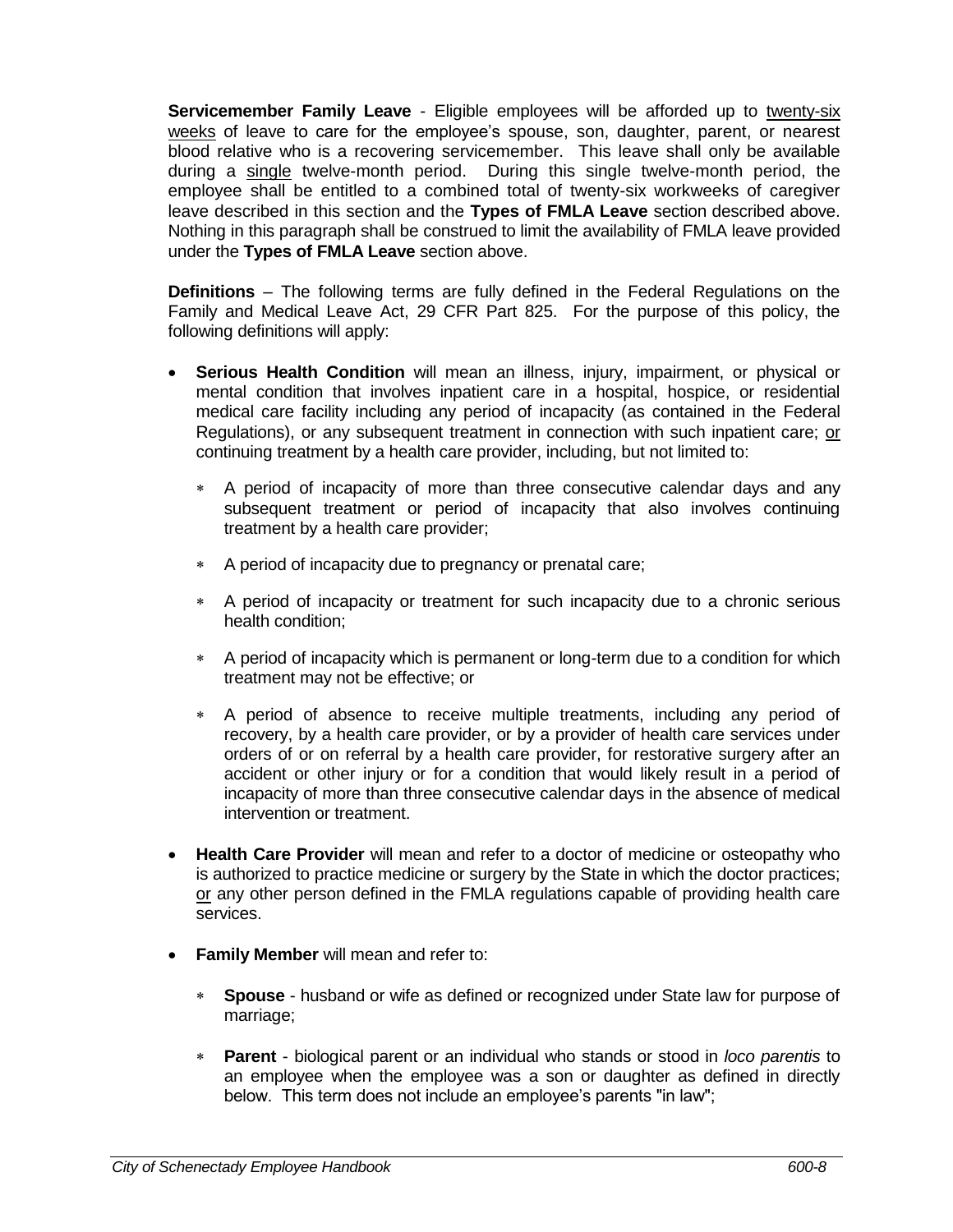**Child** - biological, adopted or foster child, a stepchild, a legal ward, or a child of a person standing in *loco parentis*, who is either under age eighteen, or age eighteen or older and "incapable of self-care (as defined in the Federal Regulations) because of a mental or physical disability". Persons who are "*in loco parentis*" include those with day-to-day responsibilities to care for and financially support a child or, in the case of an employee, who had such responsibility for the employee when the employee was a child. A biological or legal relationship is not necessary.

**Notification Requirements** – If the need for leave is foreseeable, the employee must give notice, in writing, to the Department Head at least thirty calendar days prior to the commencement date of the unpaid leave. The employee and Department Head must complete the Family And Medical Leave Act Request Form and forward the completed form to the Human Resources /Payroll Department for review and final authorization. The failure of an employee to give thirty days' notice of foreseeable leave with no reasonable excuse for the delay may result in the delay of the employee taking the FMLA leave until thirty days from the date of notice. When the need for leave is unforeseeable, verbal notice to the employer will be sufficient.

**Status Reports** - The employee must periodically update the appropriate Department Head as to the employee's status and intent to return to work.

**Medical Certification** – The employee must produce a medical certification issued by a health care provider which supports the need for a leave under this policy. When required, the employee must provide a copy before the leave begins, or if the leave was unforeseeable, fifteen calendar days from the date the certification was requested. Failure to submit medical certification may jeopardize the employee's eligibility for an unpaid leave of absence and/or the ability to return to work. Medical certification forms are available from the Human Resources / Payroll Department. The medical certification must include:

- The date the medical condition began;
- The probable duration of the medical condition;
- Pertinent medical facts; and,
- An assertion that the employee is unable to perform the employee's essential job functions or that the employee is needed to care for a family member for a specified period of time.

*The City of Schenectady reserves the right to request a second opinion by another health care provider. The City will pay for the second opinion. In the event a conflict occurs between the first and second opinion, the City may, again at its own expense, obtain a third opinion from a health care provider approved jointly by the City and the employee. This third opinion will be final and binding.*

**Leave for the Birth and Care, Adoption or Foster Care Placement of a Child** – Leave for the birth and care of a child or the placement of a child for adoption or foster care must conclude within twelve months of the birth or placement.

**Certification for Adoption/Foster Care** – An employee must produce proper certification from the appropriate agency for an unpaid leave for the adoption or foster care of a child.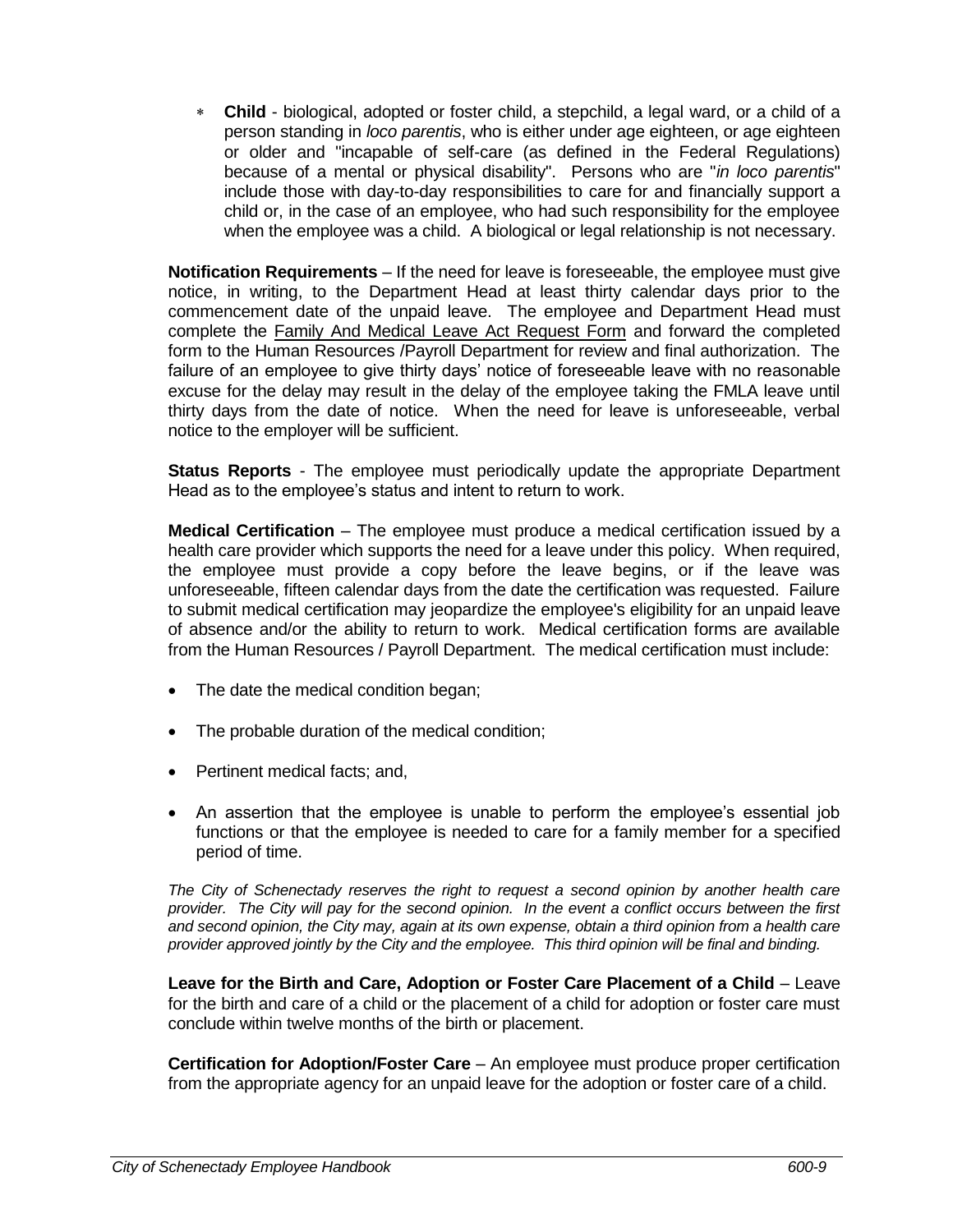**Employment Restrictions During Leave of Absence** - While on an approved leave, the employee may not be employed by another employer during the same hours that the employee was normally scheduled to work or may be required to work for the City of Schenectady.

**Benefits During a Leave of Absence** - For the purpose of this policy, the following will apply:

- **Use of Accrued Paid Leave Credits** An employee taking leave for the **employee's own serious health condition** has the option of using paid sick, vacation, personal and compensatory time which will be included in the maximum twelve weeks of leave. An employee taking leave for the **employee's birth, adoption or foster placement of a child, to care for a spouse, child or parent with a serious health condition, or for servicemember family leave** has the option of using paid vacation, personal and compensatory time which will be included in the maximum twelve weeks of leave. The substitution of paid leave for unpaid FMLA leave does not extend the twelve-week period.
- **Accrual of Paid Leave Credits** An employee will continue to accrue vacation and sick leave and receive holiday pay during the portion of the leave that is paid. **Paid leave is defined as leave during which the employee continues to use accumulated paid leave including vacation, sick, personal and compensatory time**. After all such paid leave is exhausted, the remaining leave of absence is unpaid. An employee will not receive holiday pay for any holidays that may occur during an unpaid leave of absence. An employee's vacation leave shall not be prorated as a result of the FMLA leave. However, an employee will not earn sick leave during any months where the employee was not paid for at least seventeen calendar days.
- **Medical Insurance** During the period of authorized FMLA leave, an employee's eligibility status for medical insurance coverage will not change. All employee contributions (if any) must be paid on a timely basis in order to maintain the continuous coverage of benefits. Contributions will be at the same level as if the employee was working. Coverage will cease if payments are not made within a thirty-calendar day grace period of the due date. Premium payments or policy coverage are subject to change. In the event the employee fails to return to work after the authorized leave of absence period has expired, the City may recover the premium that it paid for maintaining the coverage during any period of the unpaid leave except for the following circumstances:
	- The continuation, recurrence, or onset of a serious health condition of the employee or the employee's eligible family member with proper medical certification; or,
	- Circumstances beyond the employee's control, such as: parent chooses to stay home with a newborn child who has a serious health condition; employee's spouse is unexpectedly transferred to a job location more than 75 miles from the employee's work-site; the employee is laid off while on leave.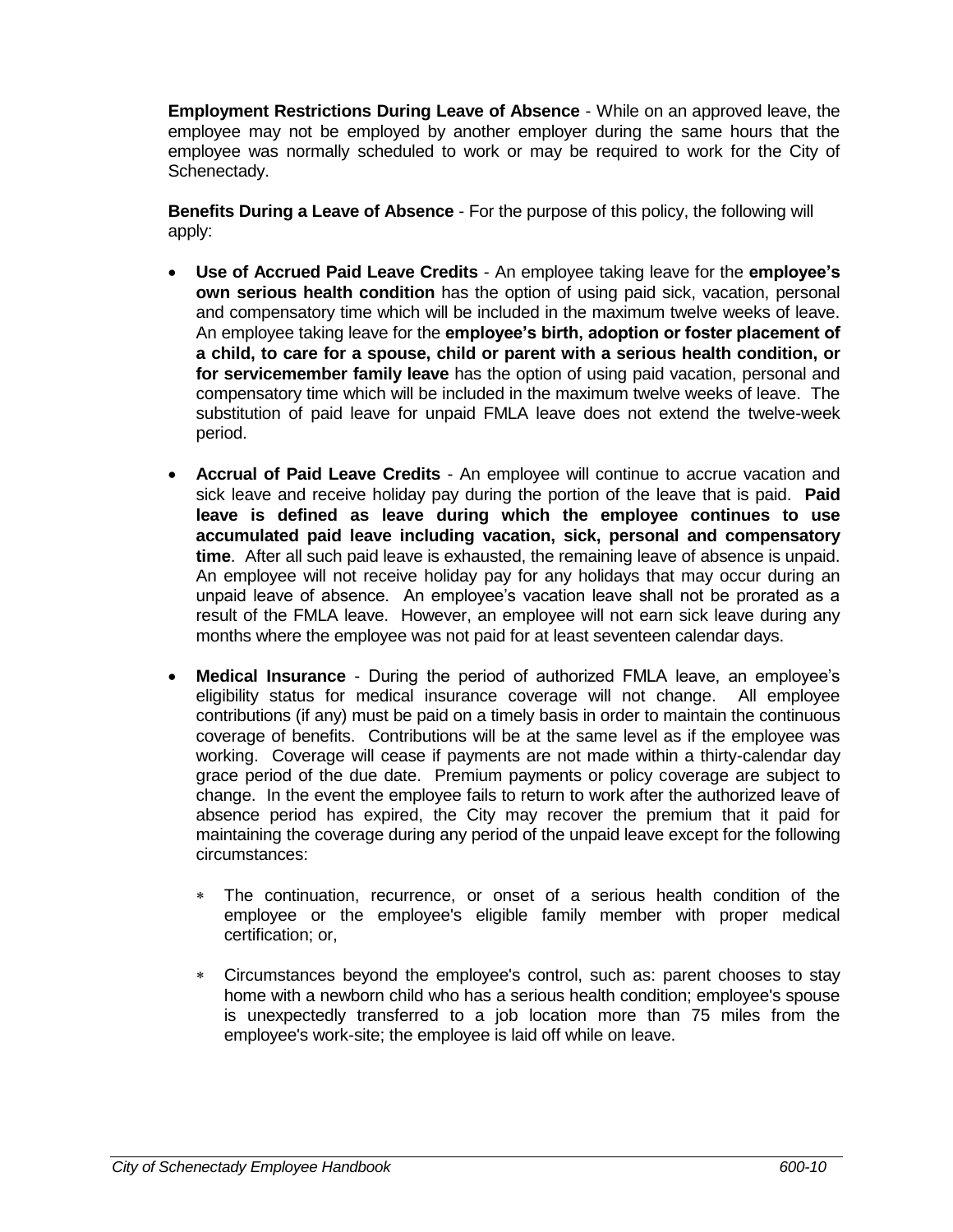**Workers' Compensation and Short-Term Disability Benefits** - Leaves taken under the Workers' Compensation Law or the City's Short-Term Disability Policy may invoke the FMLA if the employee meets the eligibility criteria outlined in the eligibility section and the City designates such leave as FMLA leave and properly notifies the employee of such designation. In accordance with the FMLA, if an employee has elected to receive workers' compensation benefits or short-term disability benefits, the City cannot require the employee to substitute paid leave credits during this period of leave. If the workers' compensation leave or short-term disability leave has been properly designated as FMLA leave by the City, it can be counted against the employee's FMLA leave.

In addition to leave provided under the Family and Medical Leave Act, employees may be eligible for a leave of absence pursuant to Civil Service Law Section 71. Section 71 provides that **covered** employees shall be entitled to a leave of absence for at least one cumulative year (unless found to be permanently disabled) when disabled due to an occupational injury or disease as defined in the Workers' Compensation Law. This leave runs concurrently with the designated Family and Medical Leave. Employees should consult with their Department Head for further details regarding this provision.

**Return to Work** - The following conditions for returning to work will apply:

- **Job Restoration** At the conclusion of the leave of absence, (except for leaves beyond a one-year period) the employee, provided that the employee returns to work immediately following such leave, will be restored to the position the employee held when the leave began, or an equivalent position with equivalent benefits, pay and working conditions. For authorized leave of absences beyond the one-year period, job restoration will be dependent upon job availability, in accordance with Civil Service Law Sections 71, 72 and 73 and the Schenectady County Civil Service Rules as applicable.
- **Medical Statement** Before resuming employment, an employee must submit a statement from the employee's health care provider indicating that the employee is able to return to work either with or without restrictions.
- **Early Return** An employee who intends to return to work earlier than anticipated must notify the Department Head at least five business days prior to the date the employee is able to return. The Department Head shall in turn notify the Personnel and Benefits Administrator.
- **Extension of Unpaid Leave of Absence** An employee who wants an extension of the leave originally requested must notify the employee's Department Head at least two business days from the date the change occurred which necessitates the change in leave time. The Mayor or his or her designee reserves the right to approve all leave extensions.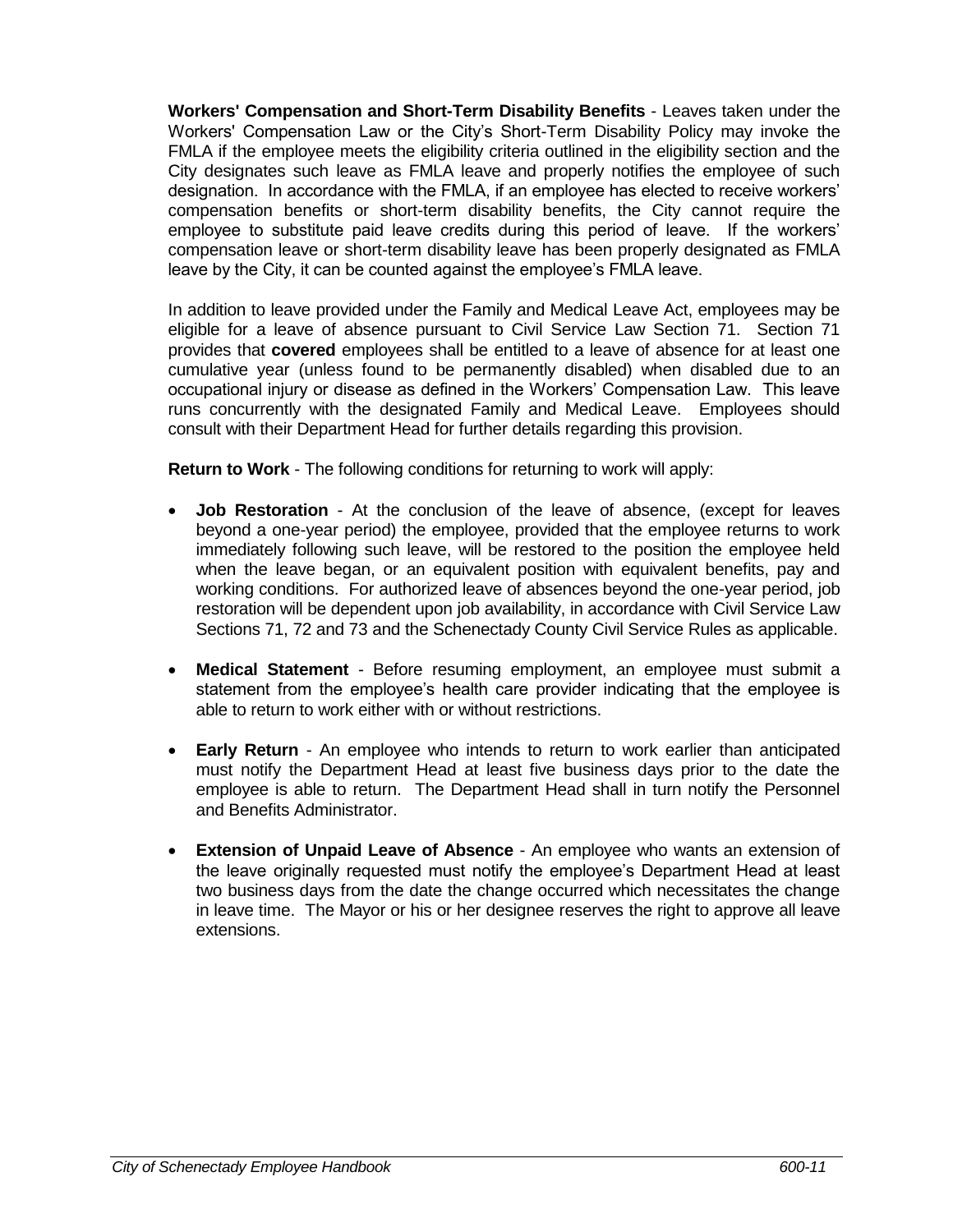# **700 COMPENSATION**

#### *701 Wage and Salary*

**Longevity Recognition** – The Finance Department shall inform employees of the current longevity policy for the City, when requested to do so.

#### *702 Overtime*

**Authorization** – A Department Head may require an employee to work additional hours beyond the employee's normal workday and workweek. An employee must receive prior approval from the employee's Department Head or supervisor before working additional hours. An employee is not entitled to compensation for additional hours worked without proper authorization.

**FLSA Non-Covered and Exempt Employees** – In accordance with the Fair Labor Standards Act, FLSA non-covered and exempt employees will not be paid for overtime nor receive "compensatory time" for any hours worked in excess of the employee's normal workday or workweek.

**FLSA Non-Exempt Employees** – In accordance with the Fair Labor Standards Act, an FLSA non-exempt employee will be paid one and one-half times the employee's regular hourly rate of pay for all authorized time worked over forty hours in a given workweek.

**Union Employees** – An employee who is a member of a collective bargaining unit shall receive overtime compensation in accordance with the overtime provision of the applicable collective bargaining agreement and is also subject to the provisions of the FLSA.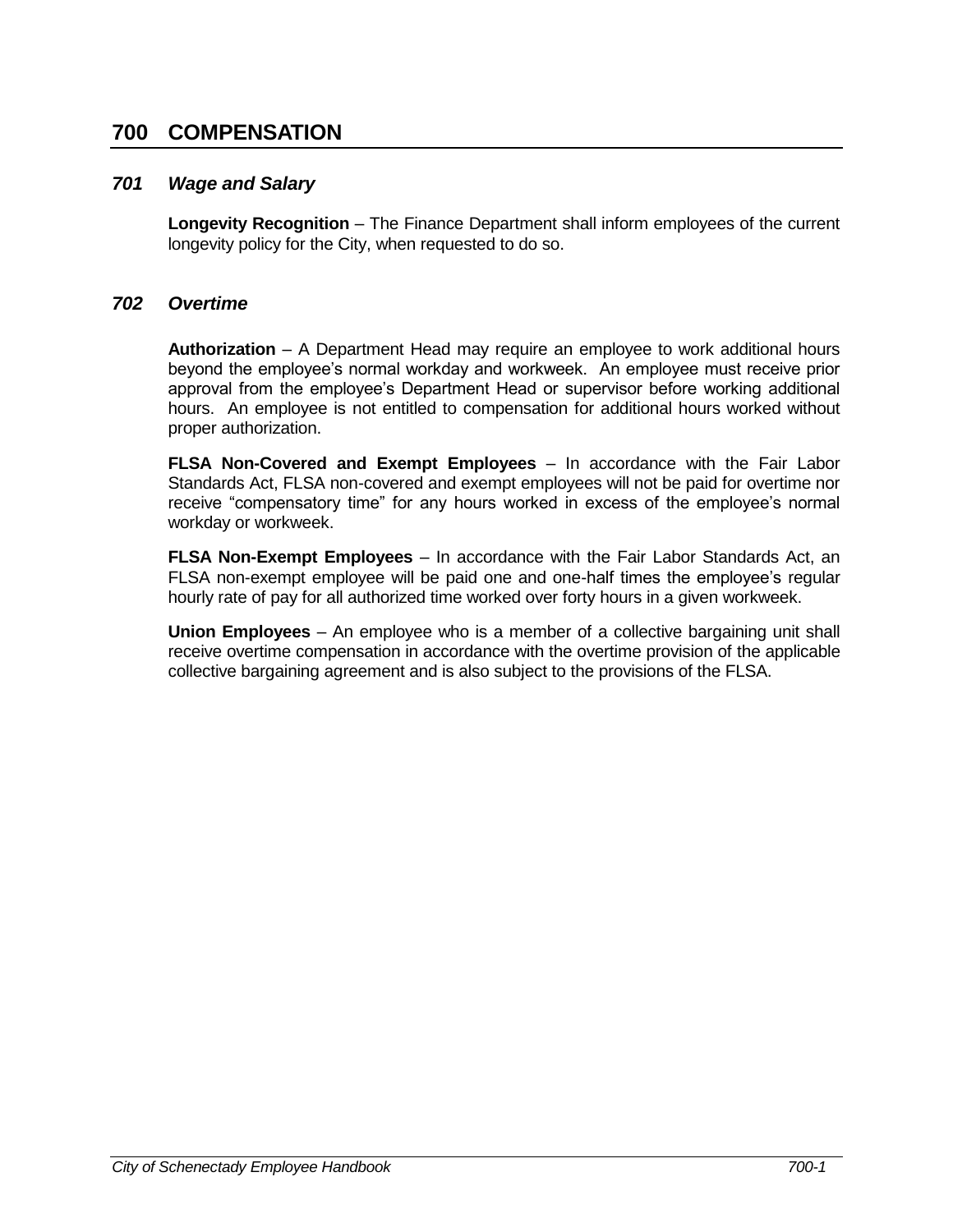# **800 EMPLOYEE BENEFITS**

#### *801 Holidays*

**Designated Holidays** – The City of Schenectady will observe the following holidays:

- 1. New Year's Day
- 2. Martin Luther King Day
- 3. Presidents' Day
- 4. Memorial Day
- 5. Independence Day
- 6. Labor Day
- 7. Columbus Day
- 8. Election Day
- 9. Veterans' Day
- 10. Thanksgiving Day
- 11. Day after Thanksgiving
- 12. Christmas Day
- 13. Personal Birthday\*

\*A full-time employee shall be permitted a paid day off in recognition of the employee's birthday. This day off may be taken on the actual birthday or on an alternate date requested of and approved by the Department Head.

**Eligibility** – A full-time employee is eligible for holiday pay at the employee's regular rate of pay. A part-time employee will receive holiday pay if the employee is normally scheduled to work on that holiday. Holiday pay for a part-time employee will be based upon the employee's normally scheduled hours on the day the holiday occurs. A temporary or seasonal employee is not eligible for holiday pay.

**Holiday Observance** – In the event a designated holiday occurs on a Saturday, the holiday will be observed on the preceding Friday. In the event a designated holiday occurs on a Sunday, the holiday will be observed on the following Monday.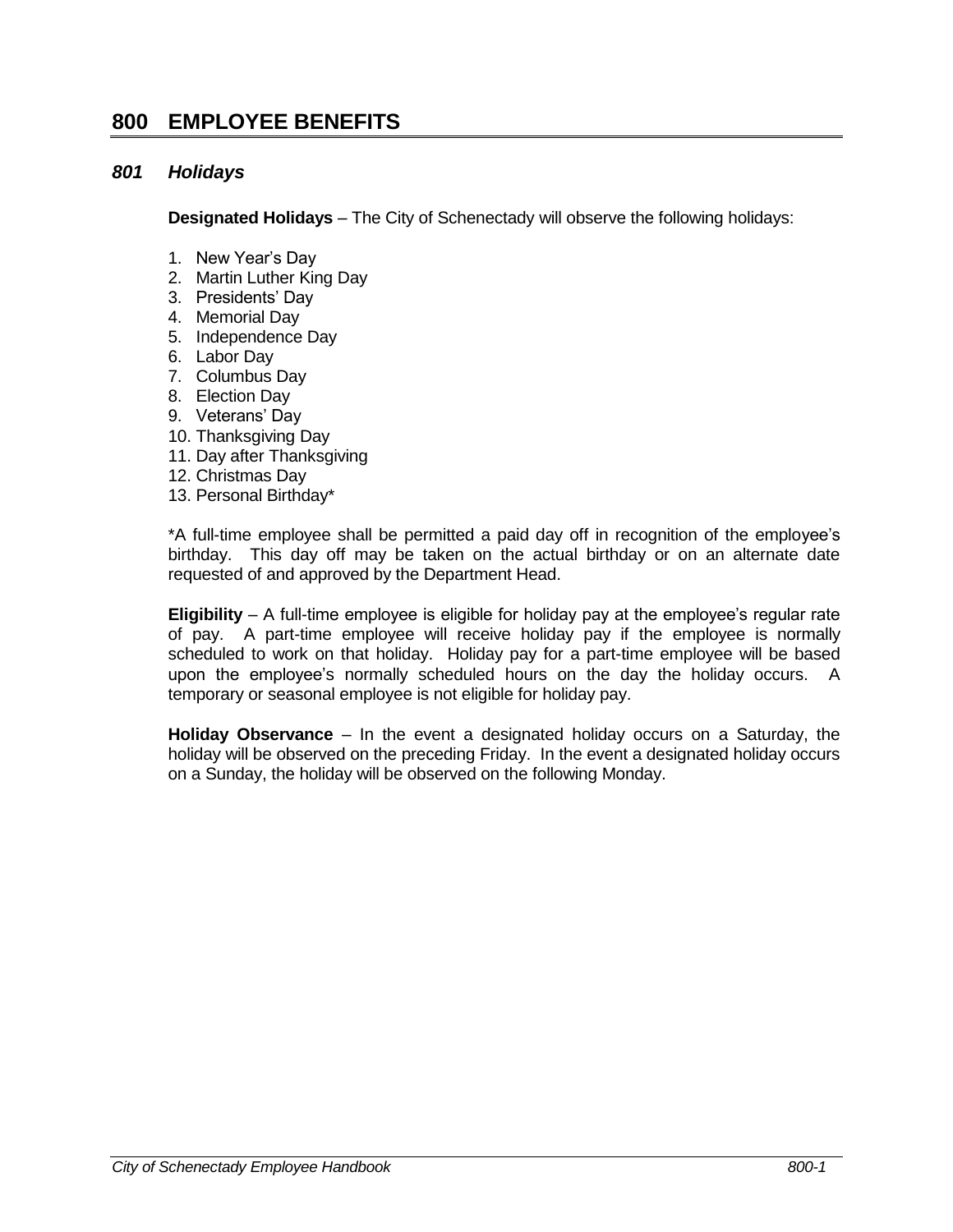#### *802 Vacation Leave*

**Eligibility** – Information related to vacation leave is available in the Management Employees Benefits Memo maintained by the Finance Department.

**New Employees** – A newly hired full-time employee will receive ten days after one year of continuous employment to be credited on the one year anniversary date.

**Scheduling** – An employee must receive prior approval from the employee's Department Head to take vacation leave. Vacation leave credits may be used in not less than onequarter hour increments. The Department Head will have total discretion in the approval of vacation leave.

**Holiday During Scheduled Vacation** – In the event a designated holiday occurs on an employee's normal workday and the employee is on paid vacation, the employee will receive holiday pay for the day and the employee's vacation leave credits will not be charged for that day.

**Separation of Employment (Full-time Employees)** – An employee who resigns, retires or is laid off will receive cash payment for unused vacation leave up to a maximum of ten weeks to which the employee is properly entitled at the employee's then current rate of pay. In the event an employee leaves employment due to disciplinary action, the employee will not receive a settlement for unused vacation leave. In cases of death of an employee, the City will pay an employee's estate for any unused vacation leave.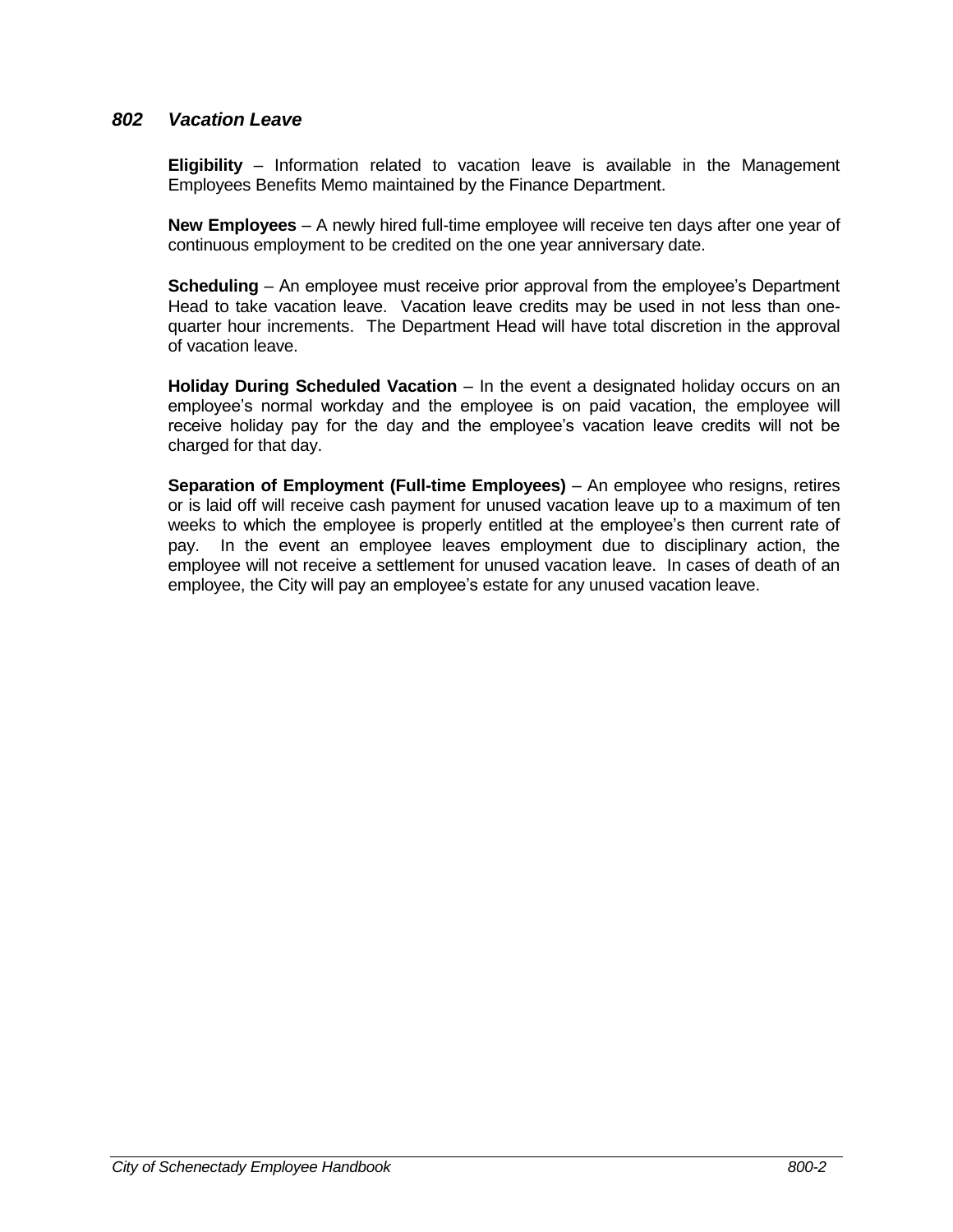#### *803 Sick Leave*

**Eligibility** – A full-time employee is eligible for paid sick leave in accordance with this policy. A part-time employee who is regularly scheduled to work a minimum of one-half the schedule for the full-time equivalent position will be credited with paid sick leave in accordance with the part-time sick leave allowance listed below. A temporary or seasonal employee is not eligible for paid sick leave.

**Allowance (Full-time Employees)** – A full-time employee will be credited with one day of paid sick leave each month. After the completion of five years of continuous full-time employment, the employee will be credited with one and one-half days of paid sick leave each month. An employee will be credited on the seventeenth of each month with sick leave credits earned during that month as long as the employee is on the payroll for at least seventeen calendar days during that month. Sick leave is based on the average number of hours an employee is normally scheduled to work each week.

**Allowance (Part-time Employees)** – A part-time employee will be credited with five hours of paid sick leave each month. An employee will be credited on the seventeenth of each month with sick leave credits earned during that month as long as the employee is on the payroll for at least seventeen calendar days during that month.

**Notification of Sick Leave** – In the event an employee must take sick leave, the employee must notify the Department Head at least fifteen minutes before the employee's scheduled reporting time. The notification must be made personally to the Department Head, unless the Department Head authorizes the use of an answering device for this purpose. Unless an extended sick leave absence has been authorized, the employee must notify the employee's Department Head each day of the absence. These procedures must be followed to receive paid sick leave.

**Proper Use of Sick Leave** – Sick leave is provided to protect an employee against financial hardship during an illness, injury, or medical procedure. An employee may use sick leave credits for a personal illness, injury, emergency or non-emergency doctor or dentist appointments or medical procedure that inhibits the employee's work. Sick leave credits may not be used in increments of less than one-quarter hours. An employee may take sick leave only after it has been credited.

**Family Sick Leave** – An employee may use sick leave credits for family illness or injury if the employee must provide direct care to an immediate family member. Such leave will be subtracted from the employee's accumulated sick leave credits. For purpose of family sick leave, "immediate family member" will mean the employee's parent, spouse or child, including step-child and foster child.

**Sick Leave Accumulation** – An employee may not accumulate more than two hundredforty days of sick leave credits.

**Medical Verification** – The City may require medical verification of an employee's absence and the employee must furnish satisfactory proof of illness upon request. When an employee is absent for more than five consecutive workdays due to an illness or injury, the employee must present a written statement by a licensed physician certifying that the employee's condition prevented him or her from performing the duties of his or her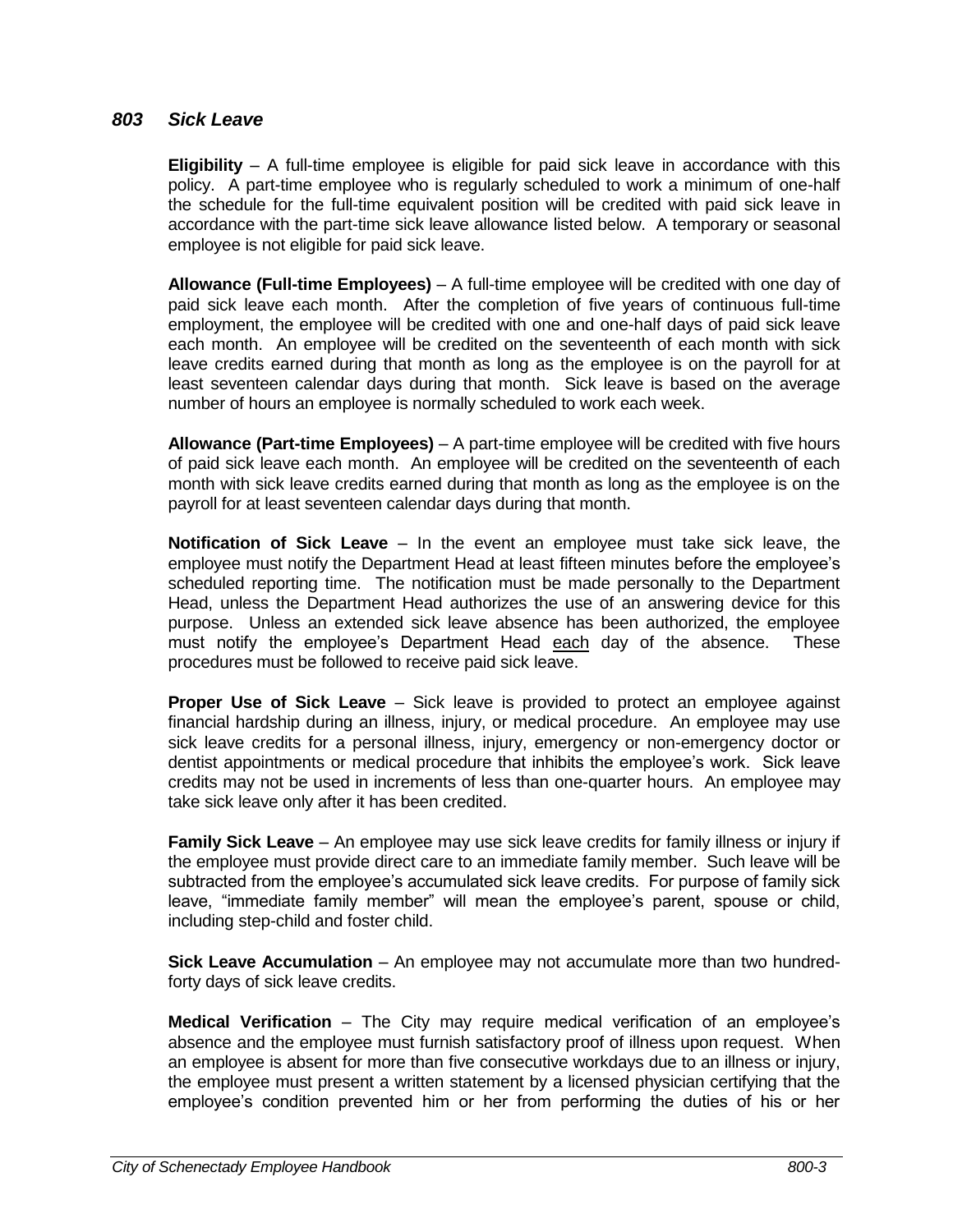position. If an employee is on an authorized leave of absence, the provisions of the Family and Medical Leave Policy in this Employee Handbook shall apply.

**Abuse of Sick Leave** – An employee who, after investigation, is found to have abused the use of sick leave or falsifies supporting documentation, will be subject to disciplinary action.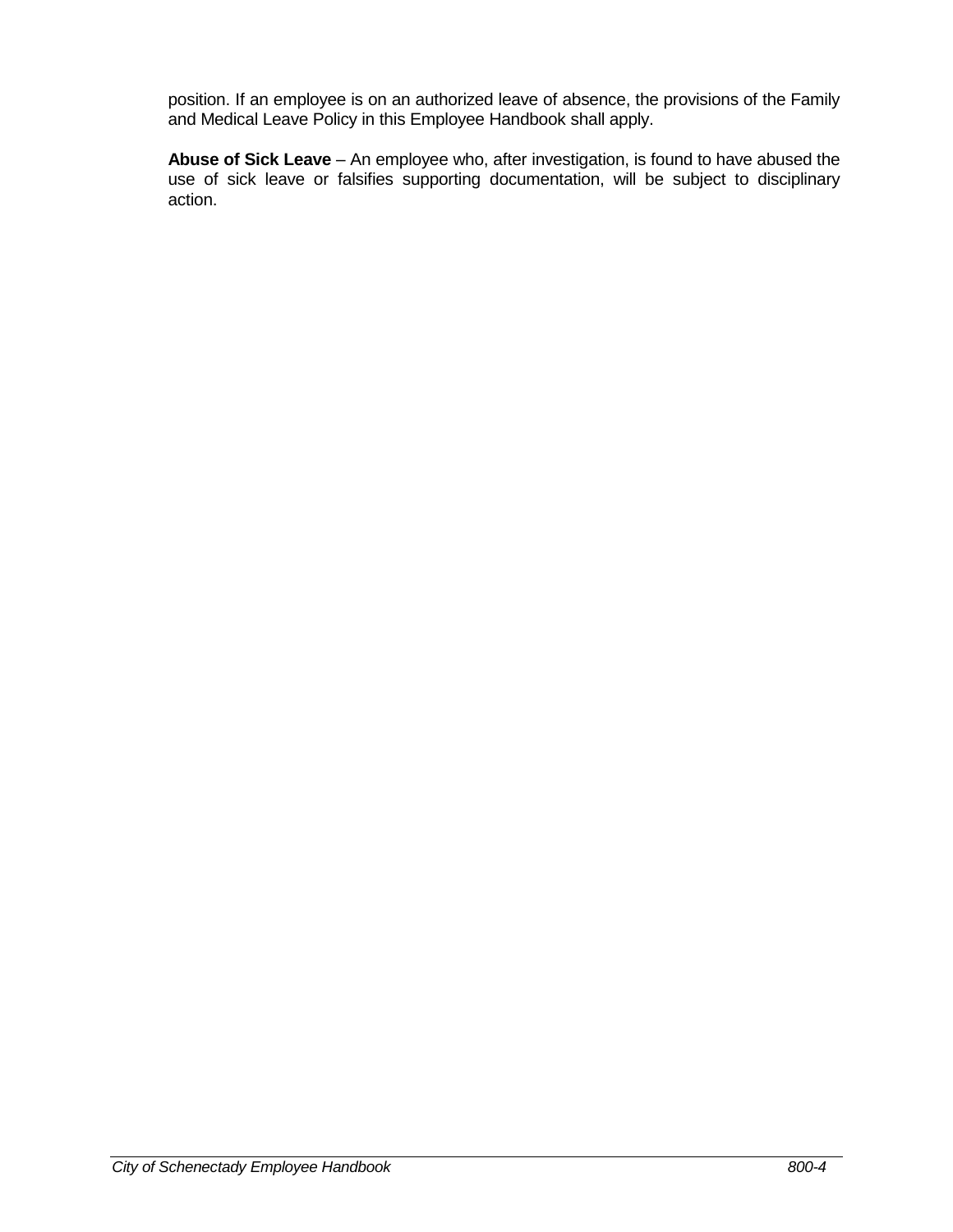#### *804 Personal Leave*

**Eligibility** – A full-time and part-time employee is eligible for paid personal leave in accordance with this policy. A temporary or seasonal employee is not eligible for paid personal leave.

**Allowance (Full-time Employees)** – A full-time employee will be credited with three days of paid personal leave on an annual basis. The employee will be credited on January 1 of each year. Personal leave is based on the average number of hours an employee is normally scheduled to work each week. An employee may take personal leave only after it has been credited.

**New Employee** – A new full-time or part-time employee will be credited with a prorated amount of personal leave upon hire, based upon the amount of time remaining in the calendar year.

**Proper Use of Personal Leave** – An employee may use personal leave credits to conduct personal business which cannot be conducted outside of normal working hours, nonemergency medical and dental appointments, and for personal emergencies. Personal leave credits may not be used in increments of less than one-quarter hours.

**Scheduling** – An employee must receive prior approval from the employee's Department Head to take personal leave. The Department Head will have total discretion in the approval of personal leave.

**Accumulation** – An employee may not accumulate personal leave credits. Any personal leave credits remaining unused at close of business on the last day of the calendar year will be added to vacation leave up to the first two days and sick leave for the remaining.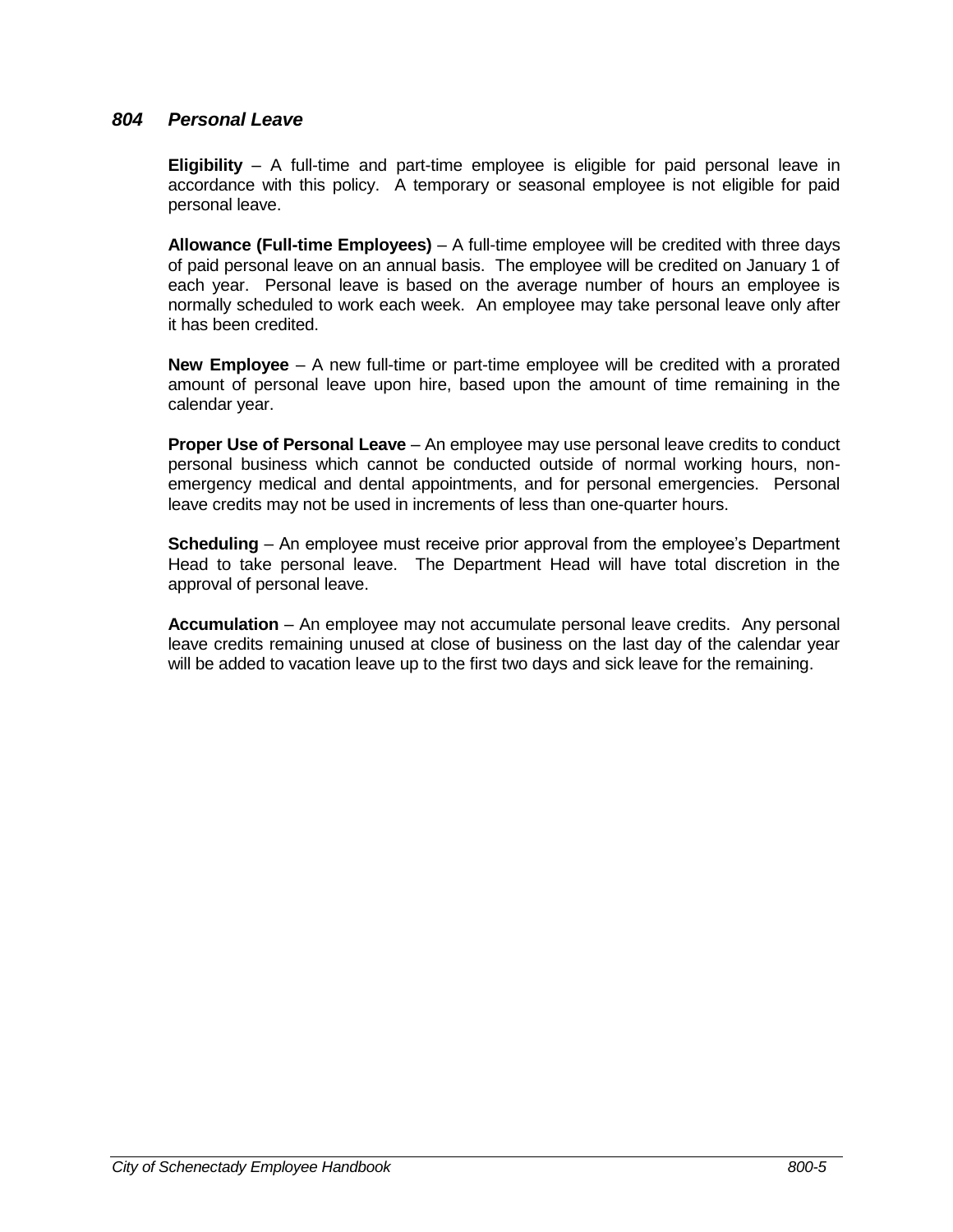#### *805 Disclosure of Insurance Benefits*

**Summary** – Information on medical and dental insurance, as well as other benefits provided by the City, is available in the Finance Department.

#### *806 Employee Assistance Program*

**Summary** – The City will make available an Employee Assistance Program (EAP) for a full-time employee and the employee's family to obtain confidential, professional counseling. This program is designed to help employees and their families deal with a variety of problems through professional consultation on a confidential basis.

**Part-time, Temporary, or Seasonal Employees** – A part-time, temporary, or seasonal employee is not eligible to participate in this program.

**How to Access the Program** – An employee may either contact the Personnel and Benefits Administrator or the Employee Assistance Program for further information.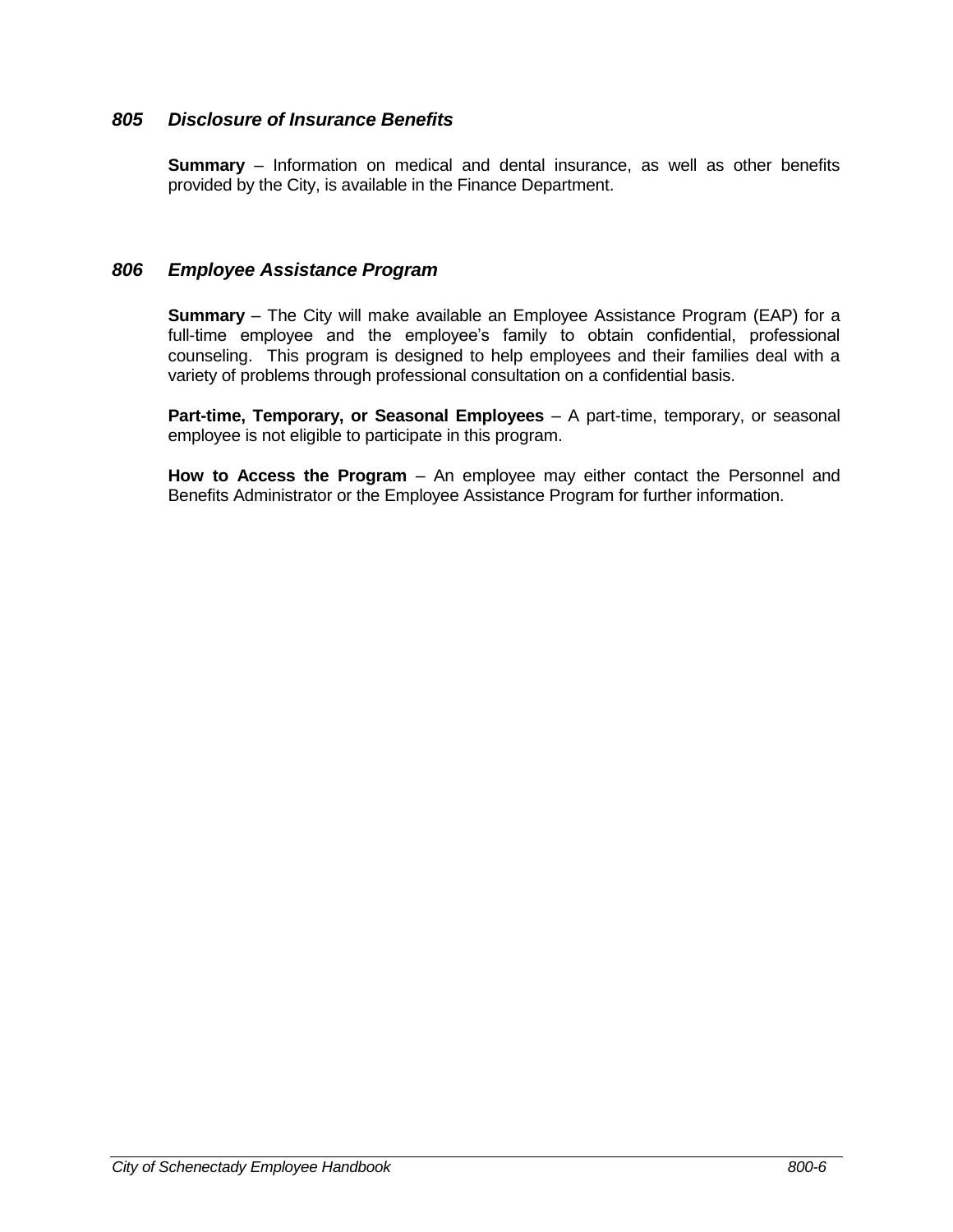# **900 COMPLIANCE POLICIES**

#### *901 Equal Employment Opportunity*

**Policy Statement** – The City of Schenectady is an Equal Opportunity Employer. The City's policy on this matter is laid out in Chapter 6 of the City Code, which is available online or at the Law Department.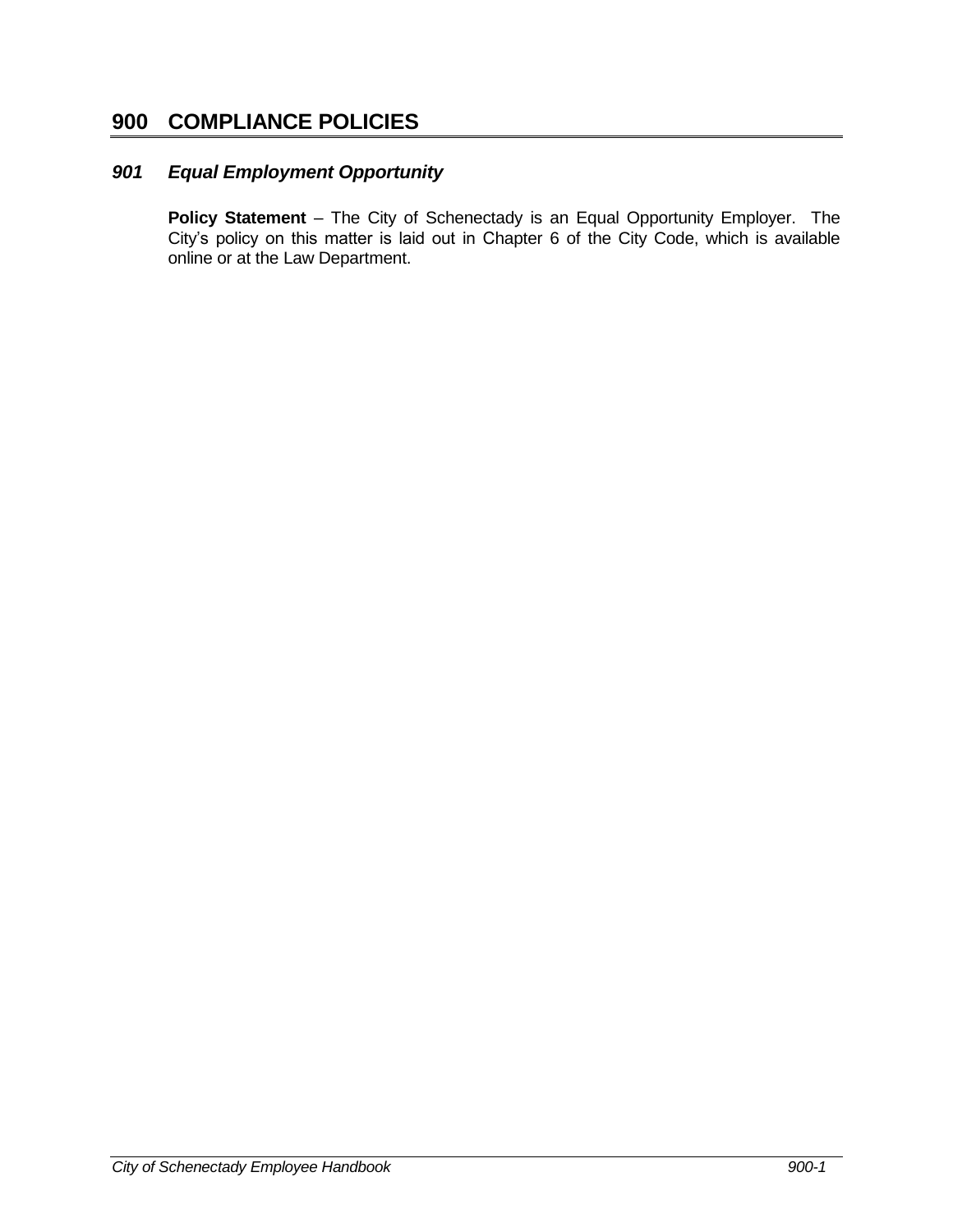#### *902 The Americans with Disabilities Act*

**Policy Statement** – It is the policy of the City of Schenectady to comply fully with the provisions and spirit of the Americans with Disabilities Act and ensure equal employment opportunity for all qualified persons with disabilities. All employment practices, such as recruitment, hiring, promotion, demotion, layoff and return from layoff, compensation, job assignments, job classifications, paid or unpaid leave, fringe benefits, training, employersponsored activities, including recreational or social programs, will be conducted so as not to discriminate unlawfully against persons with disabilities. This also extends to prohibit unlawful discrimination based on a person's relationship or association with a disabled individual. Qualified individuals with disabilities are entitled to equal pay and other forms of compensation (or changes in compensation) along with work assignments, classifications, seniority, leave, and all other forms of employment compensation or advantage.

**Reasonable Accommodation** – Reasonable accommodation is available to all qualified employees and applicants with disabilities, unless it imposes an undue hardship on the City and/or operations of a program. The City may require medical documentation or other information necessary to verify the existence of the disability and the need for accommodation. Following receipt of an accommodation request, the City will meet with the requestor to discuss and identify the precise limitations resulting from the disability and the potential accommodation(s) that the City might make to help overcome those limitations.

The City will determine the feasibility of the requested accommodation considering various factors, including, but not limited to the nature and cost of the accommodations(s), and the accommodation's impact on City operations.

**Pre-Employment Inquiries** – Pre-employment inquiries are made only regarding an applicant's ability to perform the duties of the position and not any disabling condition. Pre-employment physical exams will only be requested when in compliance with the law. The City of Schenectady intends to base employment decisions on principles of equal employment opportunity and nondiscrimination, as defined by law.

**Notification of Policy Violations** – An employee should immediately report any perceived violation of this policy to the employee's Department Head, who will in turn notify the Corporation Counsel's Office. In the event the employee is unable to discuss this matter with the Department Head, the complaint should be reported directly to the Corporation Counsel's Office. All complaints of discrimination will be investigated discreetly and promptly. An employee who reports a possible violation will not suffer adverse employment consequences as a result of making the complaint. This procedure is not intended to restrict an individual's rights to make a complaint to a federal or state agency.

**Application of Policy** – This policy is for City use only and does not apply in any criminal or civil proceeding. This policy shall not be construed as a creation of higher legal standard of safety or care in an evidential sense with respect to third party claims. Violations of this policy will only form the basis for City administrative action. Violations of law will form the basis for civil and criminal sanctions in a recognized judicial setting.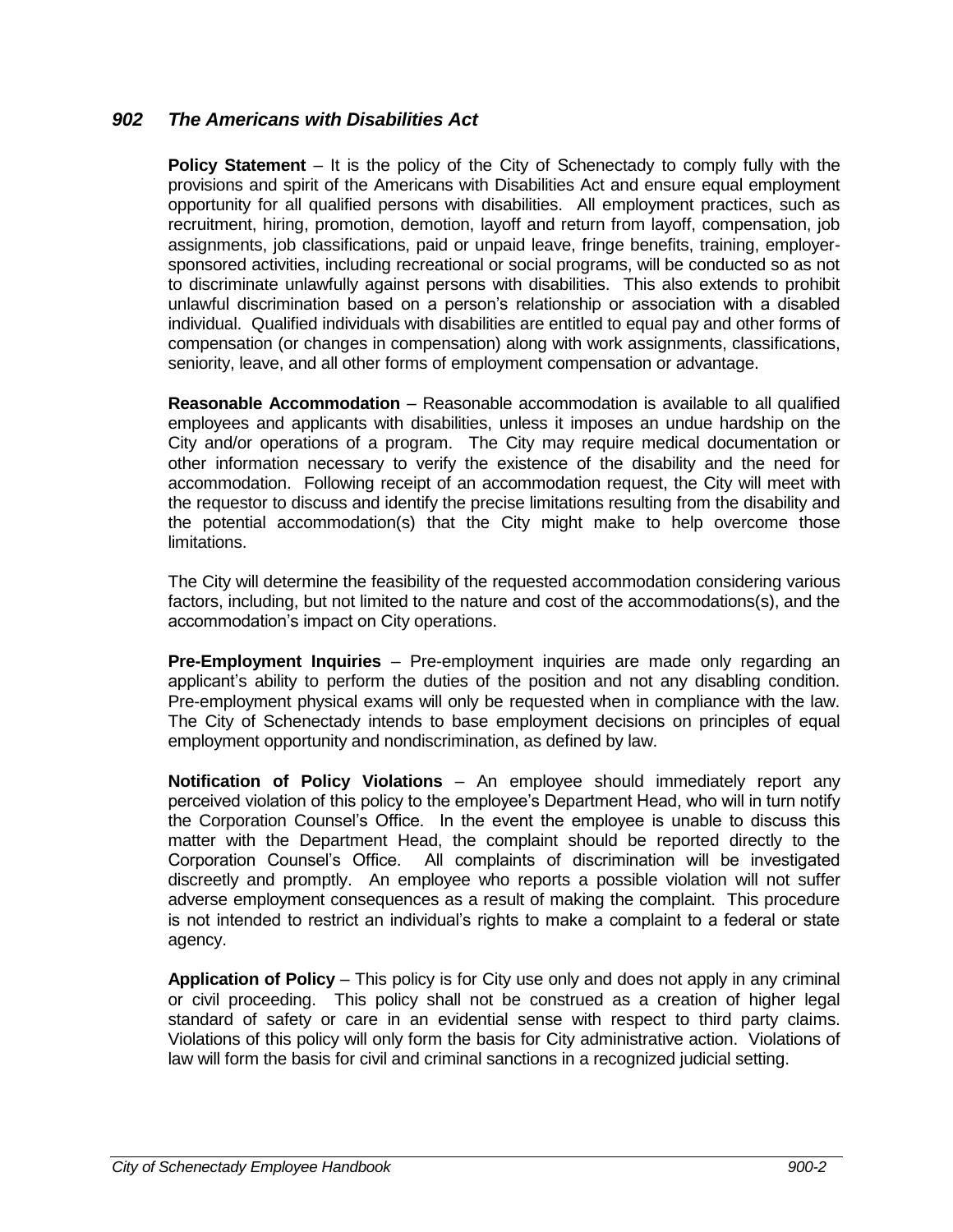#### *903 Harassment (Including Sexual Harassment) in the Workplace*

**Policy Statement** – The City of Schenectady is committed to preventing harassment in the workplace. The City's policy on this matter is laid out in a separate document which is distributed to all employees with this handbook after they are hired. Extra copies are available in the Finance Department.

#### *904 Violence in the Workplace*

**Policy Statement** –The City of Schenectady is committed to prevent violence in the workplace. The City's policy on this matter is laid out in a separate document which is distributed to all employees with this handbook after they are hired. Extra copies are available in the Finance Department.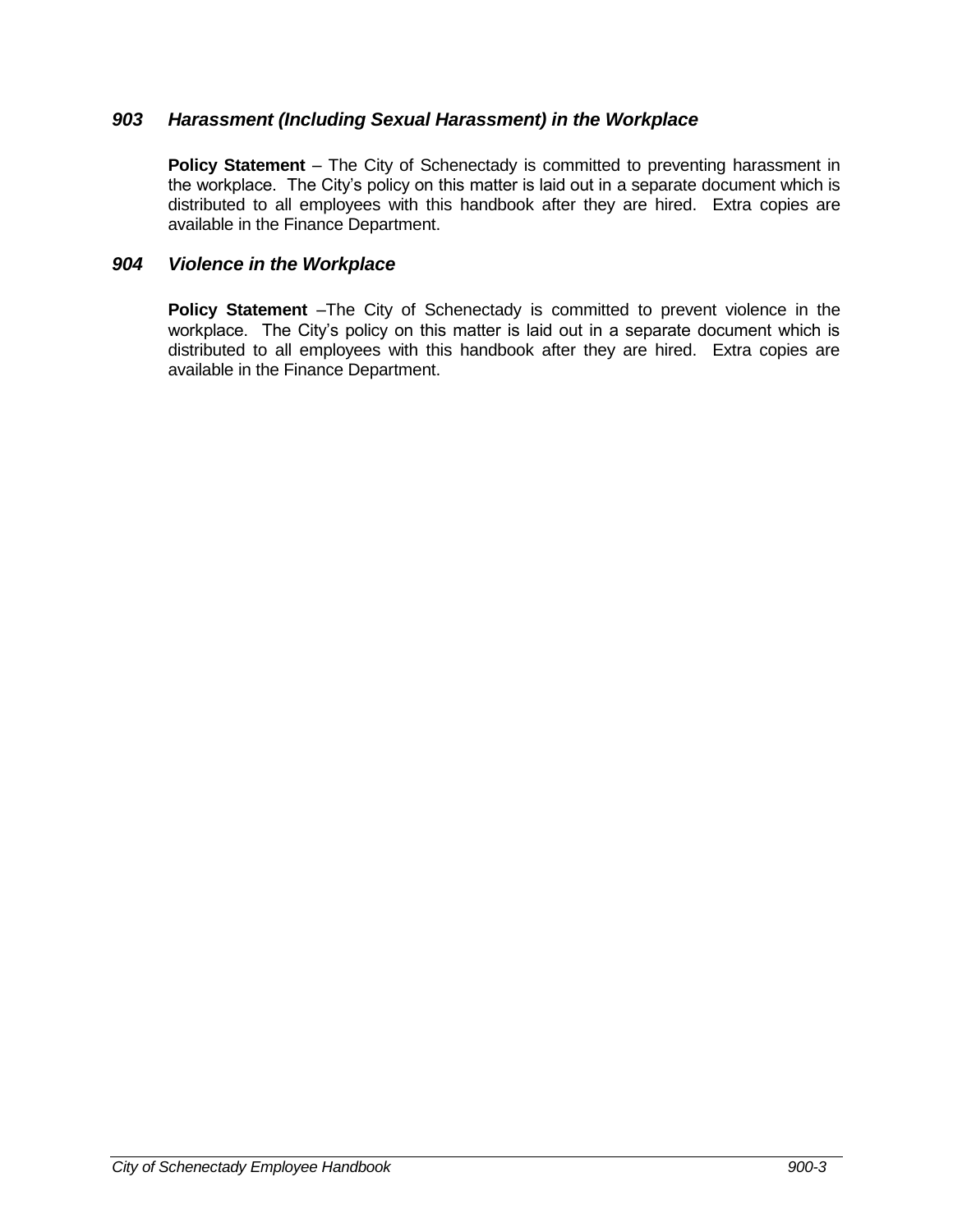#### **905 Drug-Free Workplace / Drug Free Awareness Program**

**Policy Statement** – It is the policy of the City of Schenectady that the unlawful manufacture, distribution, dispensation, possession, or use of an illegal controlled substance as defined in the Federal Drug-Free Workplace Act, is prohibited on the job or at the workplace.

**Coverage** – The City of Schenectady's Drug-Free Workplace Policy pertains to all individuals who are employed by the City of Schenectady.

**Compliance with Federal Drug-Free Workplace Act** – The Federal Drug-Free Workplace Act of 1988 is applicable to all recipients of Federal grants. In order to receive federal funds, the City must certify to the granting Federal agency that it will provide a drug-free workplace in accordance with the legislation. As a recipient of Federal grants, the City hereby complies with the requirements of the Drug-Free Workplace Act by adopting this policy and drug-free awareness program:

**Prohibited Conduct** – No employee shall use, sell, distribute, dispense, or manufacture any alcoholic beverage, illegal drugs, or any other intoxicating substance, nor be under the influence of such, while on duty, at any job site or workplace, or in a City vehicle, a vehicle leased for City business, or a privately owned vehicle being used for City business. An employee who, after investigation, is found to have violated this prohibition may be referred for counseling or rehabilitation and satisfactory treatment and will be subject to criminal, civil and disciplinary penalties, up to and including termination of employment. Any work-related accident or injury involving a City vehicle, equipment, and/or property where it can be demonstrated that the use of alcohol, illegal drugs, or any other intoxicants may have been a contributing factor will result in disciplinary action which may include penalties up to and including termination of employment.

**Use of Prescription and Over-the-Counter Drugs** – Prescription drugs must be in the possession of the individual to whom the prescription was written, taken in the dosage prescribed, and maintained in their original containers. Employees in public safety or safety-sensitive positions must inform their supervisors of any prescription or legal, nonprescription (i.e., over-the-counter) drugs they are currently taking that could in any way affect or impair the employee's ability to perform the job safely. The legal use of prescribed and over-the-counter drugs is permitted on the job only if it does not impair an employee's ability to perform the job safely and if it does not affect the safety or well being of other individuals in the workplace.

**Non-Discrimination Policy** – The City of Schenectady will not discriminate against an applicant or employee because of past substance abuse provided it can be demonstrated that the applicant/employee has received appropriate treatment and tests negative for controlled substance use. It is the current use of alcohol and controlled substances that will not be tolerated in the workplace.

**Employee Assistance** – It is the policy of the City to work with an employee suffering from substance abuse so that the employee will receive assistance necessary to overcome dependency. An employee seeking such assistance is encouraged to contact the employee's Department Head to discuss the situation before problems begin to surface in the workplace. Any disclosures made by an employee will be treated as strictly confidential to the greatest extent practicable. The employee's decision to seek assistance will not be used as the basis for disciplinary action nor used against the employee in any disciplinary proceeding.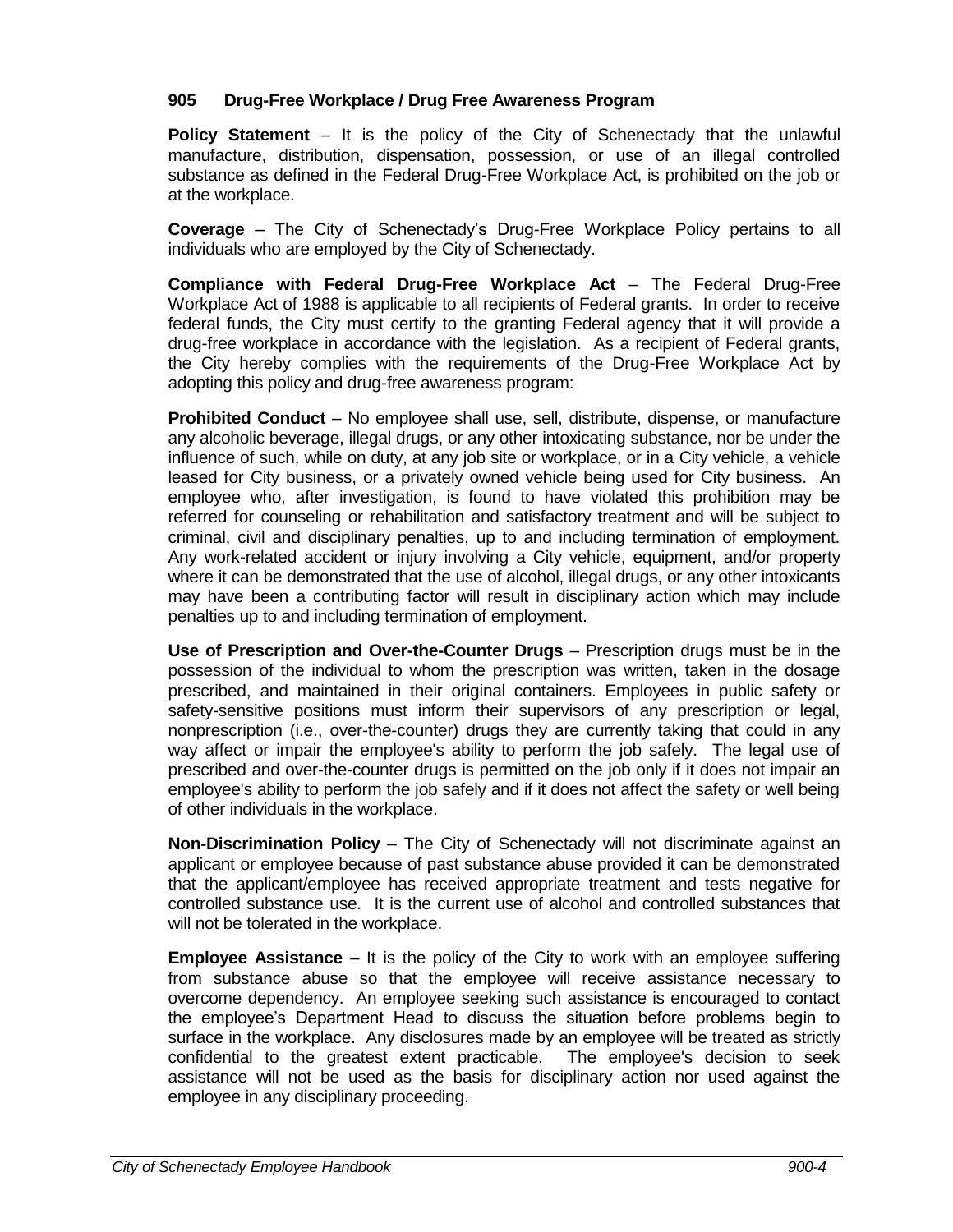**Employee Responsibilities** – As a condition of the City receiving Federal grant monies, each employee must abide by this policy and notify the employee's Department Head of any criminal drug statute conviction for a violation occurring in the workplace within five calendar days of the conviction.

**City Responsibilities** – The City will notify the granting federal agency within ten days after receiving notice from an employee of such a conviction or otherwise receiving actual notice of such conviction. In addition, within thirty calendar days of receiving notice of a conviction, the City will take disciplinary action against the employee and/or require such employee to satisfactorily participate in a drug abuse assistance or rehabilitation program pursuant to Sections 702 and 703 of the Drug-Free Workplace Act.

**Drug-Free Awareness Program** – It is the policy of the City of Schenectady to maintain a drug-free workplace. In accordance with that policy, the City is providing the following drug-free awareness information to raise employee awareness of the dangers associated with drug abuse in the workplace.

#### *Dangers of Drug Abuse in the Workplace*

Employees with chemical dependence problems have a major negative impact on productivity, staff moral, and labor/management relations. Their hidden illness is responsible for:

- 1. Declining Performance
	- poor concentration
	- confusion in following directions
	- noticeable change in the quality of work
	- inability to meet deadlines
	- errors in judgment affecting the health and safety of others
	- customer complaints and injuries
- 2. Increased Costs
	- five times the average sick and accident benefits
	- higher job turnover, replacement and training costs
	- greater workers' compensation and health insurance payments
	- 3 to 5 times more on-the-job accidents
	- unemployment claims
- 3. Absenteeism and Tardiness
	- double the normal rate
	- repeatedly being late for work and often leaving early
	- extended lunch hours
	- frequent illness and accidents both on and off the job
- 4. Damaged Relationships
	- emotional outbursts, over-reaction to criticism, mood swings, complaints from coworkers, associates and the public often leading to damaged relations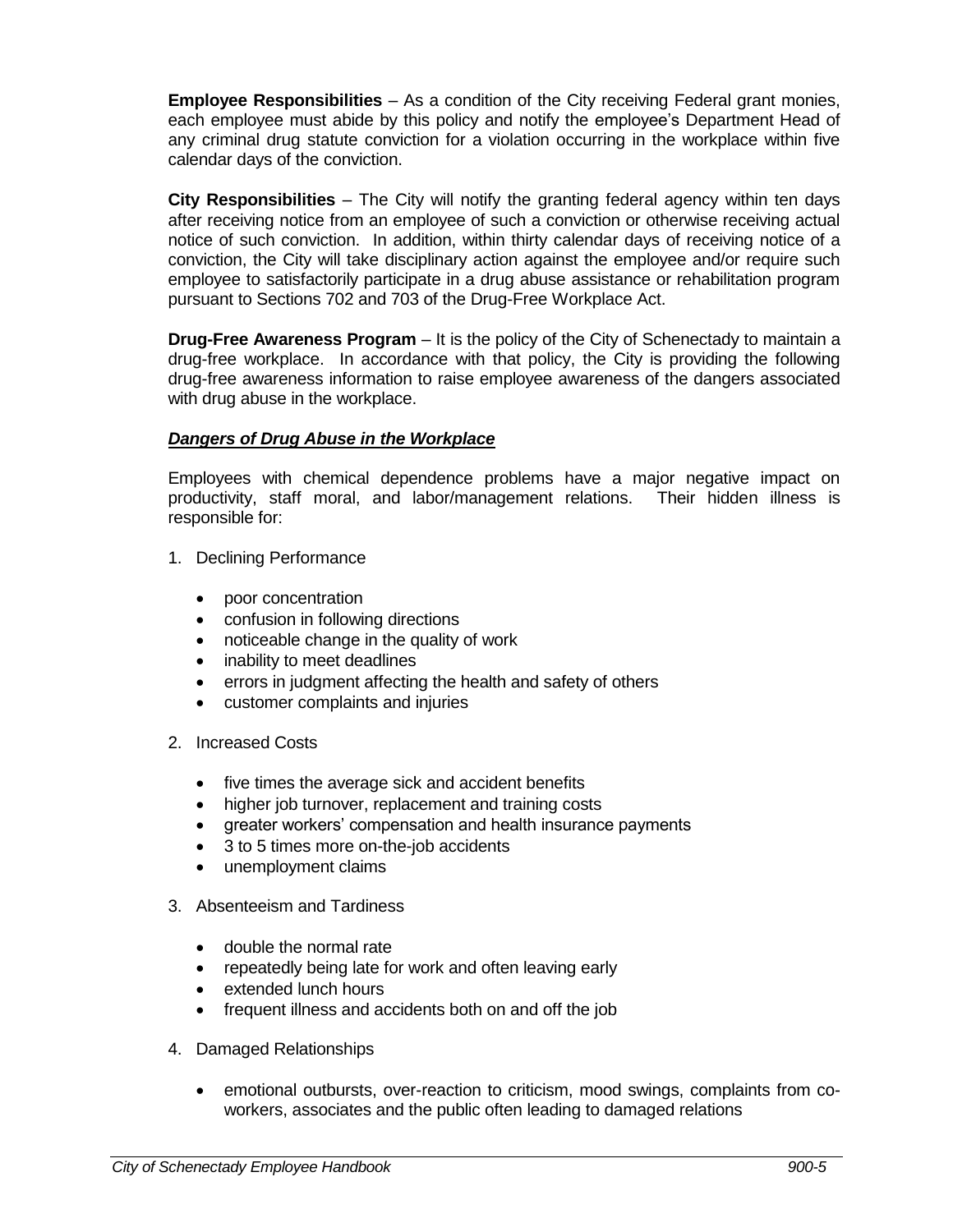#### *906 Controlled Substance and Alcohol Testing*

**Statement of Compliance** – The City enforces a Controlled Substance and Alcohol Testing Policy that is in compliance with the "Omnibus Transportation Employee Testing Act of 1991" (OTETA). The purpose of this policy is to reduce accidents resulting from an employee's use of controlled substances and alcohol, thus reducing fatalities, injuries and property damage.

**Covered Employees** – The City's Controlled Substance and Alcohol Testing Policy applies to all covered drivers as defined by the federal regulations, which includes all employees who drive commercial motor vehicles (as defined in Sec. 382.107 of the OTETA) requiring a commercial driver's license to operate.

**Acknowledgment Form** – A covered employee will receive a written copy of the Controlled Substance and Alcohol Testing Policy and must sign an Employee Acknowledgment Form. This form will be placed in the employee's personnel file.

#### *907 Smoking*

**Policy Statement** – In accordance with the NYS Clean Indoor Air Act, it is the policy of the City to prohibit smoking in the workplace, which includes all City buildings and all City vehicles. Employees are also prohibited from smoking on all City property during working hours, or within 25 feet of the entrance to a City building.

**Disciplinary Action** - Violations of this policy may result in disciplinary action, up to and including termination of employment.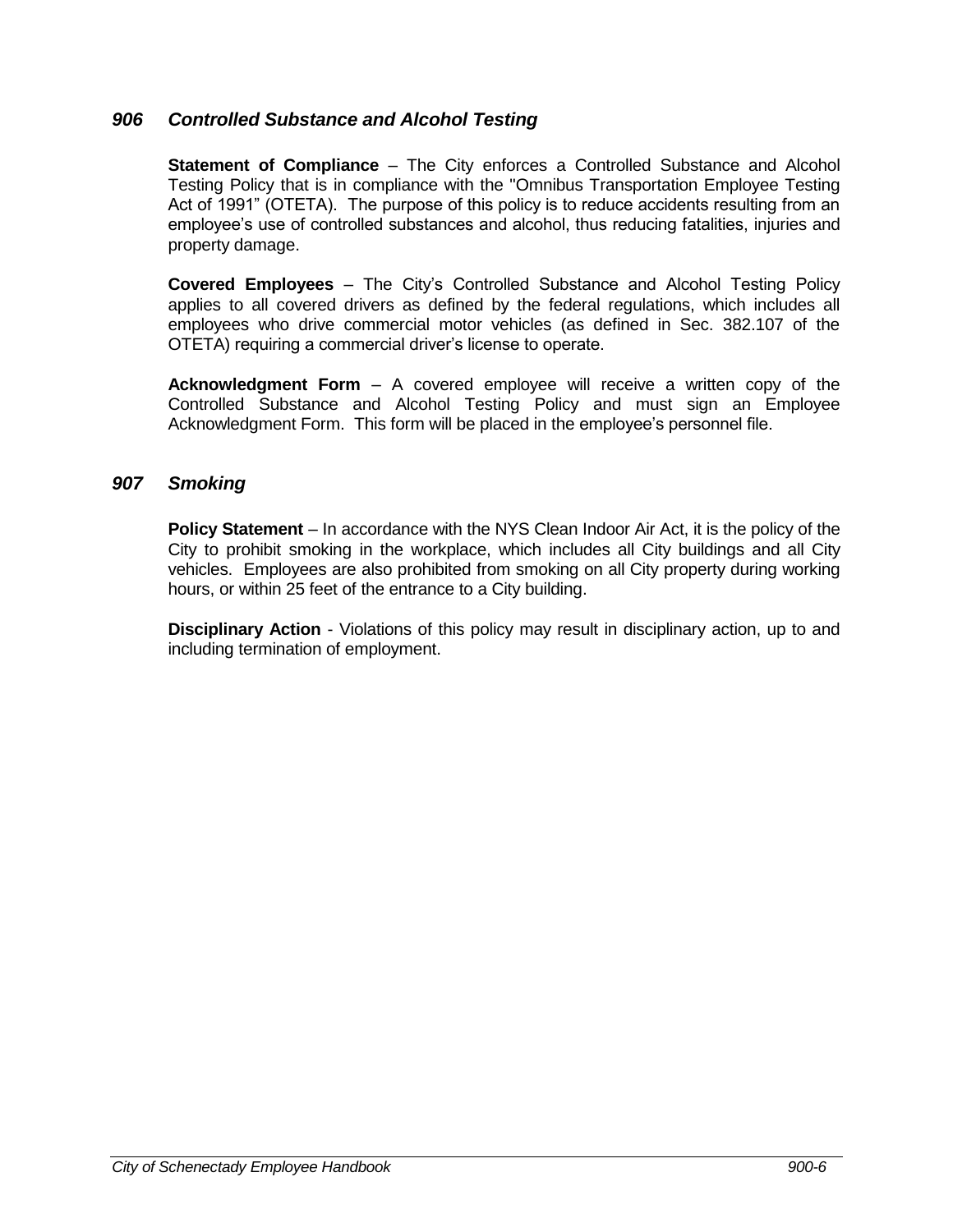# **1000 SAFETY**

 $\bullet$ 

#### *1001 Workplace Safety*

**Policy Statement** – Prevention of injury and illness in the workplace requires the cooperation of all employees in all safety and health matters. It is the policy of the City to reduce the number of workplace injuries and illnesses to an absolute minimum. Accidents can be prevented through use of reasonable precautions and the practice of safe working habits.

**Employee Responsibility** – In an effort to protect all employees and to safeguard equipment and property, before an employee begins a given task, it is the employee's responsibility to understand the correct operation and possible hazards involved, safety procedures, and necessary safety equipment required to perform the job.

**Accident Plan** – In the event of an accident, an employee must immediately stop work and take the following steps:

- If the accident appears serious, call 911;
- Eliminate the immediate cause of the accident;
- Provide aid to the injured person and summon for assistance;
- Call the Department Head as soon as possible; and
- Take steps to prevent additional accidents.

**Accident Reporting Procedures** – In the event an accident occurs in the workplace or in the course of employment, the following procedures will apply:

- When an accident occurs which results either in the loss of an employee's work time, or in the provision of medical care to an employee, the employee must immediately notify the Department Head who will in turn notify the Personnel and Benefits Administrator. The Personnel and Benefits Administrator must complete an *Employer's Report of Injury Form (C-2)* and submit according to operating procedures*.*
- When an accident occurs which does not result in the loss of an employee's work time, or in the provision of medical care to the employee, the employee must immediately notify the Department Head who will in turn notify the Personnel and Benefits Administrator. The employee's supervisor must complete a *Supervisor's Report of Incident Form*.
- The Personnel and Benefits Administrator will keep a log of the injury or illness for five years following the end of the calendar year to which it relates. A copy of this log, which includes totals and information for the year, must be posted in each department or areas where notices to employees are customarily posted.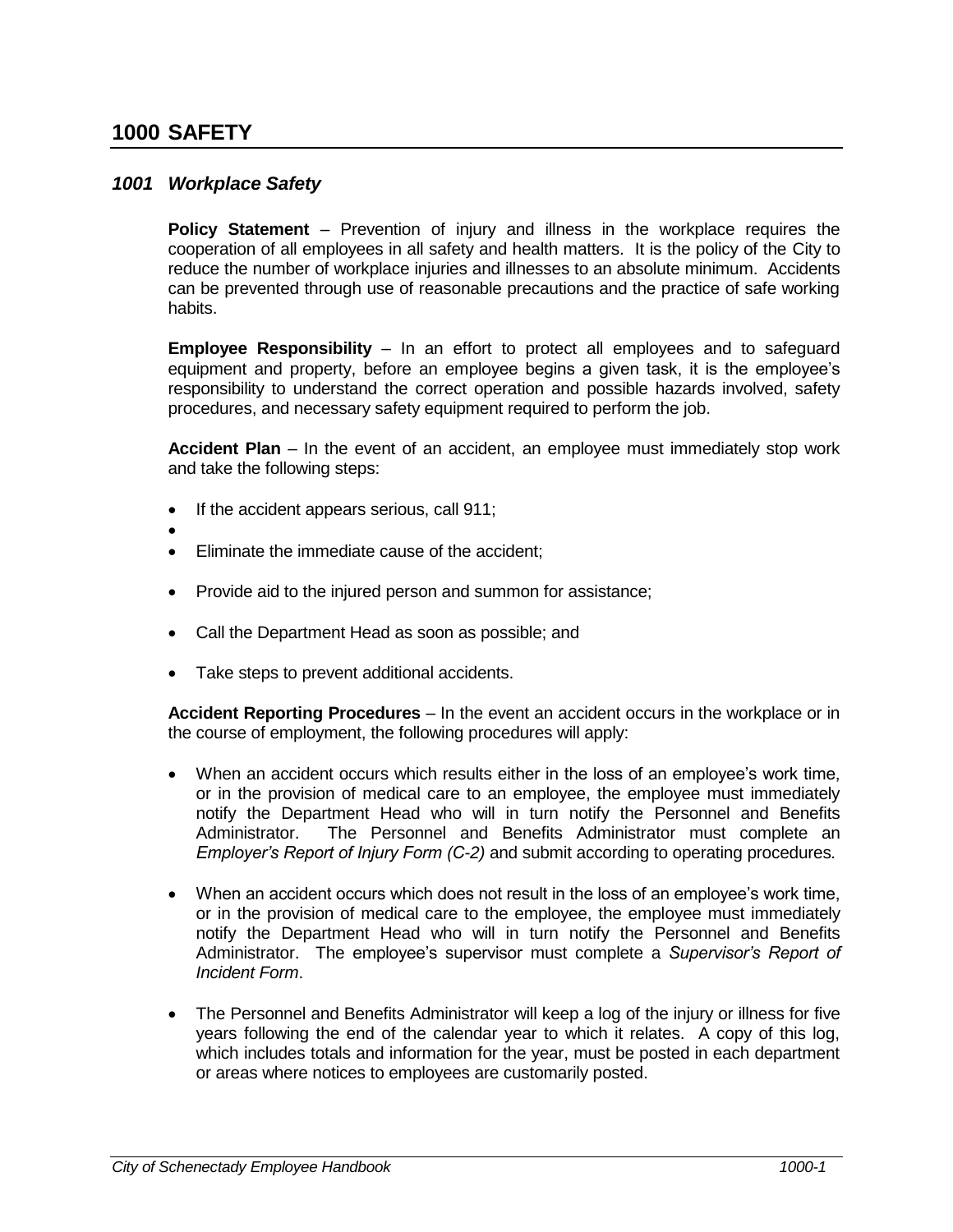#### *1002 Hazard Communication Program*

**Statement of Compliance** – The City of Schenectady is committed to providing a safe and healthy work environment and complies with all Federal, State and local laws regarding hazard recognition, accident prevention, and working conditions. The City considers Hazard Communication and the prevention of workplace injuries and illnesses to be of prime importance.

**Guidelines** – The following guidelines for the identification of chemical hazards and the preparation and proper use of containers, labels, placards, and other types of warning devices must be adhered to:

- **Chemical Inventory** The City must maintain an inventory of all known chemicals in use. An employee may obtain the chemical inventory from the employee's supervisor or Department Head.
- **Container Labels** All chemicals on a work-site must be stored in the original or approved containers with the proper label attached. The Department Head must ensure that each container is labeled with the identity of the hazardous chemical contained and any appropriate hazard warnings. The City will rely on manufacturer applied labels whenever possible. A container that is not labeled or on which the manufacturer's label has been removed, must be properly labeled. A container not properly labeled must be given to the Department Head for labeling or proper disposal.
- **Dispensing Chemicals** An employee may dispense chemicals from original containers only in small quantities intended for immediate use. Any chemical leftover must be returned to the original container or to the Department Head for proper handling. No unmarked containers of any size are to be left in the work area unattended.

**Material Safety Data Sheets (MSDS)** – An employee working with a Hazardous Chemical shall obtain a copy of the Material Safety Data Sheet (MSDS) and a standard chemical reference from the employee's Department Head.

**Personal Protective Equipment (PPE)** – Depending on job duties, an employee must routinely wear protective devices, such as gloves and safety glasses, as directed by the supervisor. An employee who is required to wear special safety equipment as directed by the supervisor must comply with the supervisor's request.

**Emergency Response** – Any incident of overexposure or spill of a hazardous chemical/substance must immediately be reported to the employee's supervisor. The supervisor must insure that proper emergency response actions are taken.

**Hazards of Non-Routine Tasks** – The Department Head must inform employees of any special tasks that may arise which would involve possible exposure to hazardous chemicals. Review of safe work procedures and use of required PPE must be conducted prior to the start of these tasks. Where necessary, areas will be posted to indicate the nature of the hazard involved.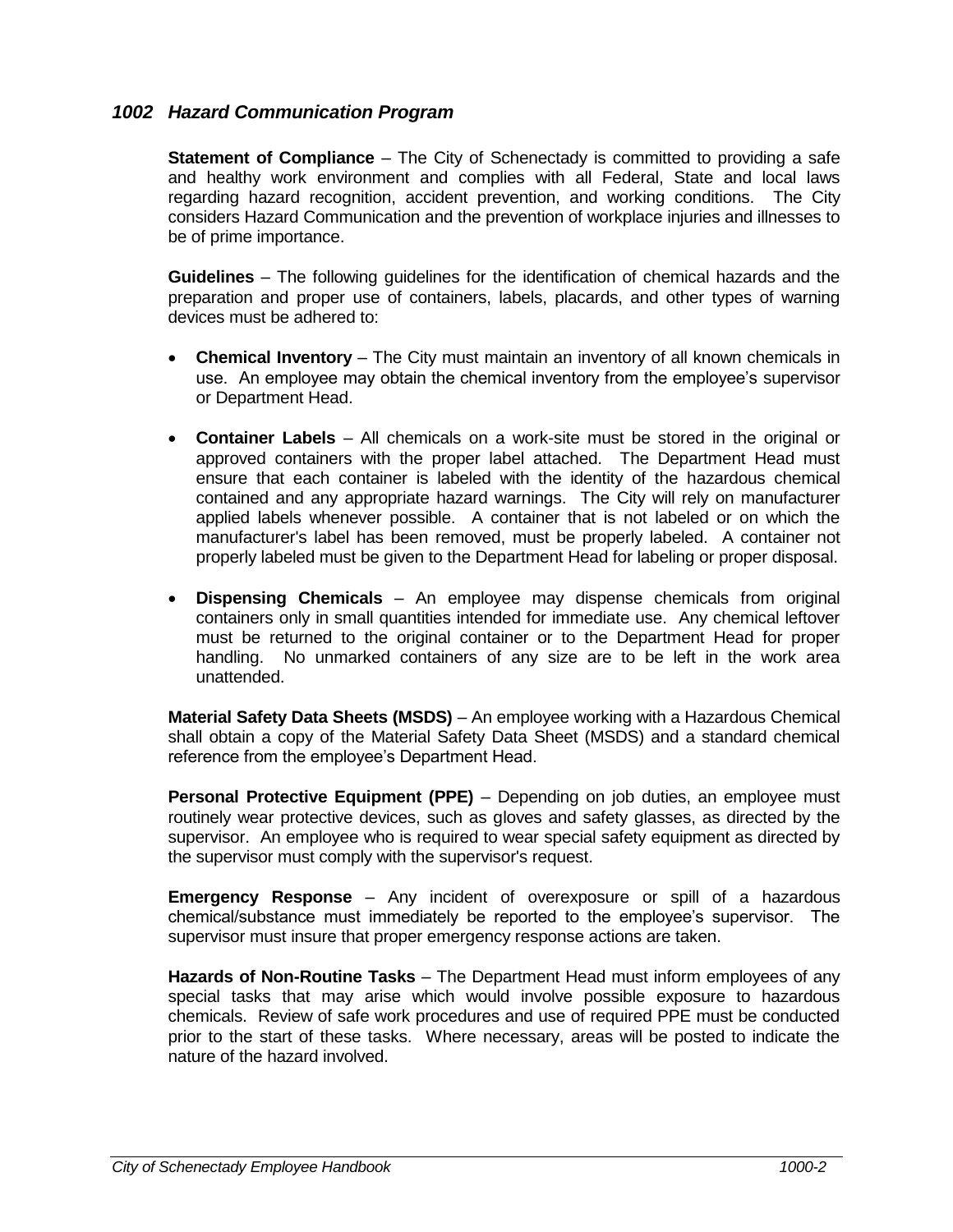# **1100 COMMUNICATION PROCEDURES**

#### *1101 Organizational Communications*

**Summary** – The City Council is committed to assuring effective communications between the Board and employees. The success of the organization is dependent upon a set of common interests and goals that are achieved through teamwork, sharing of ideas, and effective communications of our short-term and long-term plans. From time to time, information and updates will be distributed to employees. All employees are encouraged to discuss this information with their Department Head should there be any questions.

**Methods of Communication** – Information will be communicated to employees in a variety of ways, including general and departmental meetings, memos and other written correspondence, e-mails, notices distributed with paychecks, and posting of information. Employees should check bulletin boards frequently to keep informed on changes in employment matters and other items of interest. Except as otherwise provided by a collective bargaining agreement, all material to be posted on bulletin boards, including memos and announcements, must have the prior approval of the appropriate Department Head.

#### *1102 Adverse Communications*

**Policy Statement** – An employee who receives any communication of a negative nature directed to the City, or to any of its officers or employees in their official capacity, shall immediately notify and/or forward the communication to the appropriate Department Head. The term "communication" shall refer to both written and verbal communications, and includes, but is not limited to, memoranda, faxes, messages, letters, legal notices, e-mails, summonses and other communications.

#### *1103 Suggestions*

**Policy Statement** – Giving and receiving feedback is encouraged in order to promote a positive, productive, and cooperative atmosphere. Employees should notify their supervisor or Department Head of any suggestions which may be valuable to the City's productivity and success. All suggestions will be carefully reviewed.

#### *1104 Public Relations*

**Policy Statement** – The courteous, professional treatment of members of the public by all employees helps to build confidence among the taxpayers we serve. We ask that all employees represent the City in a polite and professional manner.